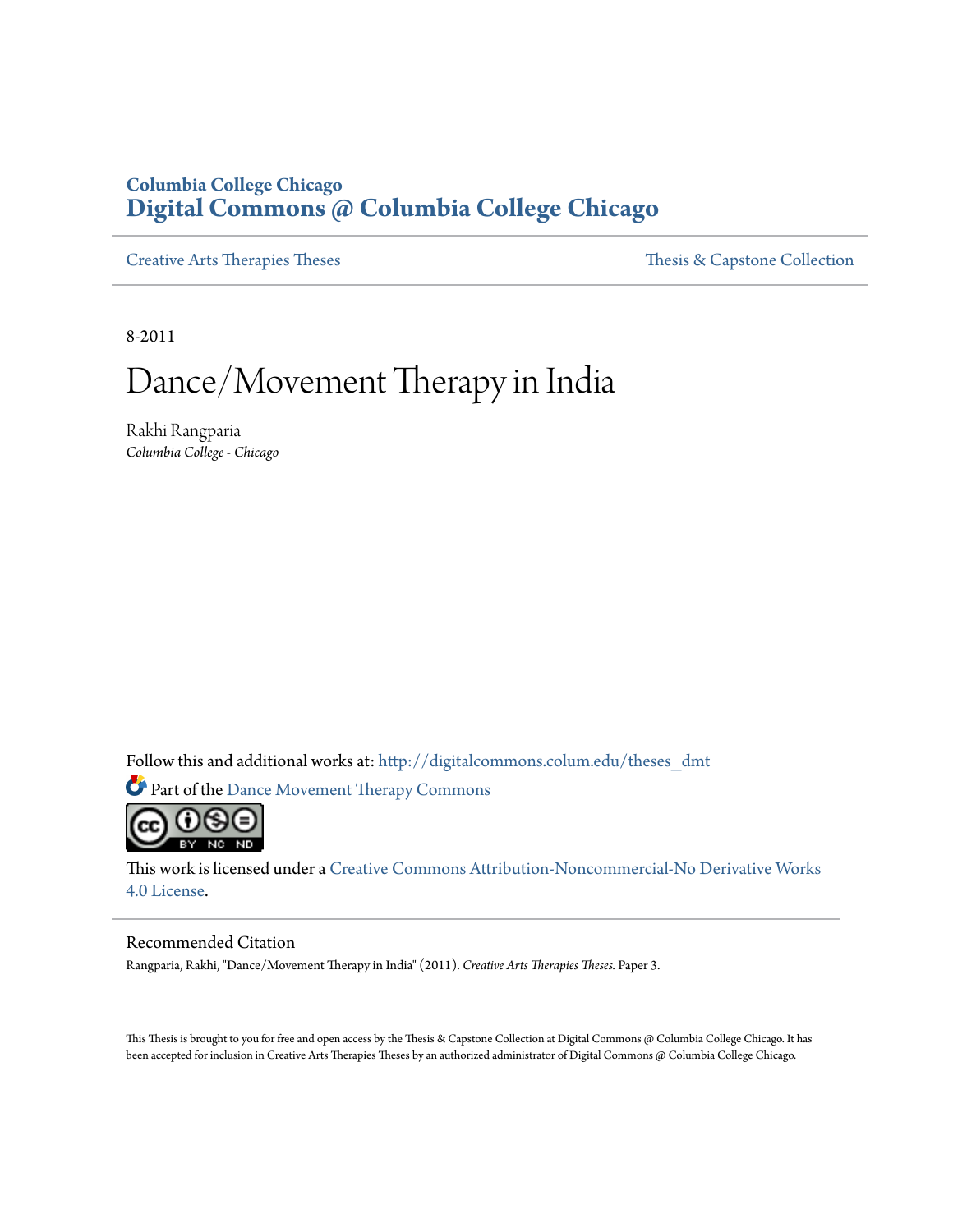# DANCE/MOVEMENT THERAPY IN INDIA

Rakhi Rangparia

Thesis submitted to the faculty of Columbia College Chicago

in partial fulfillment of the requirements for

Master of Arts

in

Dance/Movement Therapy & Counseling

Dance/Movement Therapy and Counseling Department

August 2011

Committee:

Susan Imus, MA, BC-DMT, GL-CMA, LCPC Chair, Dance/Movement Therapy and Counseling

Laura Downey, MA, BC-DMT, GL-CMA, LPC Research Coordinator

Laura Allen, MA, BC-DMT, GL-CMA, LPC Thesis Advisor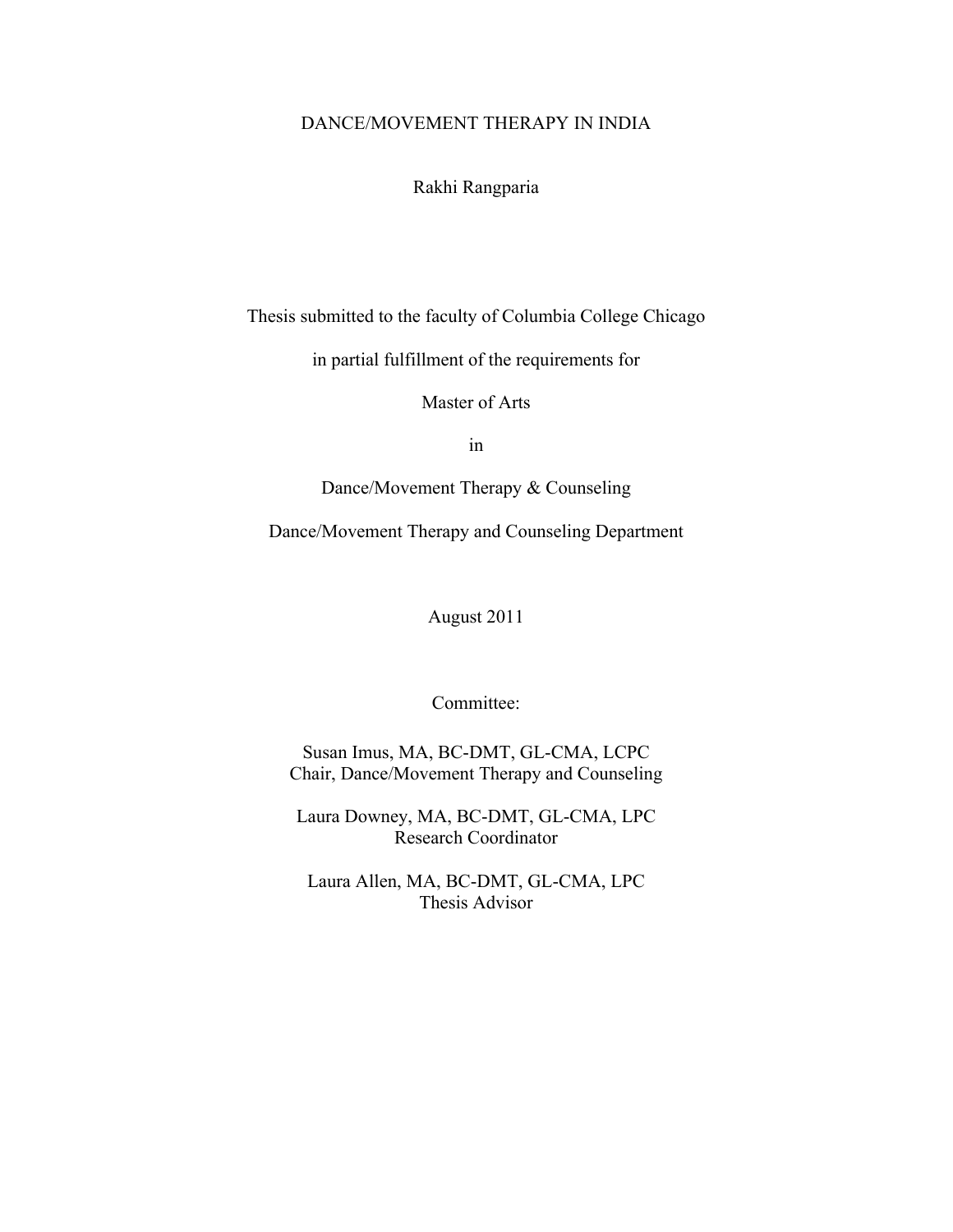#### **Abstract**

This research presents the field of dance/movement therapy (DMT) in India. The purpose of the research was to understand how DMT is practiced and perceived by current dance/movement therapists in India. The qualitative, ethnographic research was conducted in India by interviewing dance/movement therapists and observing the current DMT practice. The ethnographic component of the research was included to investigate the cultural influence of DMT practice in India. The results presents the social and cultural perspectives about DMT in India including: the challenges and the success experienced in the DMT field by current dance/movement therapists, the western DMT techniques used and modified to suit Indian culture, the integration of various Indian dance styles within the DMT practice, the conflict and controversy of DMT versus dance as therapy and the population that most commonly receives DMT service in India. This research also presents the development of DMT in India as a newly emerging profession. It reflects on the future of DMT within the mental health field. It mentions the differences between DMT practice in India and abroad and points out the directions for further research.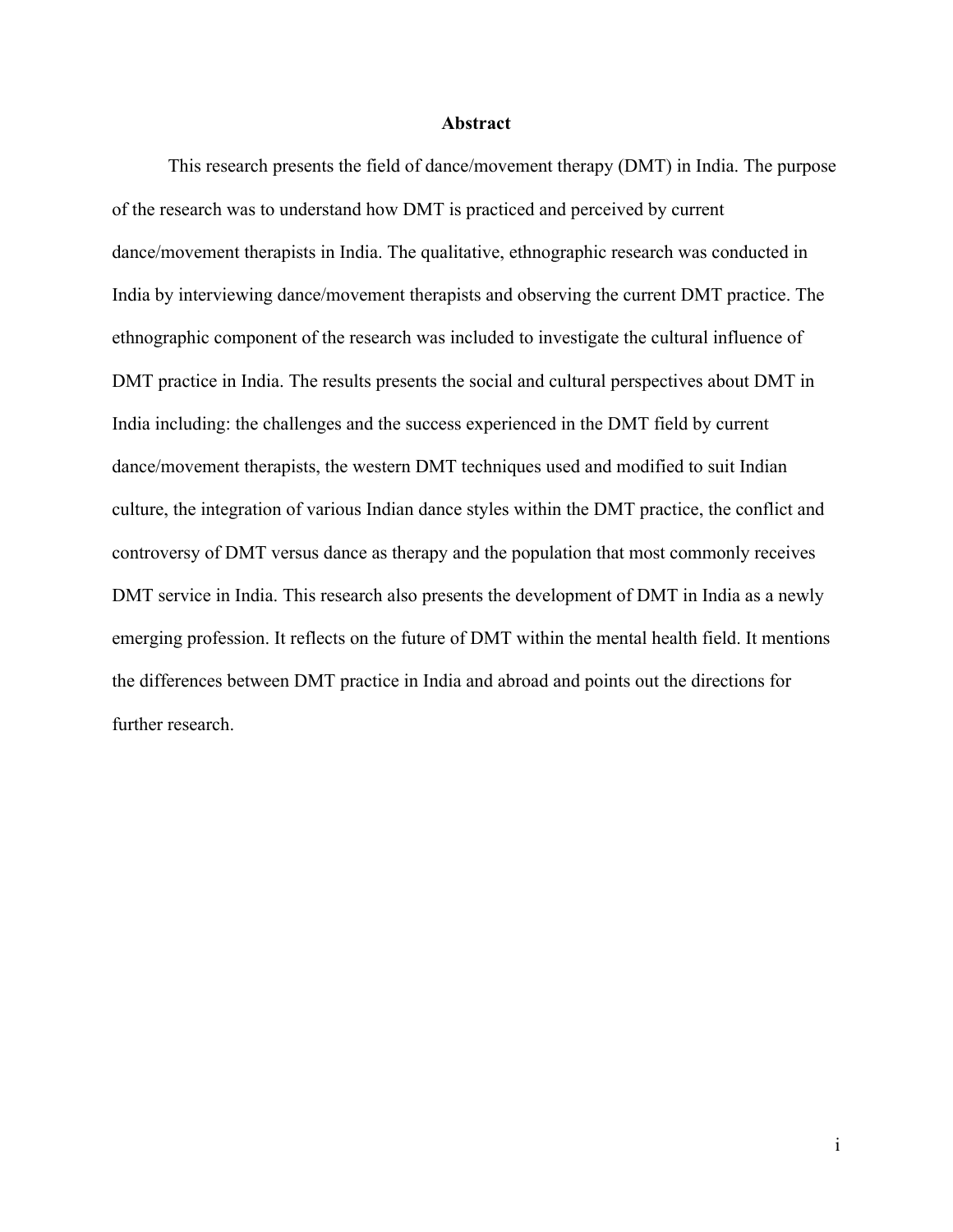## **Acknowledgement**

First and foremost my utmost gratitude to Columbia College Chicago, Dance/Movement Therapy and Counseling (DMT&C) department, for having me in the program. I am thankful to all the faculty and staff at the DMT&C department for their support.

Lenore Hervey, my teacher and professor, thank you, for your guidance, for channeling my curiosity and expressing your confidence in my ability to conduct the international research. Laura Allen my thesis advisor, thank you for your support and guidance throughout this process of conducting and writing of my thesis. Ellen Stone-Belic, for sponsoring this international research. Thank you for trusting my work and awarding me to do this study.

To all my participants, Sohini Chakraborty, Tripura Kashyap, Mitul Sengupta, Dilshad Patel, Syed Sallaudin Pasha, Nikita Mittal and the Victory Arts Foundation (VAF) dance instructor. Without your support this research would not be possible. Thank you for letting me in to your world of DMT and openly sharing your dance therapy experiences and knowledge with me.

I am thankful to the team of Kolkata Sanved, the nonprofit organization in India and Abilities Unlimited. I am also thankful to other organizations like Shiamak Davar's Victory Arts Foundation and Terence Lewis Inc, who believe in the power of dance as therapy.

Bethany Brownholtz, first my tutor and editor of this research thesis. Thank you for helping me in writing and presenting this thesis. I appreciate all your effort and insights.

I would like to thank all my classmates in the DMT&C program for their support and encouragement. Especially I would like to thank Kanchana Henrich and Deva Connett, who also helped me a lot in writing and organizing my research work.

ii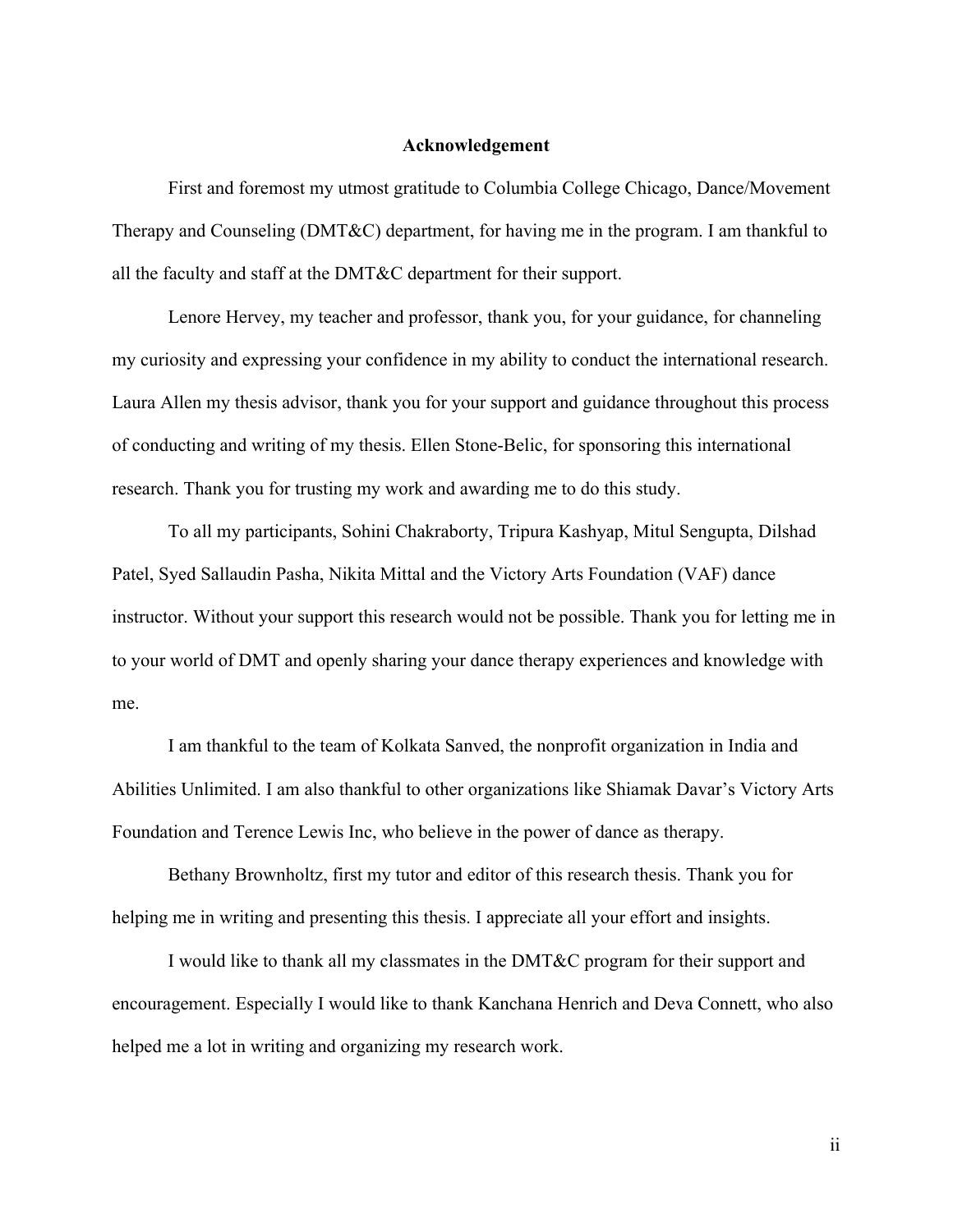Last but not the least I thank my family and most importantly my husband, Sachin Shingala, thanks a lot for supporting, understanding and always believing in me.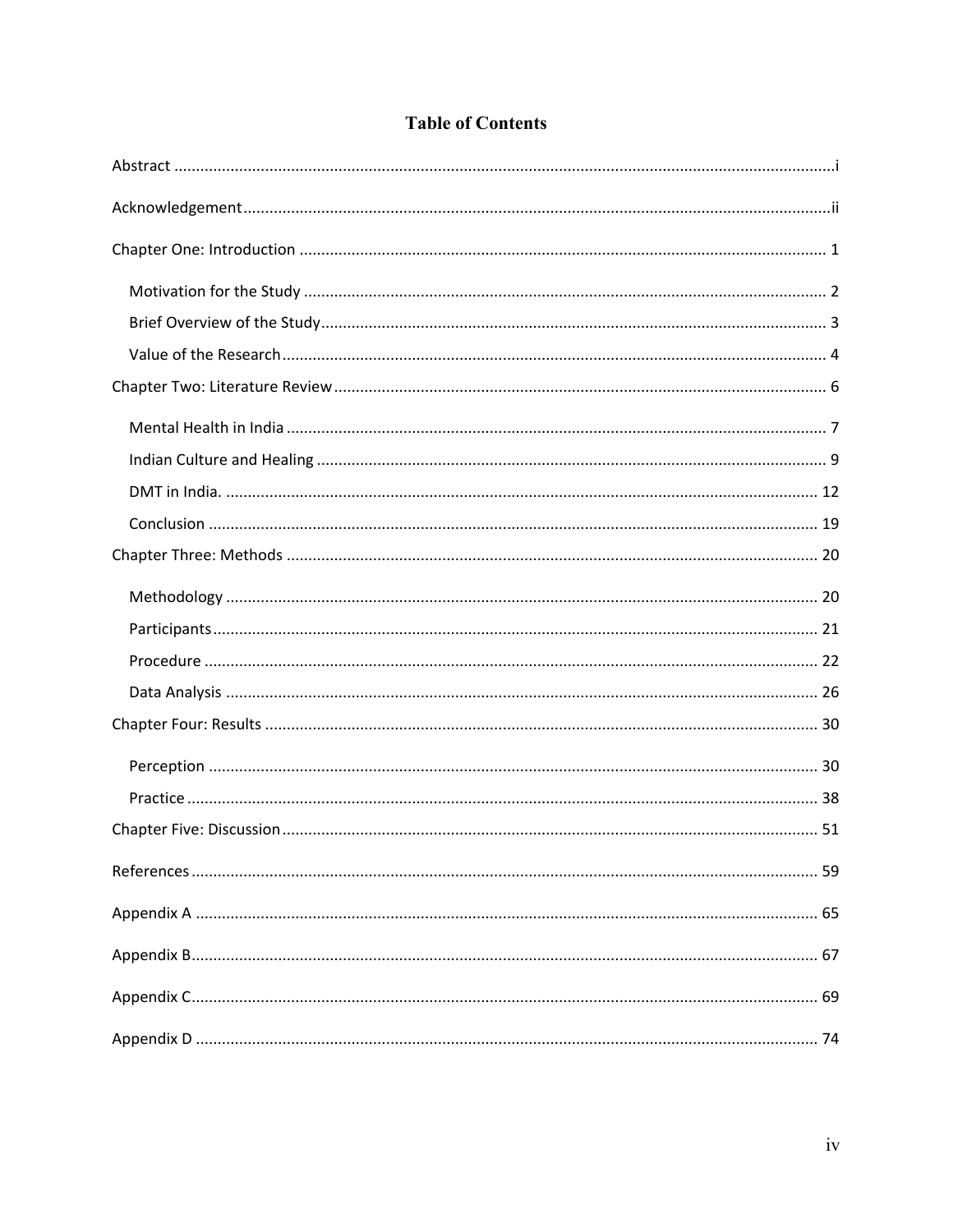#### **Chapter One: Introduction**

India has a rich and diverse culture, defined by the traditions, religions, languages, foods, music, and clothing styles of each of its 28 states. But among these differences, commonalities exist: most people from India will tell you that guests are like gods, you cannot call any elderly person by his/her first name, and you should not wear shoes inside the temple. Even the multiple languages of India share common roots, as most of these languages are either derived from or influenced by Sanskrit.

Dance is another cultural staple that creates cohesion, yet diversity, in India. Each state has its own traditional, classical and/or folk dance styles. Growing up in India, I have experienced dance in different forms and for different purposes: social functions, religious functions, or simply for entertainment. I was born in Mumbai city, in Maharashtra state, but my ancestors are from Gujarat state, so I was raised with Gujarati traditions at home. Mumbai was a mostly cosmopolitan city, so I was always aware of and took part in other cultural traditions and rituals. Apart from that, Bollywood dance (dancing to the songs from Hindi movies) is also recognized as an important part of Indian culture. Bollywood dance is a combination of different Indian folk and classical dances as well as other Western dances.

While dance is a part of Indian culture, dance/movement therapy (DMT) is unknown, partially because mental health awareness and acceptance in India has been limited (Kumar, n.d.). Thus, when living in India, I did not know what DMT was or that such a profession existed. I never imagined that mental health and dance could be combined together. I had learned that dance and psychology were very different fields, and I could only be part of one or the other. When I was in high school, I started teaching dance to children in the neighborhood. Around the same time, I learned Rajasthani and Gujarati folk dances and Western dance. Dance was my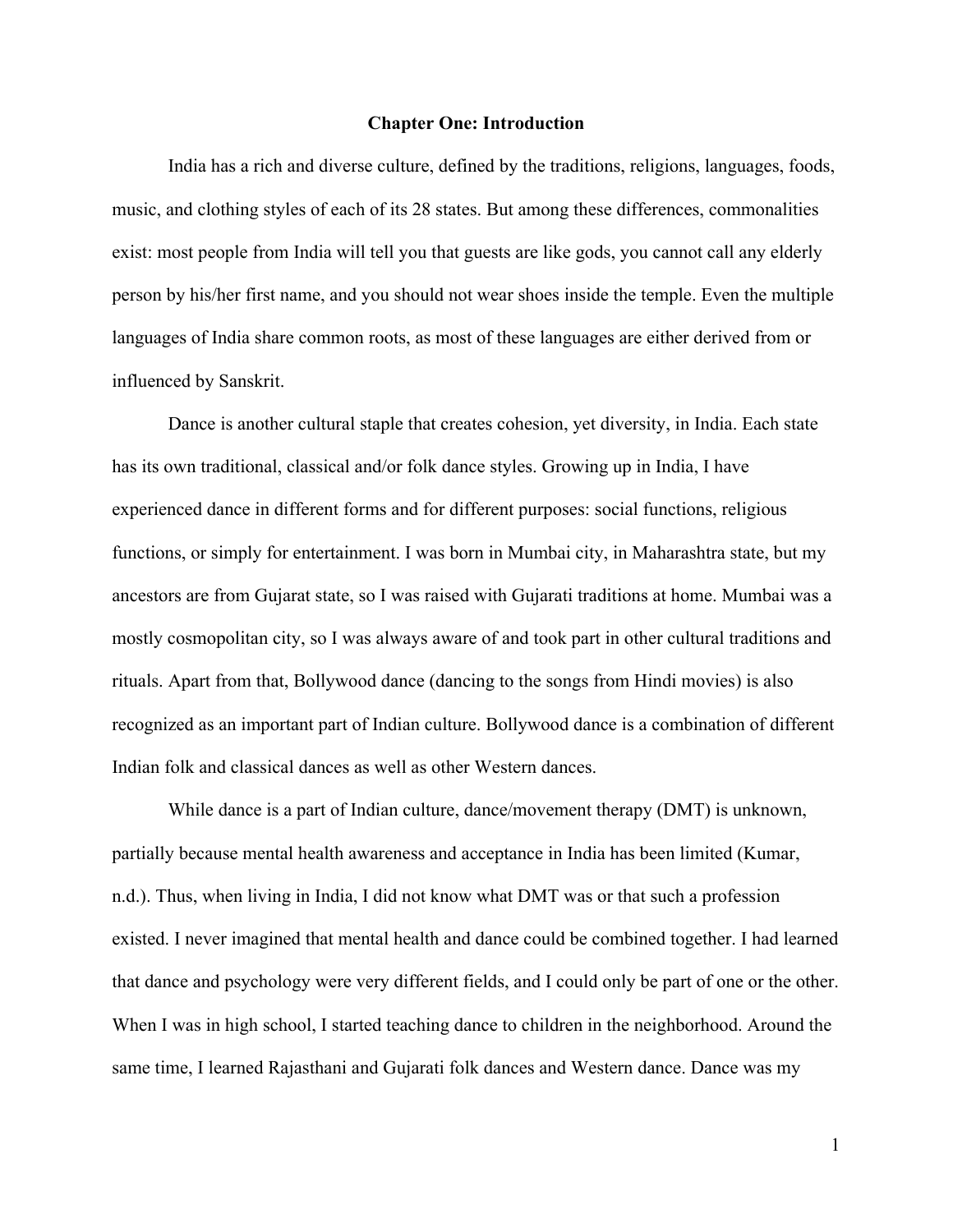hobby, but I was also interested in psychology and chose this as my profession. I enrolled in a Masters program at Shree Nathibai Damodar Thakarse University, studying counseling psychology. My experience as a mental health professional in India and my passion for dancing were two separate but important parts of my life. After coming to the United States of America, I was working as a mental health counselor in a hospital where I was introduced to DMT for the first time. Right at that moment, I knew I wanted to become a dance/movement therapist. Through DMT, I integrated my passions into my profession.

#### **Motivation for the Study**

When I came to the United States of America and started studying DMT, I wondered if there was DMT in India. I began to research the subject and found that there was. Articles online indicated that there were a few dance/movement therapists in India working with mentally and physically challenged populations. It appeared that DMT was a newly developing profession in India, and thus there were only a few dance therapists that were known for the work that they were doing.

After learning about DMT in India, I started having more questions about how it was perceived and practiced by dance/movement therapists there. As I searched online, I found articles, but there was no thesis-based research about how to apply DMT to Indian populations or how culture affected DMT practice in India. I wondered about how the society and culture influenced DMT practice and wanted to hear about Indian dance/movement therapists' experiences. I wanted to understand, from their perspectives, how DMT was or could be integrated within Indian society. I also wondered if dance therapists in India used Western dance styles: DMT originated in the United States of America and Britain, and it was heavily influenced by modern dance (American Dance Therapy Association, n.d.). Would Western dance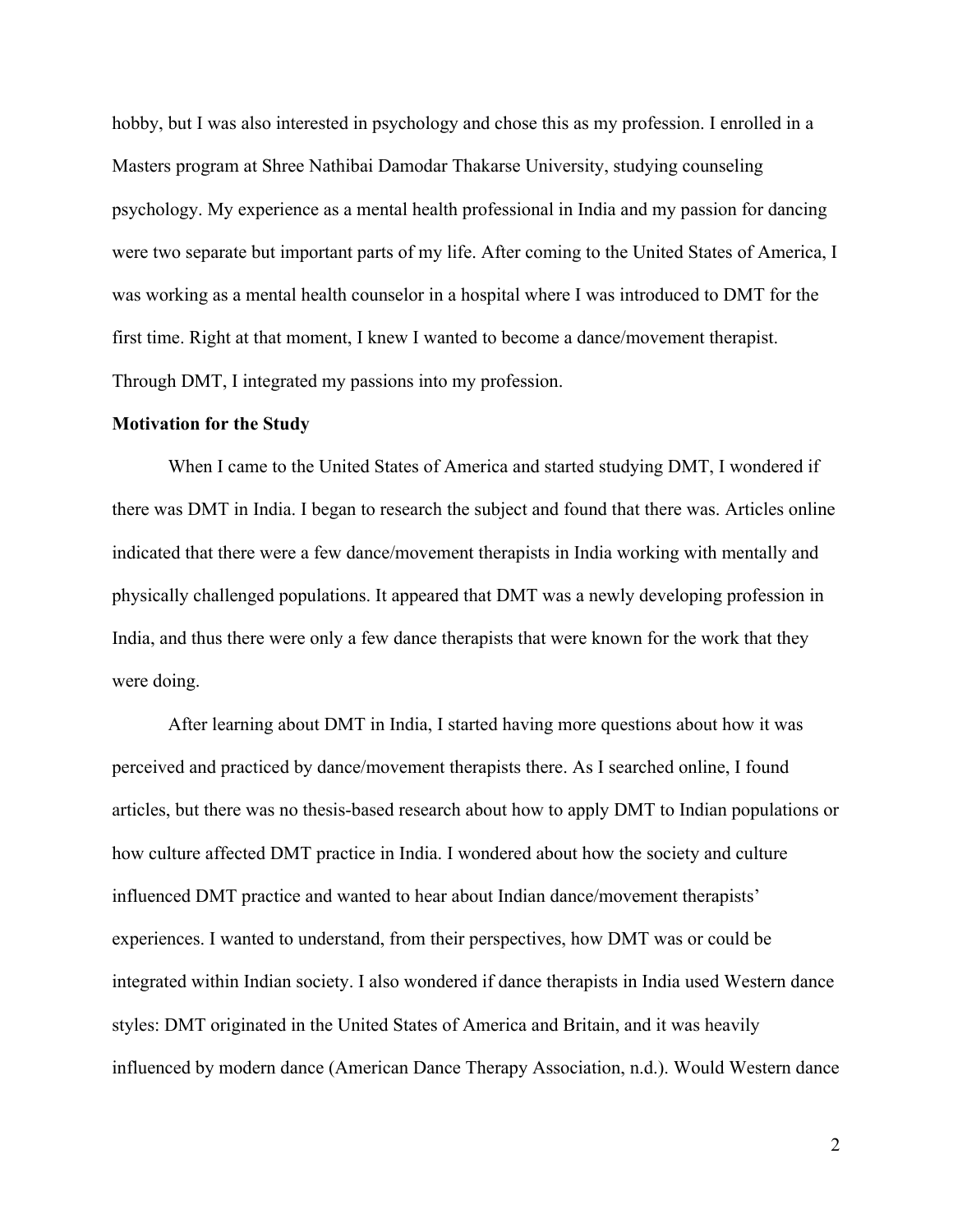be effective with Indian populations who embraced folk and classical dances? I decided to explore these uncertainties through the lens of current practicing dance therapists in India.

#### **Brief Overview of the Study**

The goal of this research was to understand DMT practice and perception within the Indian cultural context. More specifically, I developed research questions with the intention of understanding the perceptions and experiences of dance/movement therapists practicing in India. To conduct the study, I went to India to meet and interview dance therapists currently practicing.

I visited India for 28 days and scheduled tentative appointments with the participants. Some flexibility was needed, as loose scheduling is a cultural norm. Participants requested I call them to finalize dates and times after arriving in India. This research was conducted in English, and the participants interviewed were required to communicate in English. All the interviews were audio recorded. Some of the questions related to the techniques and theory applied by the dance therapists, cultural influences in their practice, and social perceptions of the profession. I also observed DMT sessions conducted by some of the participants. One DMT session was video recorded. Some of the concerns regarding administration of the research were traveling to different cities to meet dance/movement therapists, limited time availability, and avoiding distractions during interviews.

In order to give a better grasp of the Indian culture and traditions some of the words from Indian language, Hindi or Sanskrit are used. Some of these words do not have literal English translations so they are explained in an appendix (See Appendix A). Additionally, Appendix A includes some DMT terminology utilized throughout the thesis.

In this literature review section I will briefly explain to the readers what is DMT. Then I will introduce Indian culture with emphasis on its dances and perceptions of mental health. I will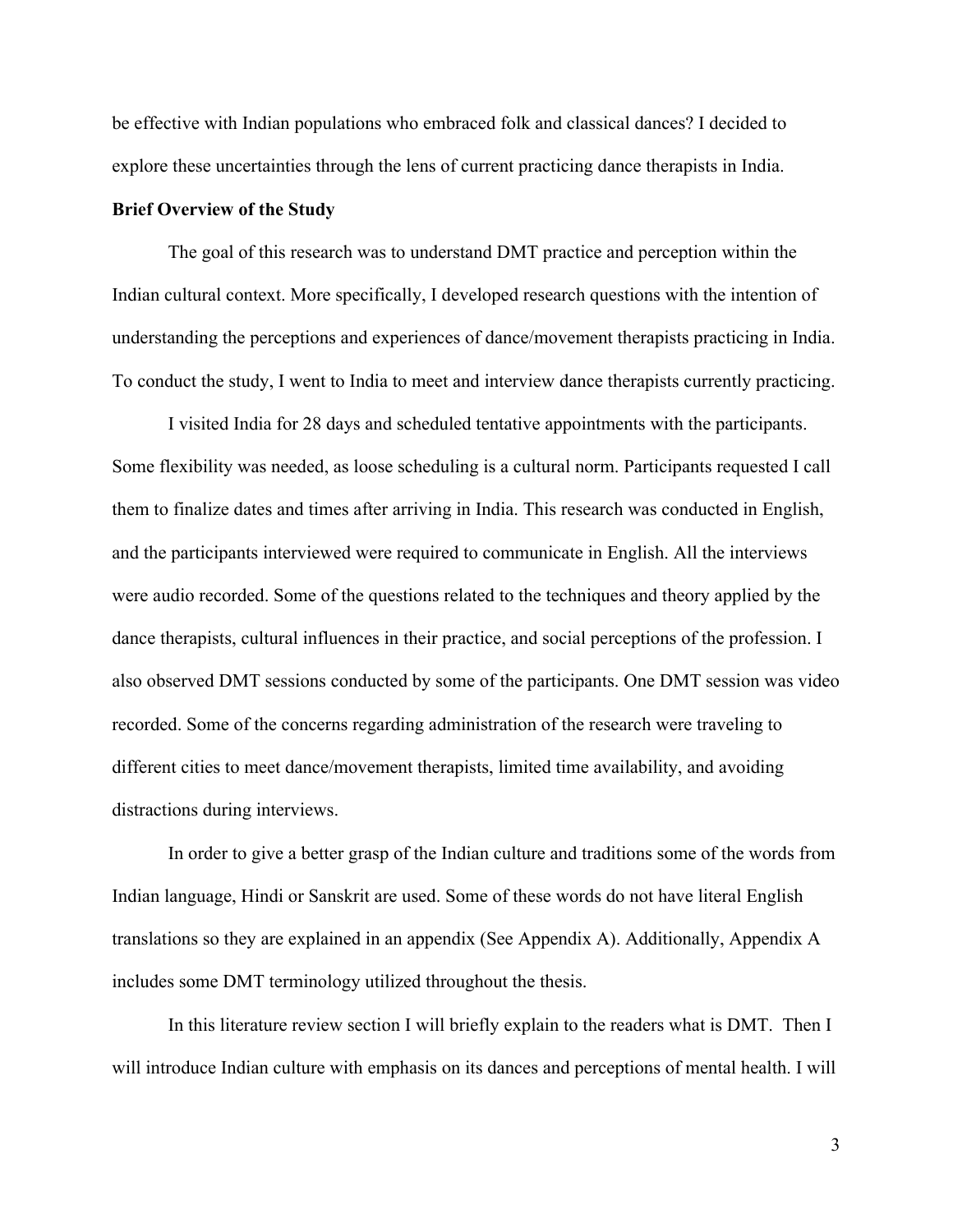then inform readers about the traditional healing practices used in India and the therapeutic value of Indian classical dances. I will also introduce the current dance/movement therapists in India and the work they have done or are doing in the community.

In the methods chapter, I will explain the qualitative ethnographic methodology used to conduct this study and will discuss the rationale for using this specific methodology. I will describe the process of recruiting participants and data collection. This section will also include the exact steps used to conduct and analyze the research.

Finally, I will present and discuss the results in detail. The results will inform readers about current DMT practice in India. I will explain how the findings answered the research question and the implications these results may have for the field of DMT.

#### **Value of the Research**

This research is significant because this topic is under-published; no available thesis investigates the perception and practice of dance/movement therapists in India. It will be a guide for future researchers who want to investigate DMT in India. More specifically, it will be useful to aspiring dance therapists in India, current dance therapists in India, and Western dance therapists.

First, this research will include the techniques and approaches used in Indian culture by the current dance therapists in India, highlighting the Indian cultural perspective of DMT. It will communicate the significance of different Indian traditions and dance forms included in DMT sessions and their therapeutic relevance. This can help current and future Indian dance therapists in trying to understand or incorporate these methods with Indian clients or clients in general. Similarly, this research will help raise awareness of Indian culture in Western DMT communities. Western dance therapists might better understand Indian clients and see ways in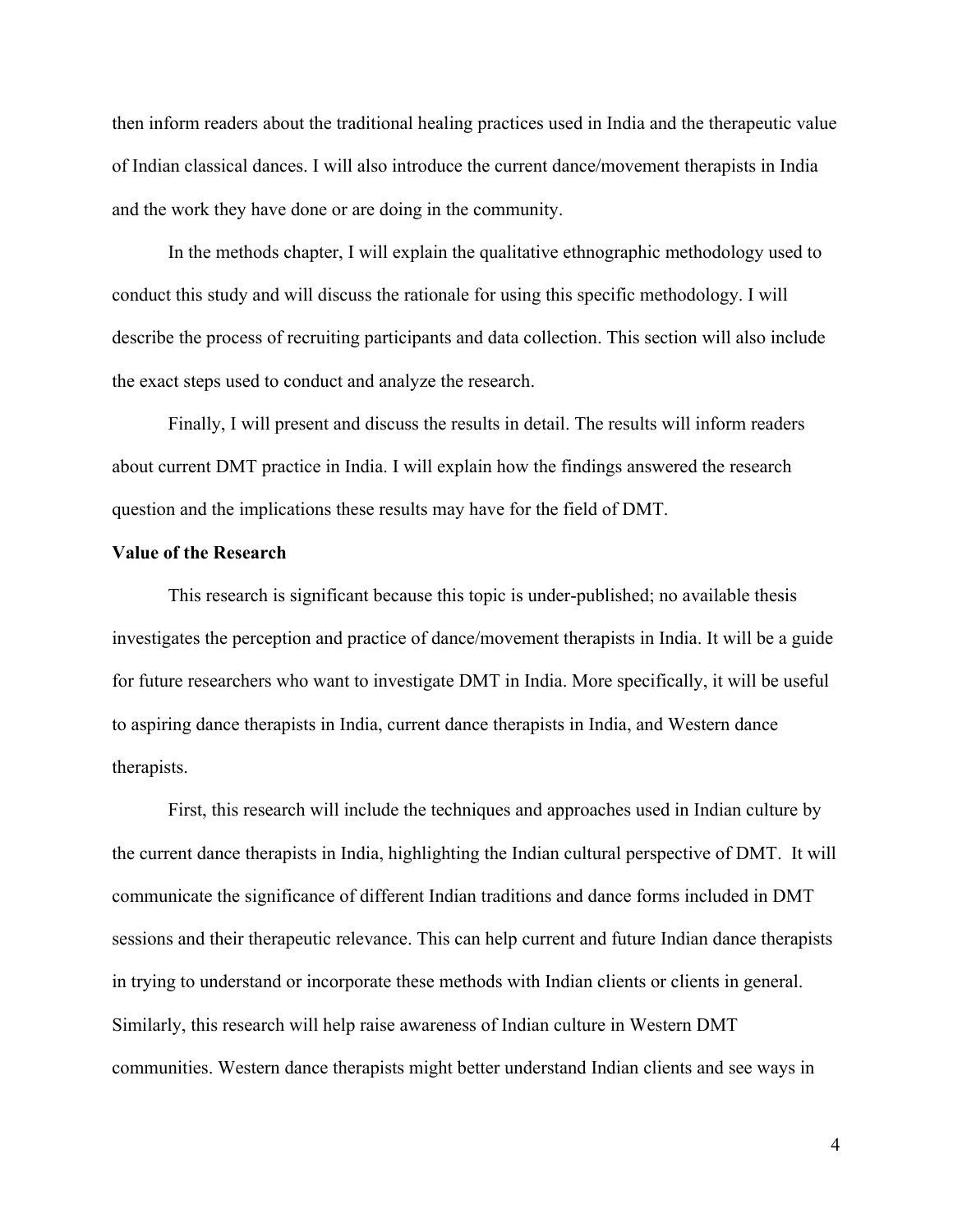which Indian culture and/or Indian folk dances can be synthesized with traditional forms of DMT.

Second, future dance therapists might benefit from reading about the experience of practicing dance/movement therapists in India. They can learn from current dance therapists' successes and challenges. Those studying DMT abroad and returning to India, like I will, might get an idea of what it will be like it to go back and work in India as dance/movement therapists.

Finally, this study might spark researchers' interests in the paradox of DMT in India: though mental health is stigmatized and misunderstood in Indian society, dancing, especially cultural dance and movement, is more open and an important part of the culture. Thus, through this and further research, one might come closer to understanding how to best integrate, utilize, and popularize DMT in India.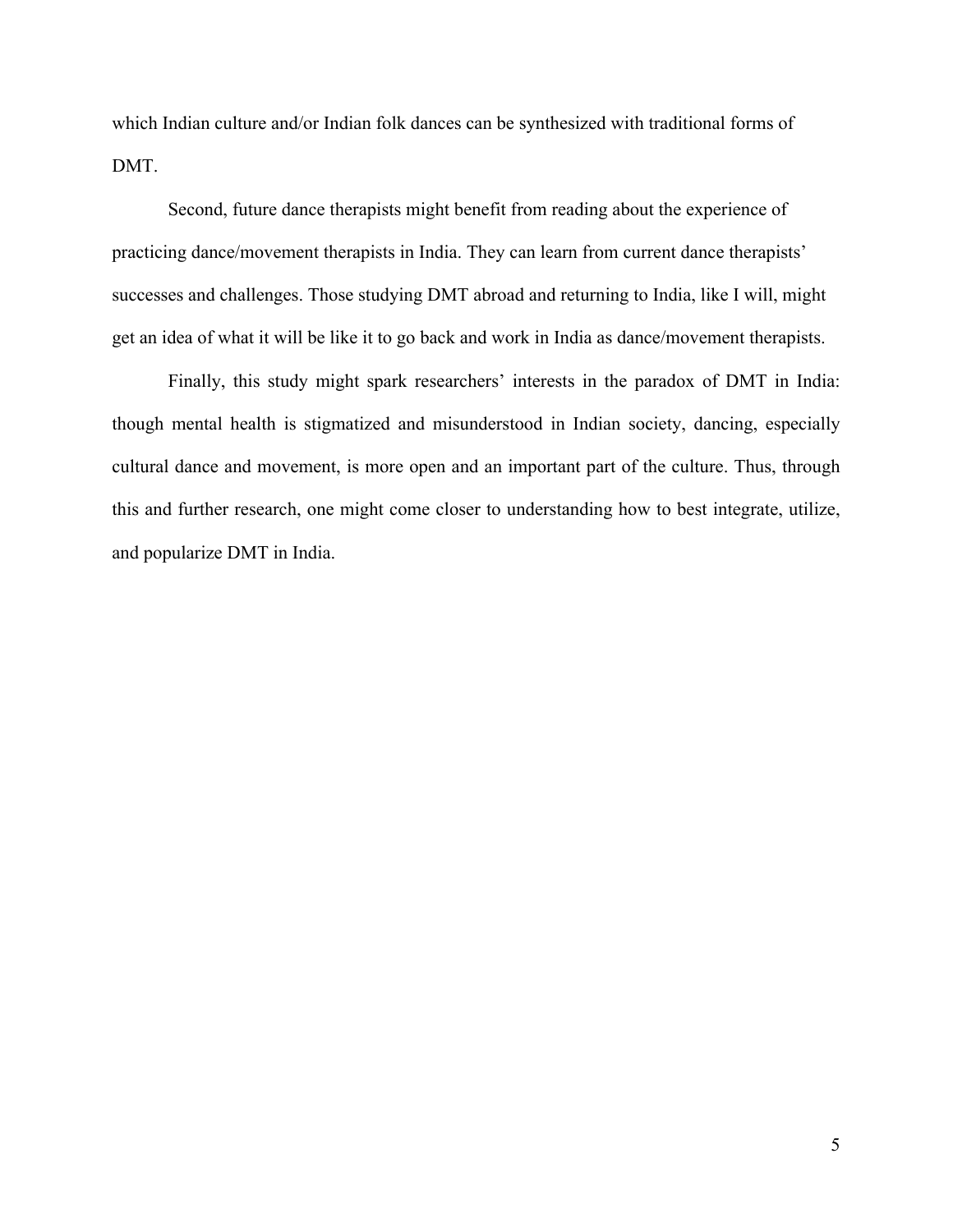#### **Chapter Two: Literature Review**

Dance/movement therapy is recognized as one of the up and coming professions that incorporate dance/movement as a therapeutic intervention to help clients with mental illness. In particular, DMT emphasizes a mind and body connection: "The use of dance movements as a therapeutic or healing tool is rooted in the idea that the body and the mind are inseparable" (Levy, 2005, p. 1). The universality of mental illness and of dance and movement make DMT transferrable to any culture; thus the concepts and fundamentals of DMT have been applied and practiced around the world. According to the website of the American Dance Therapy Association (ADTA), DMT is serving people across the globe and has been successfully accepted as a profession in different American, European, and Asian countries (American Dance Therapy Association, n.d.). India is among the ADTA's listed countries, and, although India's history of DMT is brief, India's dance history is long and rich, as is its history of dance as a form of healing.

This literature review will investigate Indian culture through its different dance forms and religious practices. It will also relate those practices to DMT: are classical Indian dances and spiritual traditions healing in and of themselves? Do dance/movement therapists in India incorporate those practices into DMT sessions? Do dance/movement therapists in India synthesize classical Indian dances and traditions with Western dances and philosophies? What challenges do dance/movement therapists face in India? Ultimately, this literature review will attempt to summarize the perception of mental health in India, therapeutic value of Indian dances, current dance/movement therapists in India and their DMT experiences.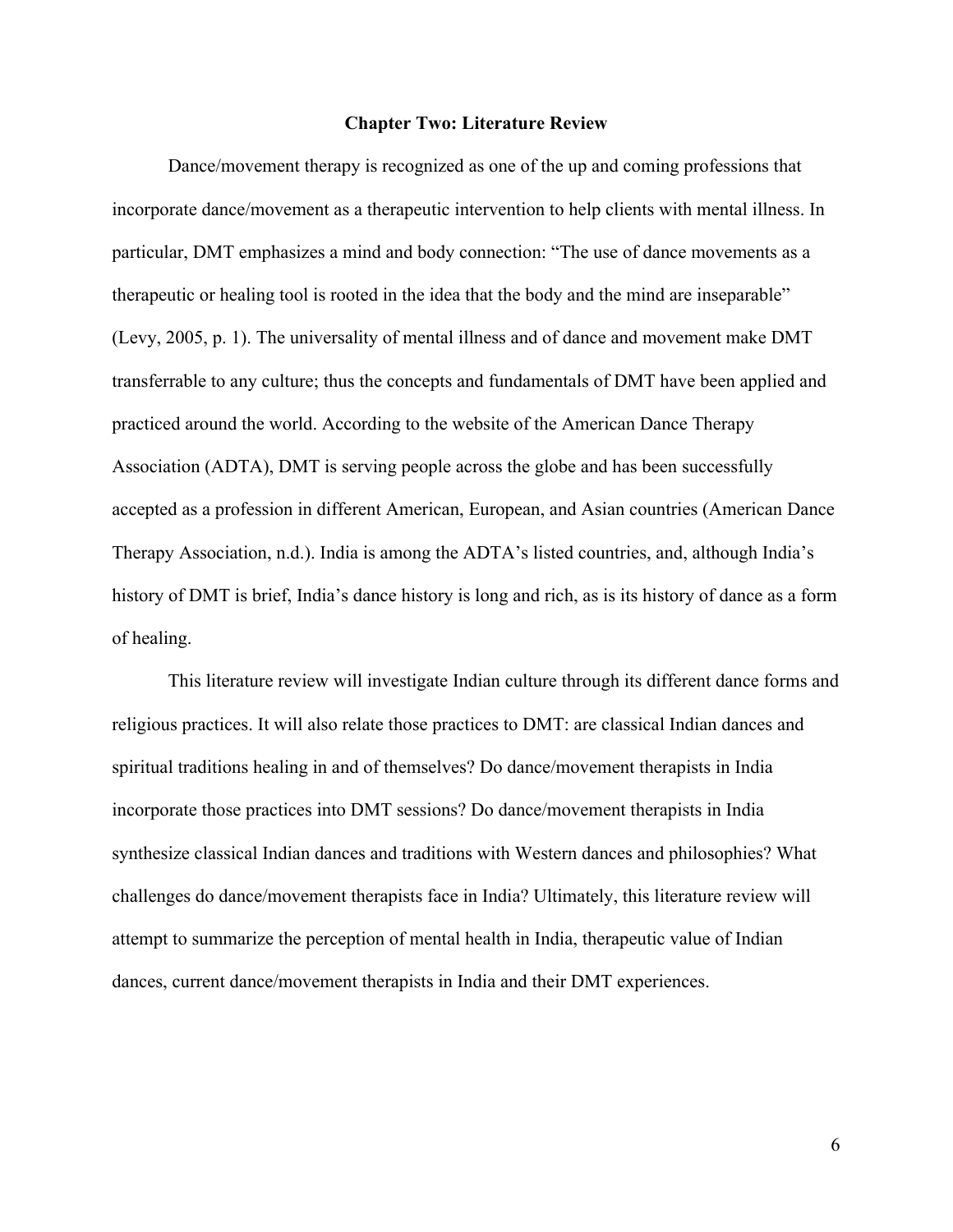### **Mental Health in India**

In India, DMT is not well-known or widely practiced. One reason for this is a general lack of awareness around mental health issues. For the average Indian citizen, health refers to being physically healthy, with little awareness or no consideration for mental health. Kumar (n.d), a rehabilitation psychologist, indicated that in India health refers to physical health not mental health. "Mental illnesses have also been viewed as a 'curse,' an infliction or a sin of the past birth, and so forth" (Padmavati, 2005, p. 103). A report from different mental health committees in India indicated that achievements in mental health are not satisfactory and that there is a need to improve mental health services in India, but there are no serious attempts made (Kumar, n.d). Kumar also emphasized that the mental illness in the country has led to and exacerbated issues such as violence in the society, alcohol policies, migrants and refugees, street children and more. He expressed that these issues need to be addressed by mental health professionals as they negatively affect society.

The authors Khandelwal, Jhingan, Ramesh, Gupta, and Srivastava (2004) were able to identify that whenever mental health services are available, people come forward, but there are limited mental health professionals that reside in urban parts of the country and even fewer in rural areas. In her report, Padmavati, (2005) stated that "several community studies have demonstrated that one-third of the chronic mentally ill in the community remain untreated" (p. 103). Complicating the situation, mental health legislature is also inadequate (Kllivayalil, Trivedi & Tripathi, 2009).

While the government currently hinders the progression of mental health services, there is growth in private psychiatric practices to provide mental health services, which public institutions are slowly integrating (Khanderwal et al., 2004). In recent times, many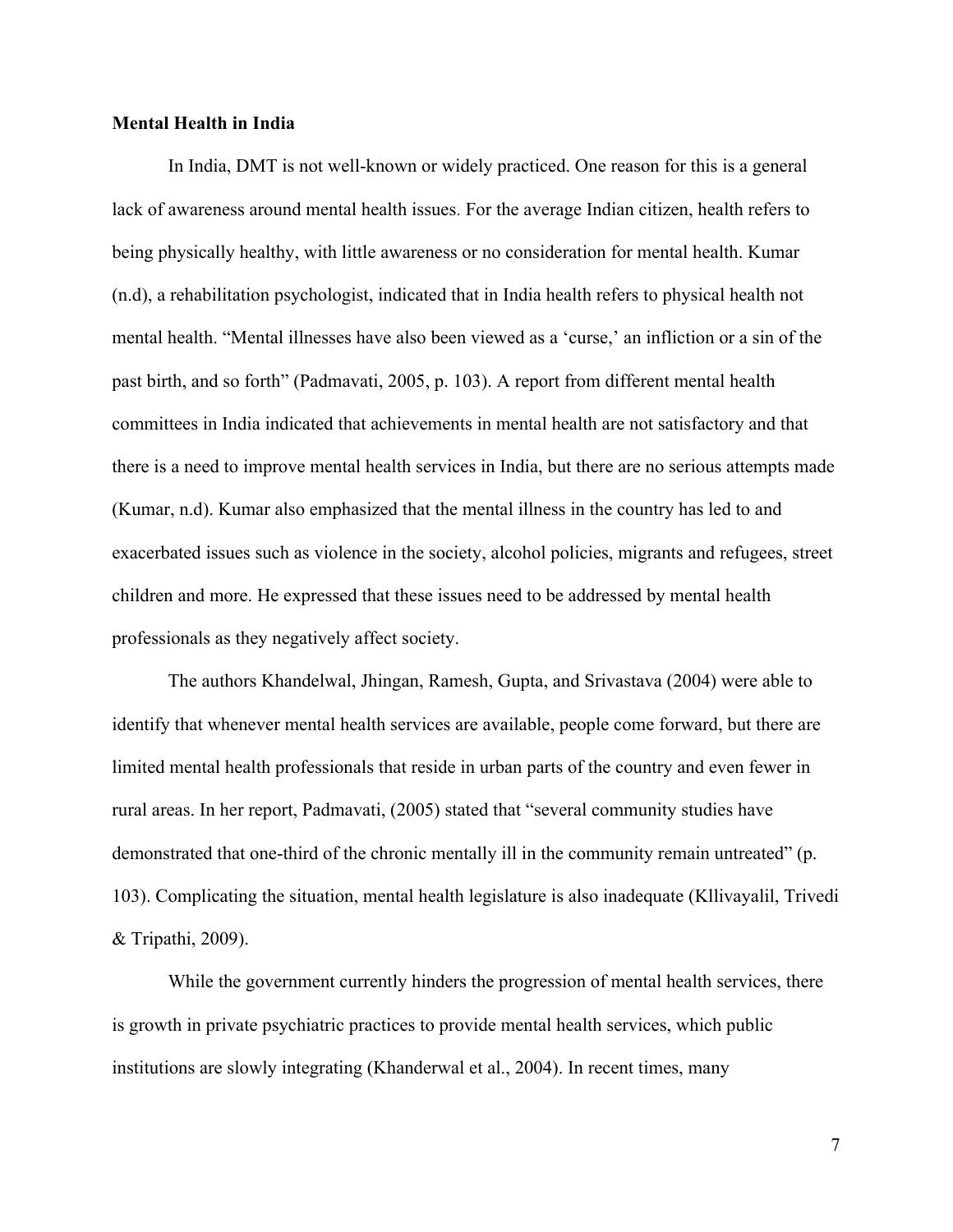nongovernmental organizations (NGO) have played a vital role in providing mental health services to those in need. According to Padmavati (2005), NGOs fill "the gap in existing mental health services in India and the substantial need for these services" (p. 1). Padmavati reported that there are several community health programs in various parts of India. Her article indicated that these programs were available and cost effective, as they are operated by voluntary agencies and NGOs.

Other encouraging research suggests an increasing awareness and a gradual rise in mental health services in India. Several studies acknowledge and report the growth and development of mental health services in India, and much research exists providing insight into suicide prevention, child development, stress, and the role of families and culture in mental health (Jacob, 2008; Murthy, 2011; Parkar, Nagarsekar, & Weiss, 2009; Shastri, 2008). Bajpai and Sen (1999) suggest that just like western countries psychotherapy could be extensively used with mentally challenged population in India. They pointed out that among other psychotherapy techniques used in the West, DMT is currently being used in India.

Studies have also validated alternative forms of healing for mental illness. Along with traditional rituals and practices, other creative forms of healing have been identified, such as art, music, and dance. S. Singh (2006) indicated that these art forms are completely therapeutic in nature. According to S. Singh, behind the good health, longevity, and incredible stamina of most dancers, musicians and visual artists lies the nature of the work they do. He believes that their work is a symbolic source of all the nutrition that is required for good life, and he considers it protection from any sort of disorders, illness, etc.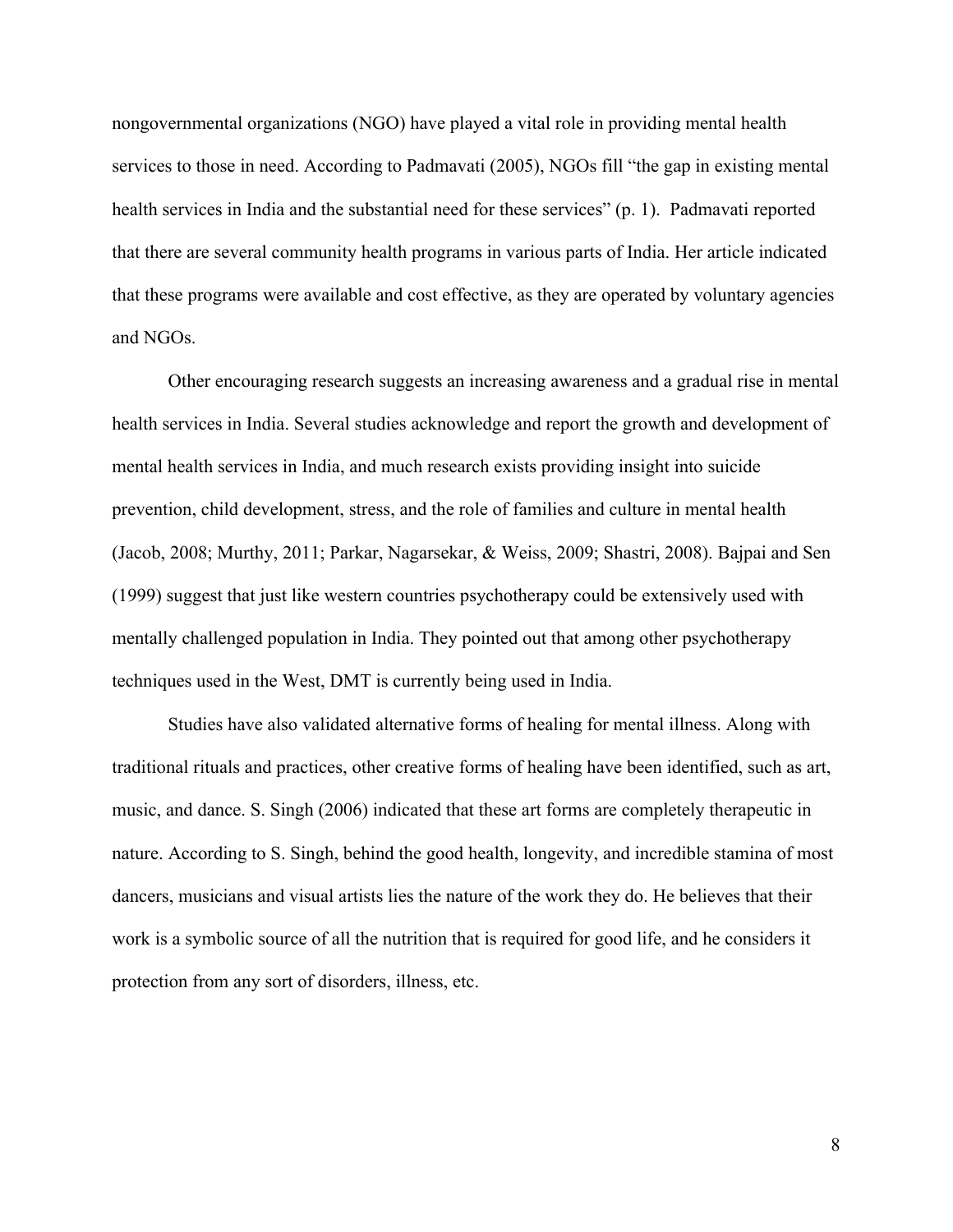### **Indian Culture and Healing**

Culture plays a significant role in the process of healing the mind, body and spirit. Several studies have indicated that cultural traditions, such as religious rituals, prayer, meditation, movements as well as dance, have therapeutic aspects that positively affect one's mental, physical and spiritual self (Parker, 2006; Lopez, 2007; Rea, 2004; Wernic, 2009). In the past, and presently, Indian culture has incorporated several religious or spiritually based techniques that help people deal with common mental health issues. Sharma, Charak, & Sharma (2009) indicated that spirituality and mental health have a common goal to "alleviate emotional suffering to liberate and blossom the self" (para. 4). Believing strongly in religion, and performing traditional rituals and ceremonies instill hope that provides some relief from mental stress. Chattopadhyay (2005) supported this idea that spiritualism and religious feelings are linked with one's mind. He indicated that the inclusion of spiritually based practice could be beneficial in dealing with mental illness.

Yoga, the most ancient technique of India, has currently acquired popularity as a result of its effectiveness. The mind and body connection underlies yoga philosophy. In ancient days, and even today, yoga and meditation were performed as ways to pray and commune with the divine. As Chattopadhyay (2005) presented, yoga is now performed with the intention to improve concentration and self-control, and achieve power and tranquility. In general, Chattopadhyay emphasized the interconnection between religious practice and mental health, suggesting that religious practice should be incorporated in the practice of mental health. Chattopadhyay even discussed the idea that religious based institutions, like temples, churches, and mosques could benefit more people by including psychotherapy and an understanding of scientific approaches to address mental health concerns.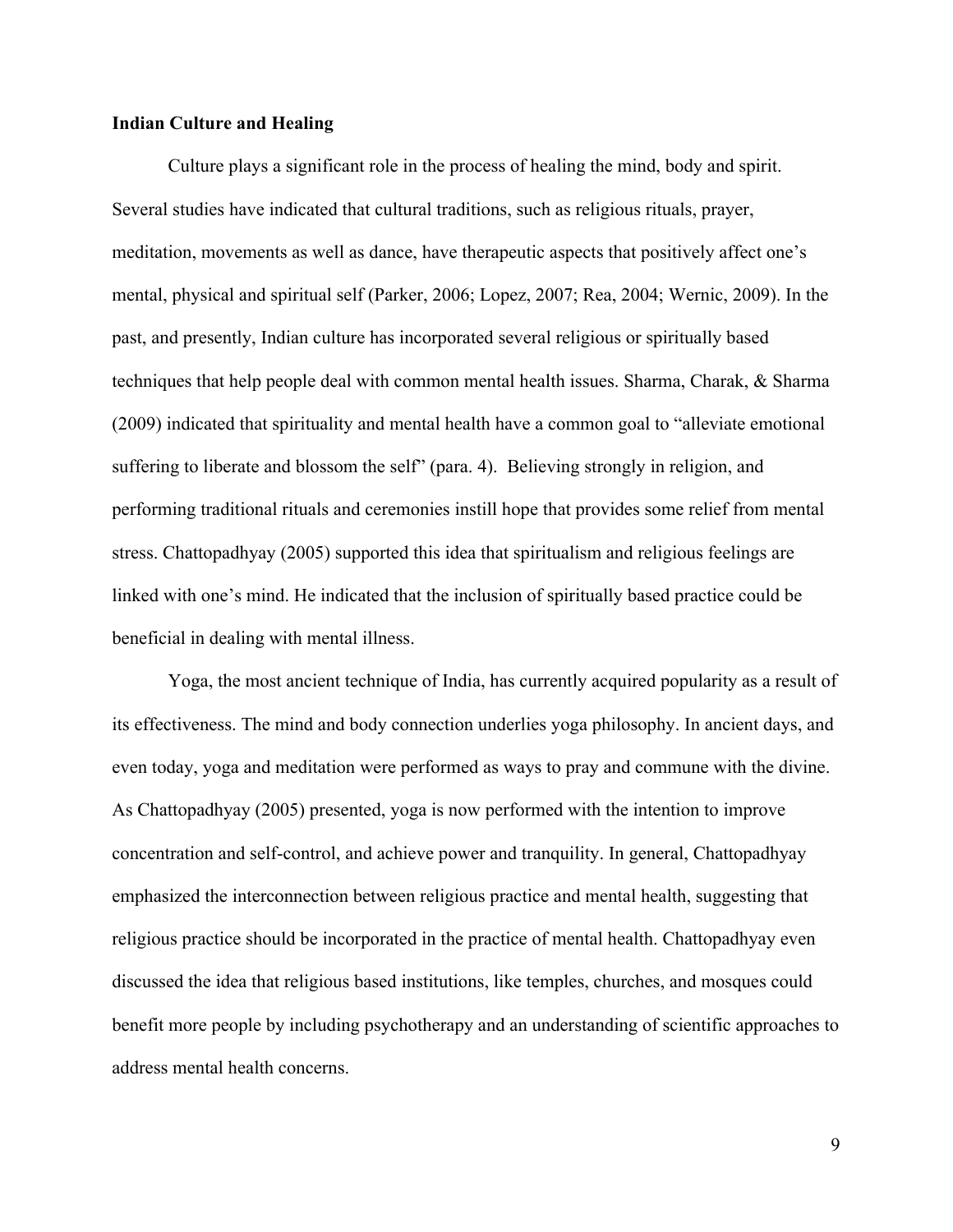As evident in yoga, faith in God/gods and spirituality is often expressed and practiced through movement or dance. In fact, much Indian art and dance is inspired by religion, and each region has their own distinct artistic styles, spiritual dance forms, and culture (Ganapathy, n.d.). Not all of these dances are religious in nature, however. Others are performed with an intention of entertainment during festive occasions. The most traditional dance forms in India are categorized as classical and folk dance. Indian classical dances are formalized and technique bound, whereas the folk dances are simple and have a sense of rawness to them (Folk dances of India, n.d.).

Kashyap (2005), one of the pioneers of DMT in India, wrote that these cultural dance forms are ways people express themselves and communicate with others. According to her, the Indian classical dances consists of "9 Rasa, or emotions, that are extensively used for emotional expression, namely love, laughter, compassion, courage, fear, sorrow, disgust, surprise, and calm" (Kashyap, 2005, p. 41). Folk dances are a communal practice during which people get together, share their traditions, and express joy in their festive ceremonies (Kashyap, 2005). Similarly Ganapathy (n.d.) expressed that through representation of dance, human nature depicts joy and sorrow. Not only can movements symbolize emotions, but they can also represent elements of the world around us. According to Ganapathy (n.d.), movement brings together all the essential charms in the panchabutha, five elements or constitutes. These elements include earth, fire, water, air, and sky. The movements are a depiction of nature in its true form.

Research indicates that such dances have therapeutic value. For example, Indian philosophers identified that poses of Indian classical dances are based on the asana, or meditative poses (S.Singh, 2006). Asanas, which are part of the practice of yoga, embody soothing and healing qualities. This informs us that Indian classical dance incorporates healing qualities. The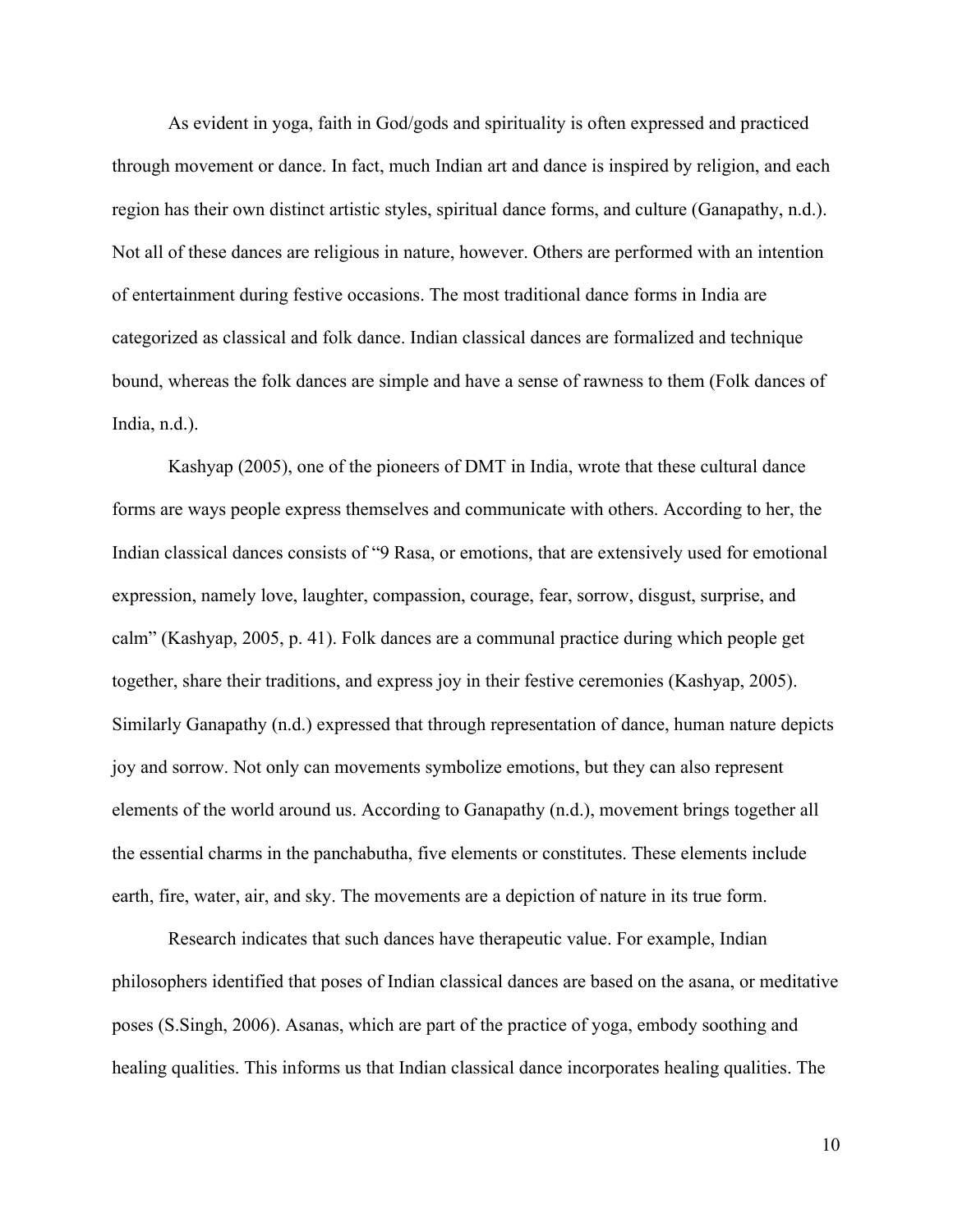author Sudhakar (2006) also discussed the healing qualities of the Indian classical dance bharatnatyam. Bharatnatyam is a combination of yoga and mantra shashtra, a spiritual and religious book containing phrases used for prayers and spiritual transformation. He further recommended using the mudras, which are hand gestures, for reciting the mantras, or religious phrases. Sudhakar explained that the mudras in bharatnatyam are the same as mudras in mantra shastra, thus indicating that spiritual and healing effects are incorporated in Indian classical dance. He explained that, in Indian classical dance, the maximum number of body parts and muscles are used or moved, which strengthens the heart. Hence, he suggested that classical dance components can contribute to the conditioning of our bodies and help us develop strength, power, balance, and flexibility (Sudhakar, 2006).

S.Singh (2006) asserted that Indian classical dance meets all the criteria required for a therapeutic purpose. Singh further explained that there are certain conditions for dance or exercise to be therapeutic. He said dance should fulfill the following requirements: (a) the movement or exercise should be enjoyable, fulfill the urge of expression that stays with one for a lifetime, (b) it must include the element of play, toning up the muscles and nervous system, (c) there should be symmetry of movement, addressing each and every body part, (d) it should strengthen the heart, improving capacity of lungs and, (e) it should involve the brain, challenging the nervous system, for the development of sound body and alert mind (p. 3).

It appeared that both S.Singh (2006) and Sudhakar (2006) have made great claims, pointing out the biological, physiological, as well as psychological changes that, according to them, occurs with training and practicing Indian classical dance. Sudhakar argued that training in classical dance could positively influence heart rate, sequential perception, and finger agnosia (the inability to distinguish fingers on the hand). He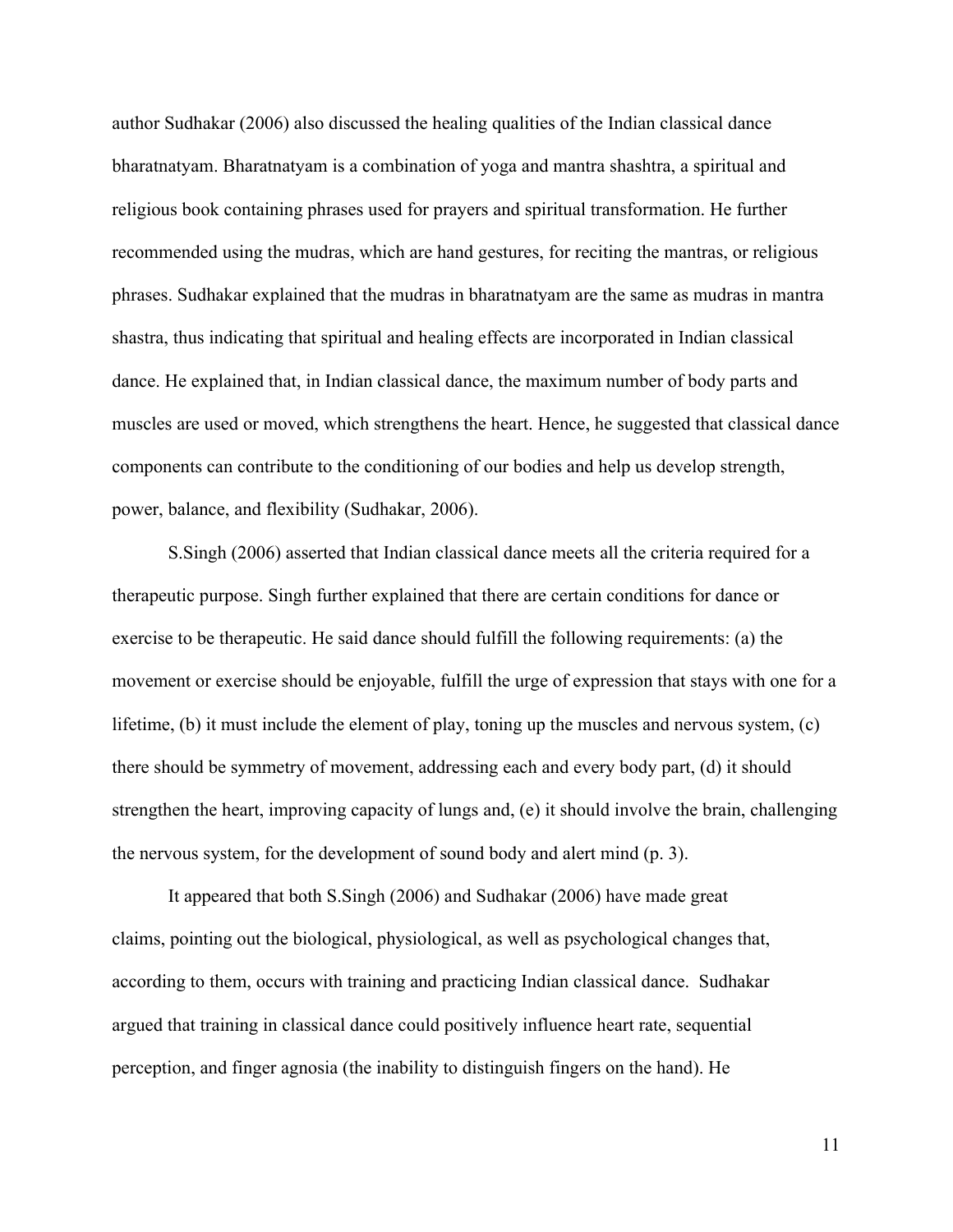conducted a study using standard evaluation patterns and demonstrated that, in all three aspects, students from different groups excelled over time with practice in bharatnatyam. He discussed other physical and mental benefits of bharatnatyam, such as improvement in visual perception, fine motor skills, sequential organization, academic scores, engagement of all outer skeletal muscles, and more. Thus, Sudhakar's work illuminated the physiological benefits of bharatnatyam.

As shown in the research, yoga, meditation, and classical and folk dances have therapeutic value and enhance the body/mind connection. Not surprisingly, many pioneering dance/movement therapists in India have been trained in one or more of these practices and some try to use it in their sessions. These pioneers are discussed in the next section, and some of their methods will be presented in the following section.

#### **DMT in India.**

Currently, there are few dance therapists in India who are providing mental health related services in the community. DMT is applied with different populations and in a variety of locations, including those suffering from mental disabilities, physical disabilities, domestic violence, and trauma in regular schools, slum areas, and red-light areas (Bhatt, 2009; Kashyap, 2005; L. Singh, 2006). Although attempts are made by media to acknowledge and share the success stories and achievements of these dance/movement therapists, exposure to the field is limited to only certain parts of the country where dance/movement therapists reside. Publicly available interviews and media publications exhibit work of only a few dance therapists currently practicing in India, and in many cases, similar topics or stories about DMT are shared and published by multiple authors. For example, Tripura Kashyap's journey of becoming a dance therapist—shown below—was reported by De (2003), Gotham (2009), and Kashyap (2005).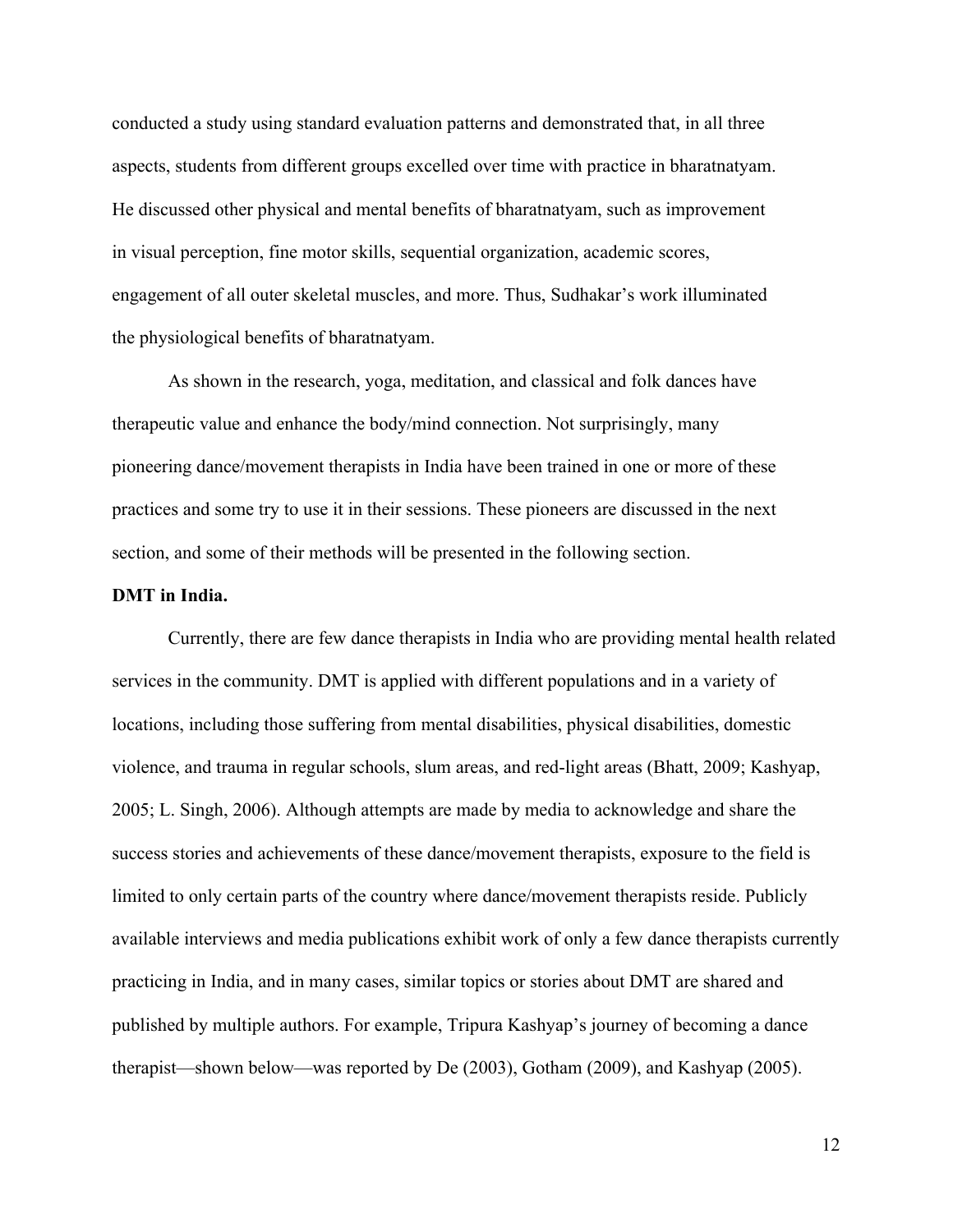**Tripura Kashyap.** Tripura Kashyap is one of the pioneers of DMT in India. Her journey with DMT began when she saw her brother and other children who suffered from physical disabilities moving and dancing to their favorite music. She was amazed to see that their bodies moved beautifully, regardless of their disabilities. That created a curiosity in Kashyap about how movement could be used with people who are physically and mentally challenged.

After learning about the field of DMT, Kashyap traveled to the U.S. and received training as a dance/movement therapist at the Hancock Center of Movement Art and Therapies in Wisconsin (Kashyap, 2005). When she finished her training in DMT, Kashyap returned to India and started working with disabled children and adults. Kashyap conducted specific DMT sessions for adults and children who were diagnosed with schizophrenia, autism, mental retardation, as well as physical, hearing, and visual impairment (Kashyap, 2005).

In addition, Kashyap is a professional classical dancer (bharatnatyam) from Chennai, India. She has done several performances in India and abroad with her dance troupe, Apporva, which translates to the phrase "never before" (De, 2003). As a dancer, she understands other dancers' desires to use movement to help others. However, in her interview with De (2003), she addressed the misconception that simply by being a dancer in bharatnatyam, or any other dance form, one can understand psychological aspects of movement. She further added that mental health or psychology-based training is required to understand clients' mental processes and to facilitate psychotherapeutic movement interventions. According to Kashyap, one does not have to be a dancer to participate in DMT sessions. She advocates that dance and other art forms should be part of education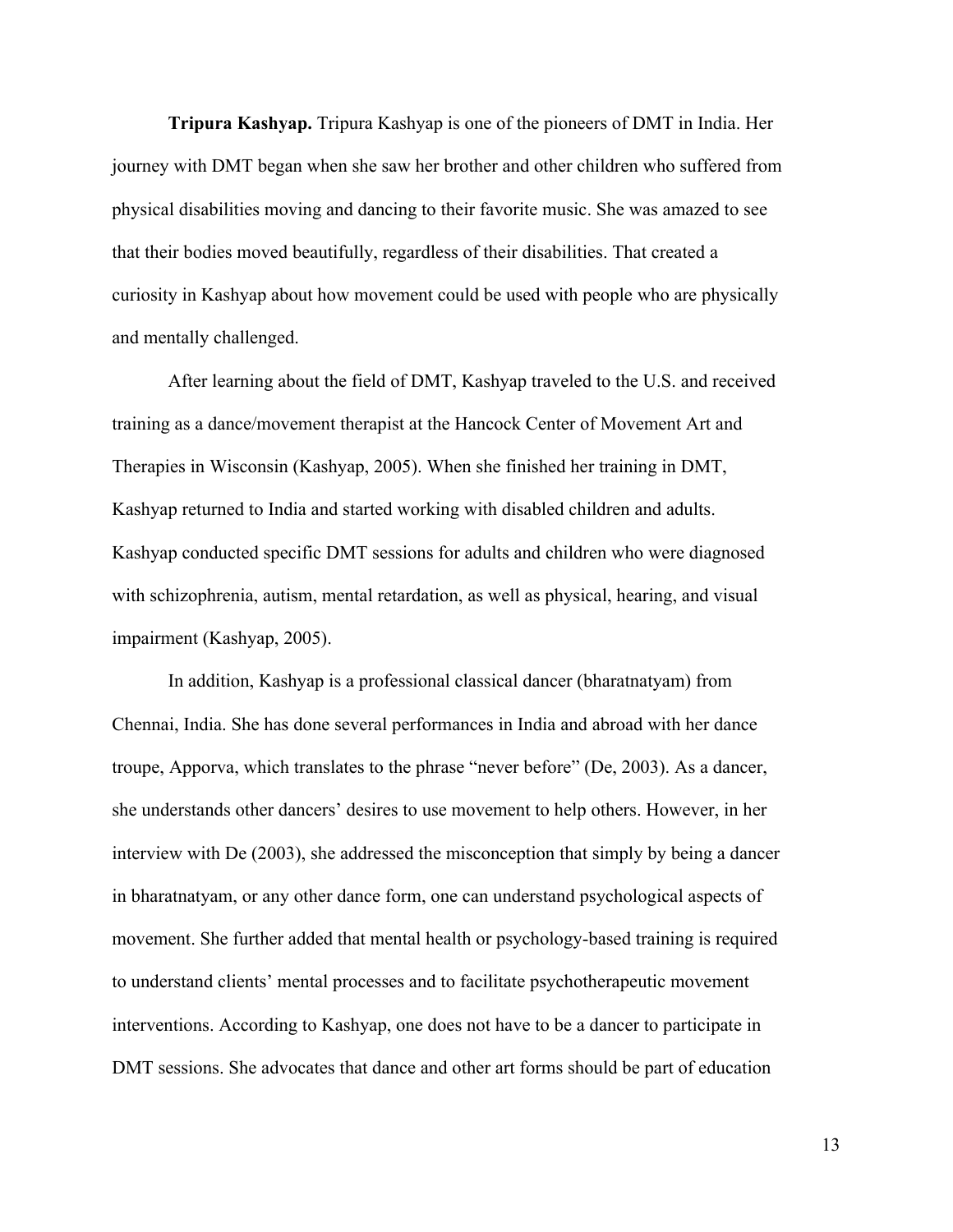and treatment. In addition to protecting dance/movement therapists' careers and clients' psychological safety, Kashyap has also made other contributions to the field. She has written a DMT handbook, which provides an introduction to DMT, and has facilitated DMT workshops in different parts of India (Kashyap, 2005).

**Sohini Chakraborty.** Sohini Chakraborty, another pioneer of DMT in India, is professionally trained in bharatnatyam as well. Chakraborty initially started volunteering at an NGO, teaching dance to rescued child prostitutes, using innovative and creative methods in her work with these girls. Biswas (n.d.) briefly explained Chakraborty's process of becoming a dance/movement therapist: his article informed us that Chakraborty was able to identify the effectiveness of dance on the body and mind as a useful tool to express oneself. Teaching dance to women rescued from sex trafficking, Chakraborty experienced a change in her teaching techniques. She used symbolism to help these women express their feelings. In a different interview with Bhatt (2009), Chakraborty claimed that healing would be best facilitated by engaging girls in physical activity. In 1998, Chakraborty developed a pilot project to work with this same population. This project incorporated techniques such as self-expression through art, dance and other creative activities, to help the participants.

The success of the pilot project marked the birth in 2000 of Chakraborty's organization, named Sanved in Kolkata, which means sensitivity in Bengali, one of the many Indian languages. Chakraborty provides training at Sanved to girls who were rescued from human sex trafficking. According to Chakraborty, Sanved pioneered the use of dance and movement as an alternative approach to healing and psycho-social rehabilitation of the survivors of violence and trafficking. In her interview with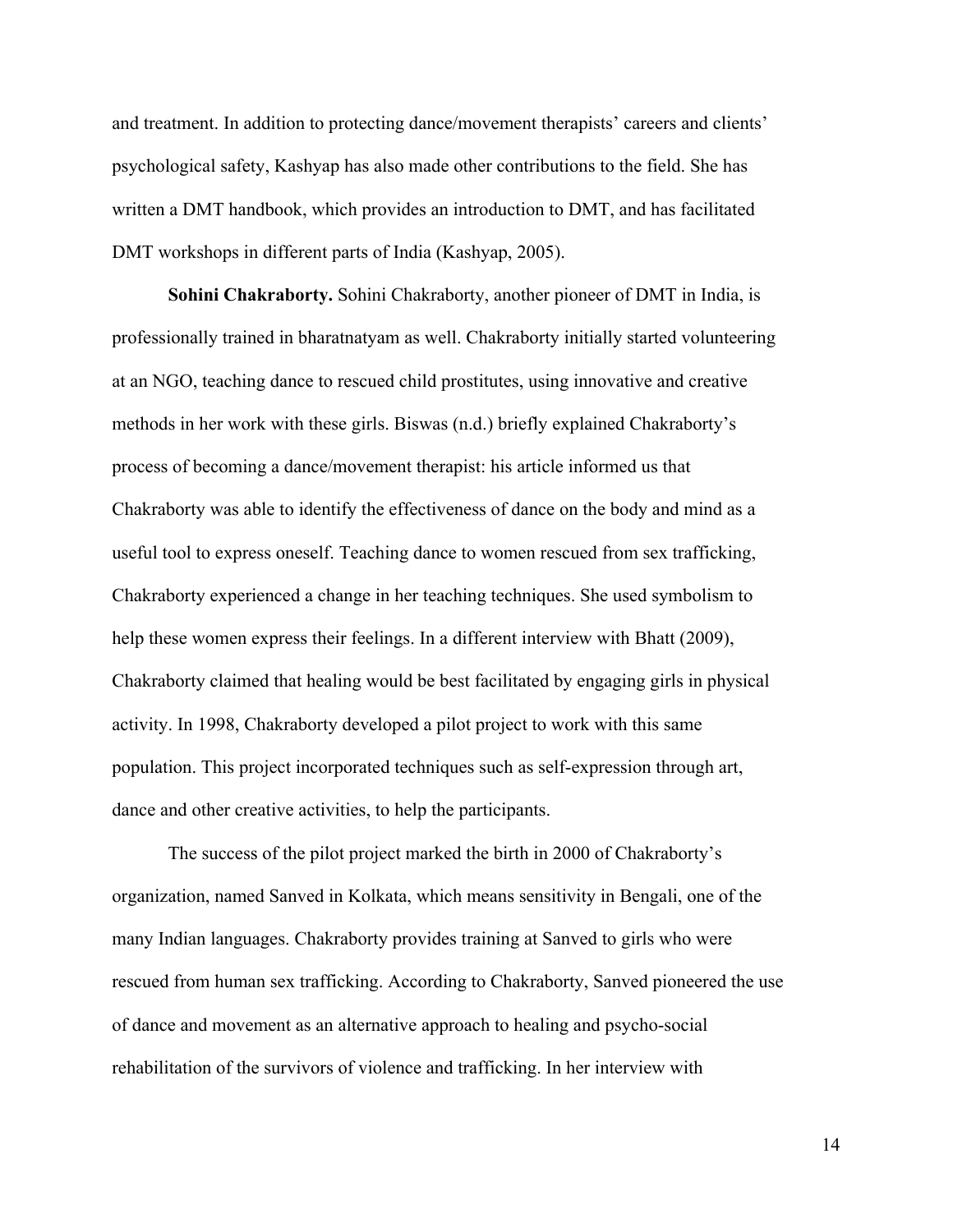Bhowmick in 2010, Chakraborty indicated that through dance and movement she wanted to make these survivors of trafficking stronger and enable them to live in the society with dignity and respect. By training and educating these girls, Chakraborty wanted to empower them (Bhatt, 2009).

Like Kashyap, Chakraborty has shared her experience and knowledge with others, providing DMT workshops and trainings to other service oriented professionals like teachers, social workers, counselors in India and other neighboring countries (Chakraborty, 2005). Chakraborty is also on an international panel of the ADTA, representing India (Capello, 2007). In her presentation/paper at the ADTA Conference in 2005, Chakraborty explained that her concept is to teach dance not only as an art form, but also as an education to instigate transformation and ensure positive change.

**Dilshad Patel.** With her passion to learn more about dance and movement, Dilshad Patel moved to New York and got her training in DMT at Harkness Dance Center (Patel, 2008). Now she is a dance therapist practicing in Mumbai, India. She counsels children with special needs while teaching dance to different populations of children, such as those suffering from HIV, the hearing and visually impaired, as well as orphans and juvenile delinquents (Patel, 2008).

She also does wellness work. In a newspaper interview, Patel informed her readers that DMT can help deal with everyday stress (Aikara, 2009). The interview indicated that in her private practice, Patel provides individual as well as group DMT sessions to professionals working in different fields. These professional participants expressed that by attending DMT sessions they wanted to gain physical fitness, reduce mental stress, and make connections with others.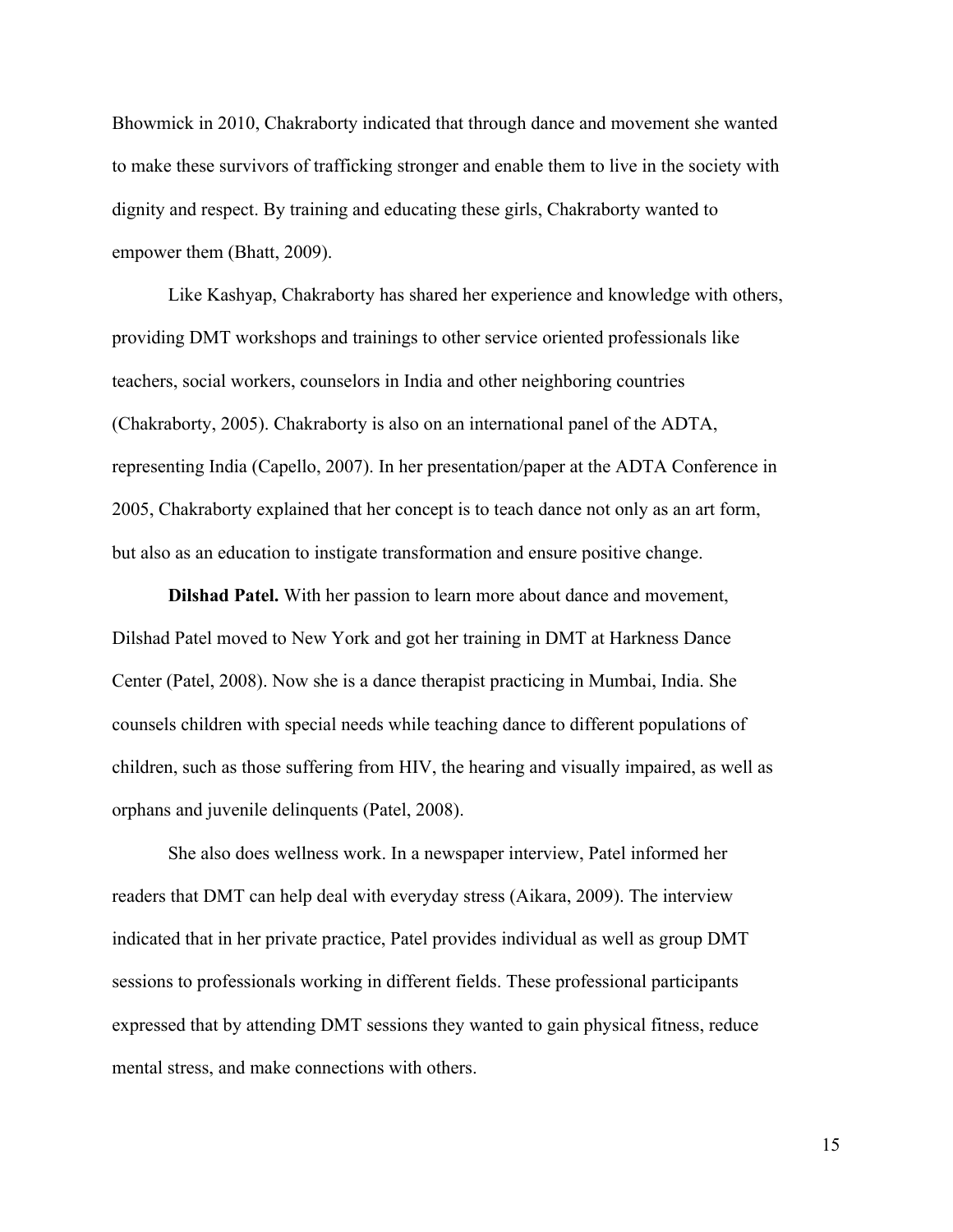**Syed Sallauddin Pasha.** Another leading dance therapist, Syed Pasha, works with children who have special needs (Bhatacharya, 2004). He successfully choreographed a mythological piece (Ramayana) performed by children with different kinds of disabilities. This theater piece was performed and appreciated world-wide (Bhatacharya, 2004).

Apart from working with the mentally and physically disabled populations, Pasha also had an opportunity to work with the victims of the tsunami of 2004. After the devastating tsunami that hit southern India, he conducted a series of workshops, called Post Tsunami Stress Relief, in the Andaman Nicobar islands on the Indian Ocean. In his interview with Lada Guruden Singh (2006), Pasha said that these creative workshops helped the survivors of the tsunami release their emotions. By engaging in dance, the children as well as adults were able to experience stress relief. Along with DMT, Pasha used several creative therapies like touch therapy, aqua therapy, and other theater techniques. One theatrical intervention he facilitated was to have participants share a story of their tsunami experience and enact it as a performance.

**Organizations.** Apart from the pioneers of DMT in India discussed above, there are other professional dance institutions in India who teach dance to physically and mentally challenged populations, and they are using dance as therapy. Unlike most pioneers of DMT in India, who are trained in Indian classical dances, these dance institutions specialize in Western styles of dancing. The Victory Art Foundation is a nonprofit organization owned by dancer and performer Shiamak Davar. Dancers and instructors working with Shiamak Davar's Institution of Performing Arts (SDIPA) are trained to teach dance to those who are mentally and physically challenged (Victory Arts Foundation, 2007.). Similarly, The Terence Lewis Academy of Dance believes in the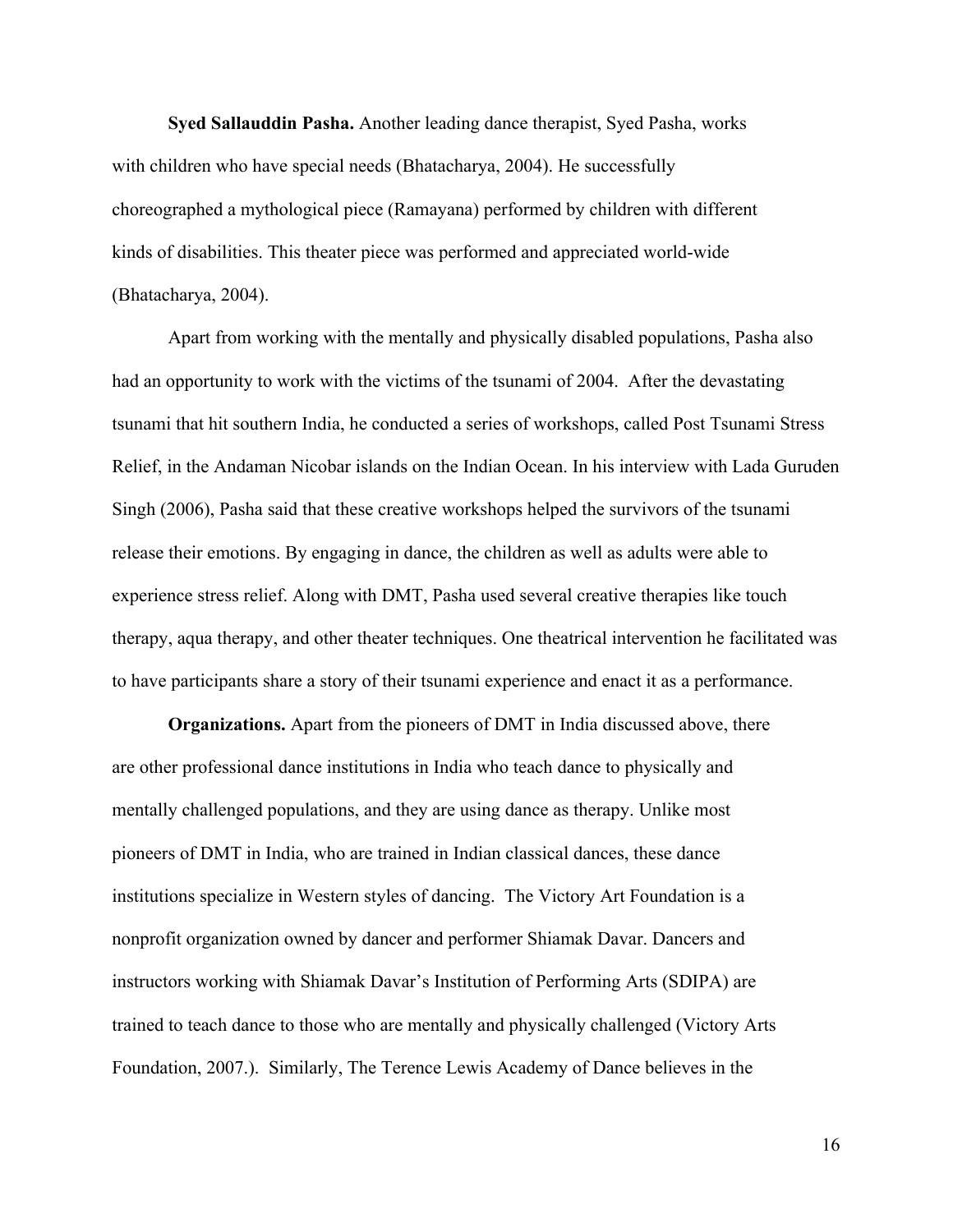therapeutic power of dance, and facilitates dance classes to underprivileged children and in retirement homes (Happy feet, n.d.).

Since these organizations are primarily the dance institutions, their staff are usually dancers or dance instructors, and most of their work includes learning and teaching different styles of dancing. Unlike in Western countries, in India, the dance/therapy sessions are often addressed as dance classes. The person conducting the session is called dance instructor or teacher and their clients are called students.

**DMT techniques.** Current dance therapists in India use a variety of techniques and dance forms in DMT sessions. In her book, Kashyap (2005) indicated that besides bharatnatyam, forms of folk dances could be used as a technique in DMT sessions. Kashyap expressed that she would often use movements or dances with which the participants were more familiar. She said that Indian participants felt more comfortable moving their bodies through Indian dance forms. Kashyap recognized that adapting movements from Indian cultural dance was most effective in her work. Most folk dances in India start in a circle and involve a rhythm generated through body movement such as clapping hands, stomping feet, or snapping fingers. Just as Indian folk dances use the structure of the circle to come together, so too do the DMT sessions in the U.S. Marian Chace, founder and pioneer of dance/movement therapy in the U.S., identified the benefit of starting a DMT group in a circle. She believed that starting the group in a circle could provide an opportunity for the participants to connect with each other (Levy, 2005). Chace also emphasized the importance of rhythmic group activity in her approach to DMT sessions. She believed that rhythmic group activity facilitated and supported group cohesiveness (Levy, 2005).

Several dance therapists in India are using Western DMT techniques like mirroring, symbolism, authentic movement and others. Kashyap developed her own approach where she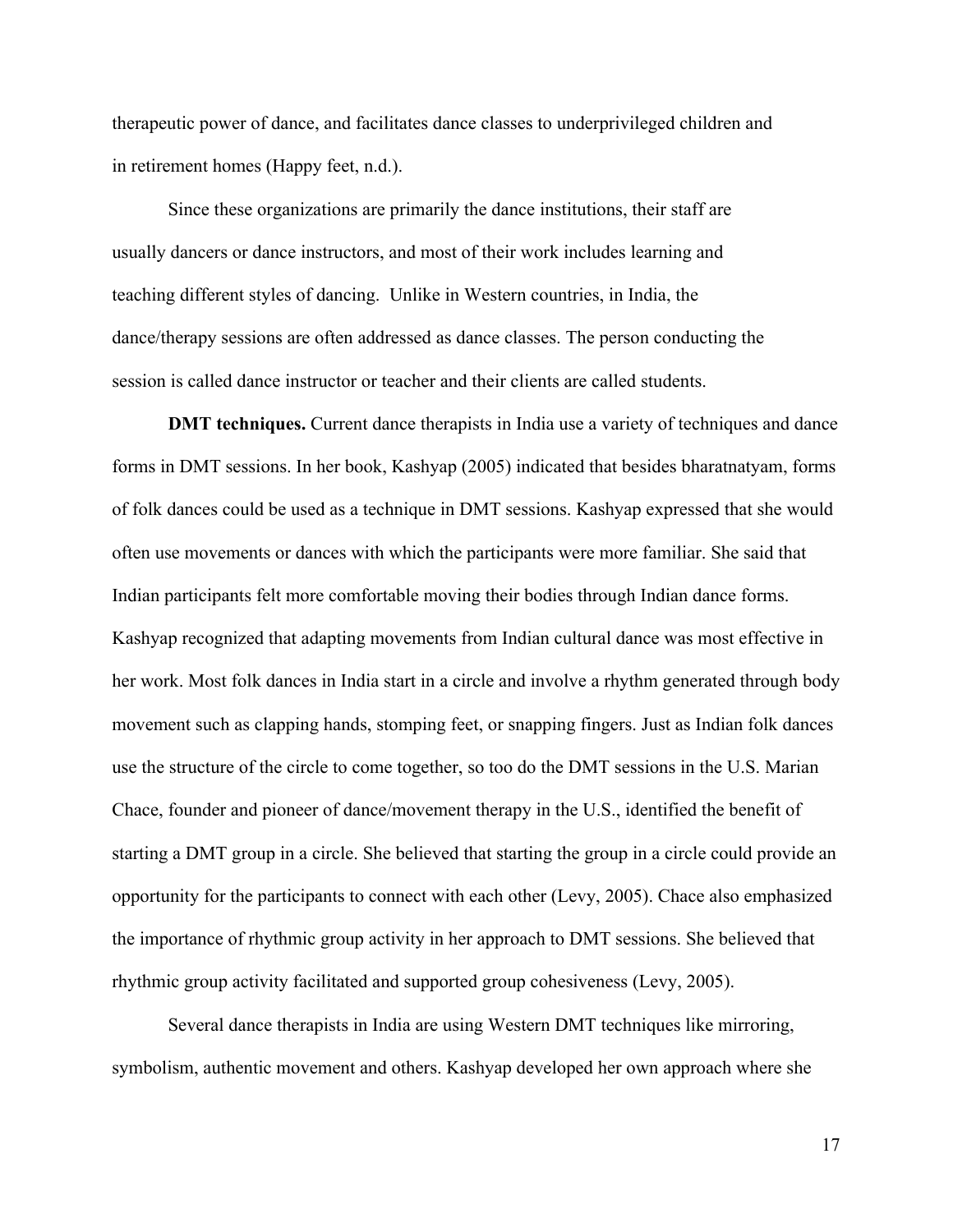indentified movements from traditional Indian dances that were most beneficial for various populations. For example, the karma dance from Madhya Pradesh (a state in India) was recommended for visually impaired clients, and garba from Gujarat (another state in India), was beneficial for clients with attention deficit disorders (Kashyap, 2005). Kashyap also informed the readers how props could be beneficial for clients. The results of her case studies indicated significant changes in the clients after participating in DMT sessions.

**Challenges in DMT practice.** These pioneers of DMT in India discussed the challenges they experienced practicing DMT in their culture. According to Kashyap, it was initially difficult to get participants to move around. She mentioned that these clients felt shy and were hesitant. In her interview with De (2003), Kashyap stated that she had to use structured exercise to get people moving in therapy sessions. Kashyap indicated she had to become a teacher sometimes to facilitate DMT sessions. In India, dance is usually seen as a form of art and entertainment. Chakraborty expressed that when she started doing DMT with girls rescued in sex trafficking, people thought that these girls were learning another form of dance (Biswas, n.d.). Chakraborty explained that, because it is a new field, there are difficulties in accepting DMT in India. In her interview she indicated that lack of finances for Kolkata Sanved, the organization she founded, hinders the growth of DMT. Chakraborty said that although they currently have some support from NGOs, fundraisers, donors, and others, it is not enough to meet the growing need for therapeutic services (Bhatt, 2009). Chakraborty's goal is to empower the survivors and victims of sex trafficking, so they can support themselves. She is using DMT as a therapeutic tool as well as training the survivors to become dance/movement therapists. Yet for these young women getting a job as a dance therapist has been a challenge.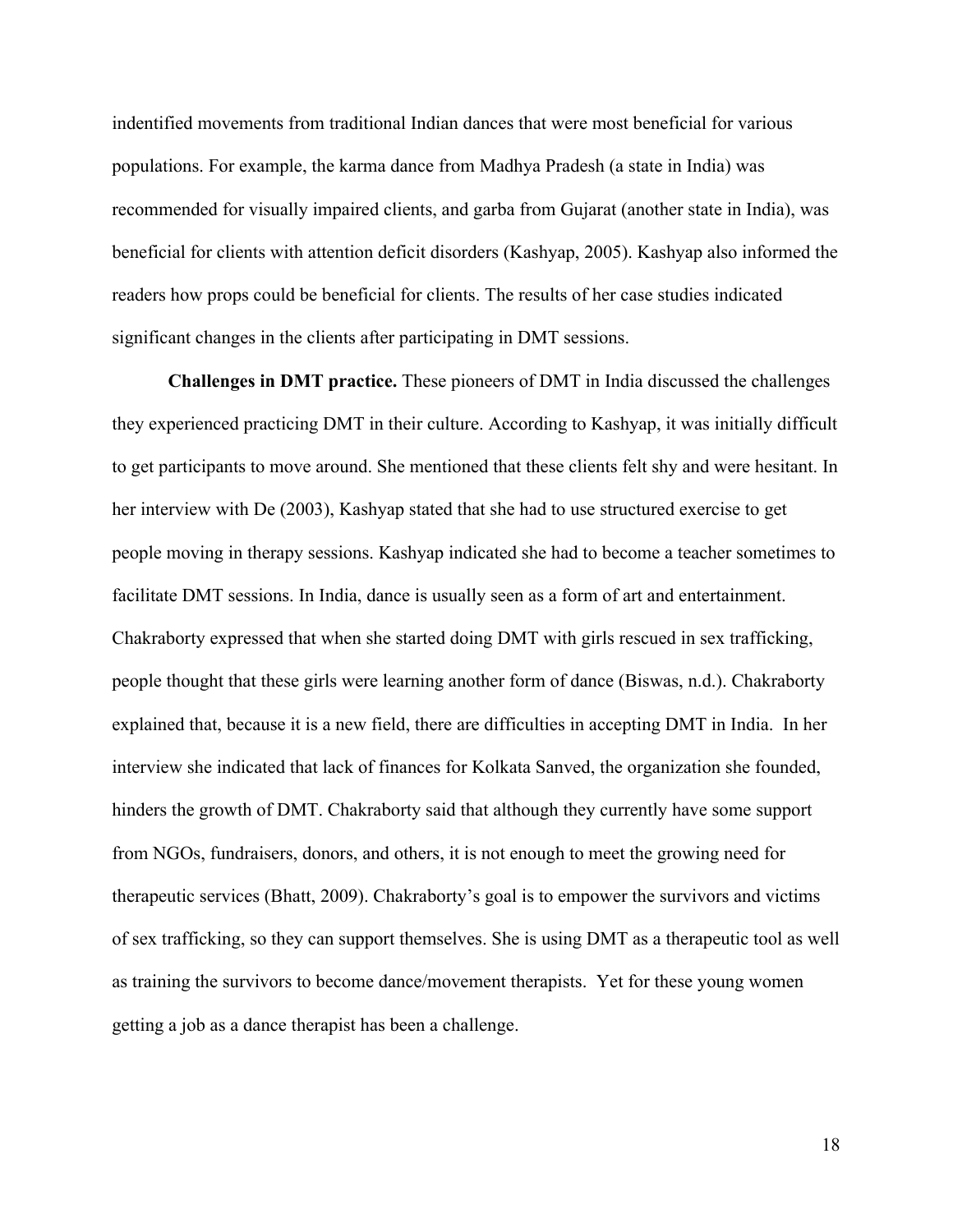Kashyap, in her interview with De (2003), pointed out the difference between the practice of DMT in India and in the U.S. Kashyap acknowledged that there is a lot of awareness and opportunity for dance therapists in the U.S. In the U.S., dance/movement therapists have options regarding the place where and the population with whom they want to work, whereas in India they do not. She expressed that the trained therapists who return to India are often underpaid and unappreciated in the community. Kashyap believed that there is a need for therapy, but dance/movement therapists are constantly struggling with political barriers. She said that a stranger or a visitor would just walk into a DMT session, whereas in the U.S dance/movement therapists are treated more professionally. Evidently, a lack of awareness and understanding of DMT—and in some cases a lack of financial support—have hindered dance/movement therapists' ability to practice and clients' accessibility to DMT.

#### **Conclusion**

This literature review has provided an overview of DMT in India, summarizing the stories of a few dance therapists who are currently practicing in India, their successes, their challenges, and the techniques and dance styles they use in DMT. Most of the articles mentioned above showed success and positive change in clients, so further research areas might include how this change was facilitated through movement, what interventions were used, how techniques were applied, how change was observed, and how clients in the community responded to DMT. More documentation is also needed to more accurately communicate these dance/movement therapists' journeys and how culture influences their practices. Through this further research, the DMT community, counseling communities, and I myself might better understand how DMT is perceived and practiced by current dance therapists in India.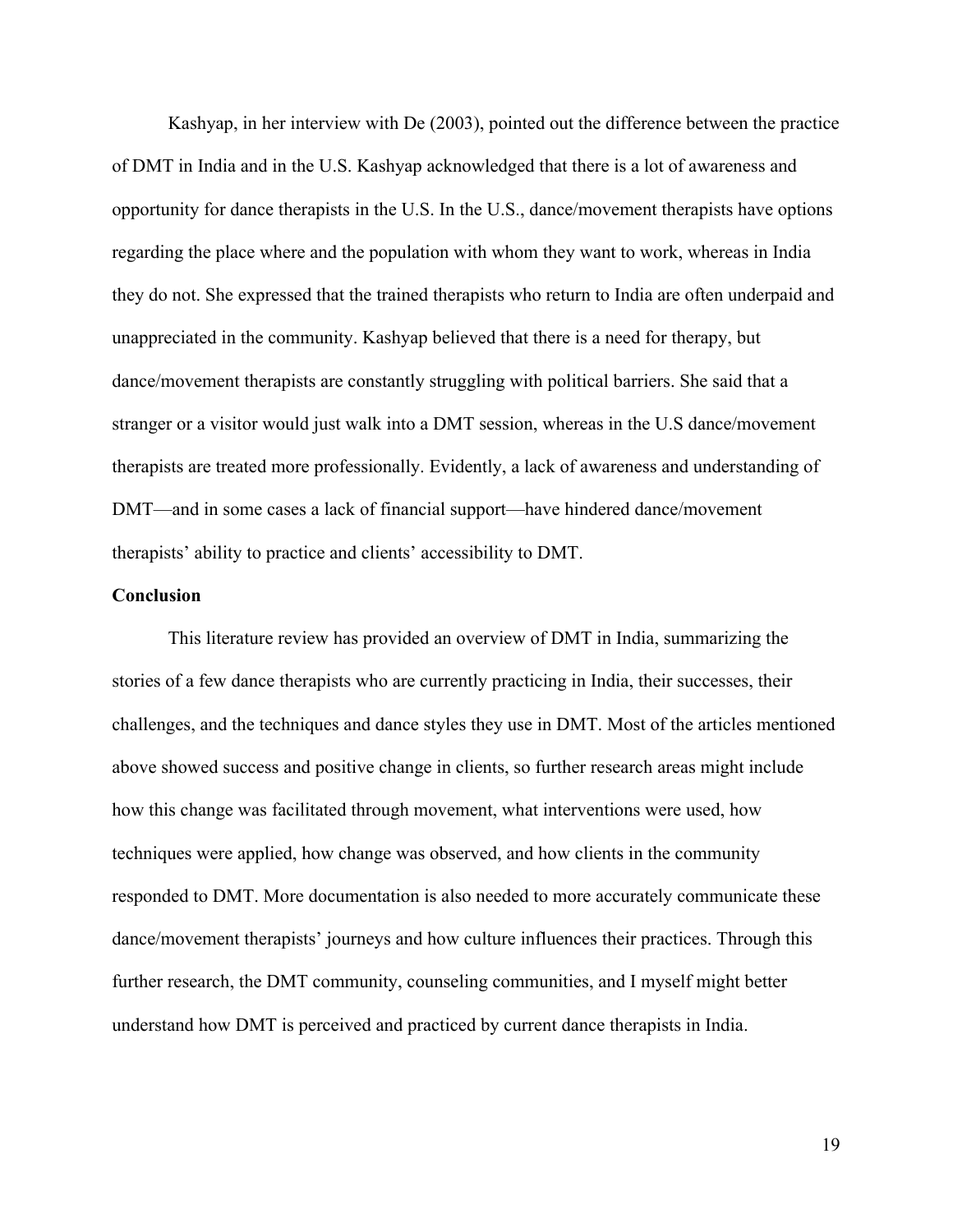#### **Chapter Three: Methods**

### **Methodology**

This study was conducted using two complementary approaches: qualitative and ethnographic research methodologies. Qualitative research involves direct experience through the physical senses (Rossman & Rallis, 2003); it is experiential. It is also conducted in natural settings, representing human beings as a whole within a specific setting or social arrangement (Rossman & Rallis, 2003). Qualitative studies are open ended, and they examine human behavior within specific social settings rather than in a broad population (Holliday, 2002).

Correspondingly, ethnographic research is carried out in a natural setting and involves face-to-face interactions with the participants (Lecompte & Schensul, 1999). The data is mostly collected through observation, interview, and documentation (Agar, 1996; Genzuk, n.d.). In ethnographic research, the researcher's fieldwork observations, open-ended interview questions, in-person documentation, and personal experiences attempt to convey an authentic perspective of those studied. Ethnography is—"of, relating to, or involving analysis of cultural phenomena from the perspective of one who participates in the culture being studied" (Emic, n.d., para.1). thus key to understanding and accurately describing a situation and participants' experiences (Fetterman, 1998). Since the focus of this study is participants' experiences of living and working as dance therapists in India, ethnographic methodology might best reveal participants' beliefs, values, and actions, and understand how those actions affect others in the society (Rossman & Rallis, 2003).

This literature review contains names of the dance/movement therapists who are more popular, and whose work has been published. There are other DMT practitioners in India, who are not yet published but offer valuable contributions to the field. This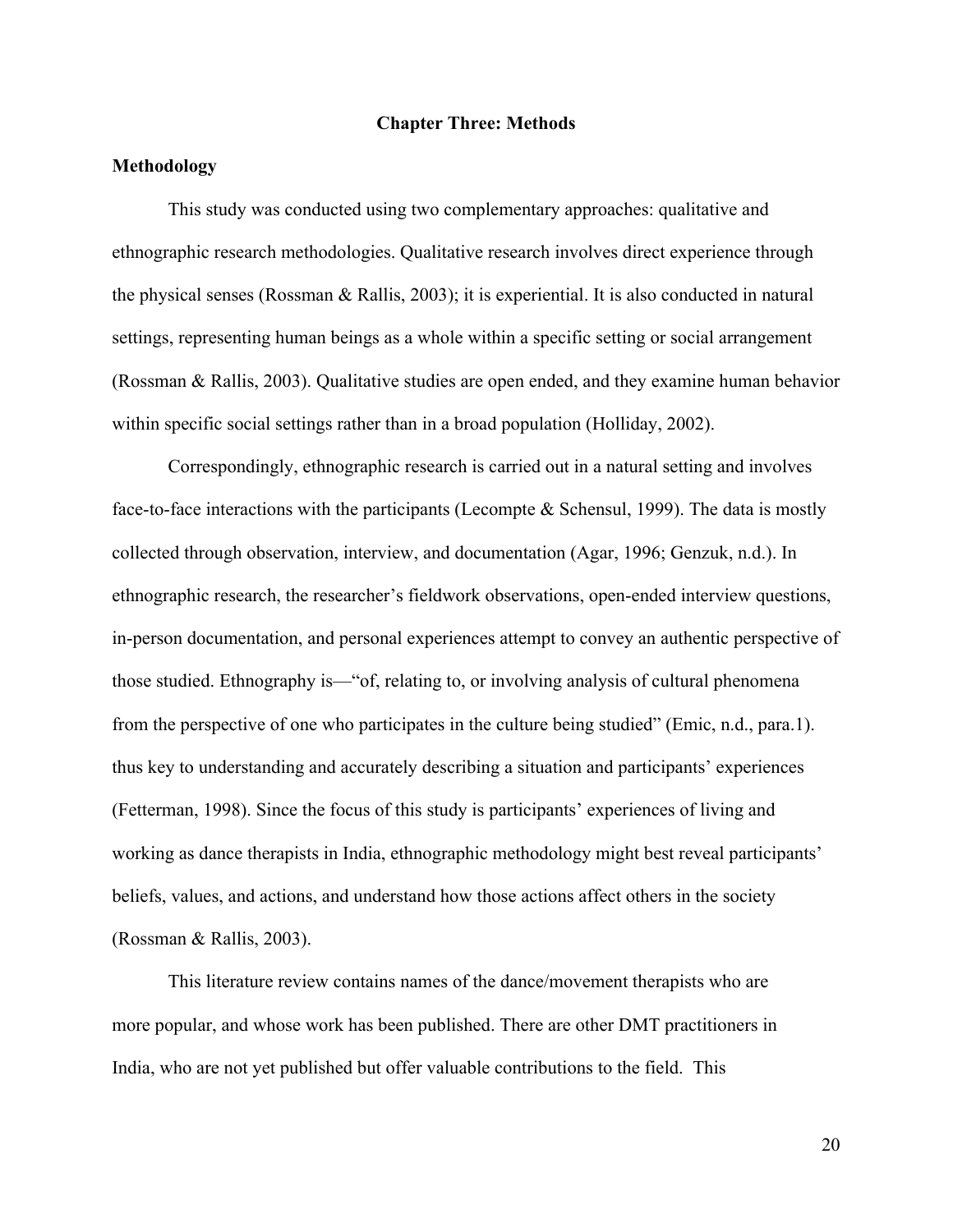researcher will interview and include the experiences of the dance/movement therapists who are well known in India as well as those who are still in the process of getting recognition for their DMT work.

### **Participants**

Thus, to understand dance therapy in India, I chose to meet participants in person, in India, to learn about their experiences and collect data through observation and interview. This research first required me to find participants who were practicing DMT and/or using dance as therapy in India. In order to find participants, I conducted an internet search, using terms like dance therapy in India or dance as therapy in India and seeking out dance/movement therapists. Some dance/movement therapists have publications, as included in the literature review chapter, and there were other dance/movement therapists who were not yet published but were offering valuable contributions to the field. Their names and contact were also found via internet search. Through this process, I found names and contact information for some dance therapists in India. I also found the names and contact information for a few dance professionals and companies who were working with special populations using dance as therapy.

I contacted a total of 11 dance/movement therapists and dance professionals via email. I provided the information about the research and asked the participants if they were willing to participate in this study on DMT in India. Out of the 11 dance/movement therapists I emailed, five responded back that they were willing to participate in this research. Out of the other six who did not respond, I was able to find phone numbers for three of them and called. All three participated in the research bringing the number of participants to eight. Most of the participants responded and agreed to participate; only three did not respond. The participants who responded and agreed to participate were selected to become a part of this study.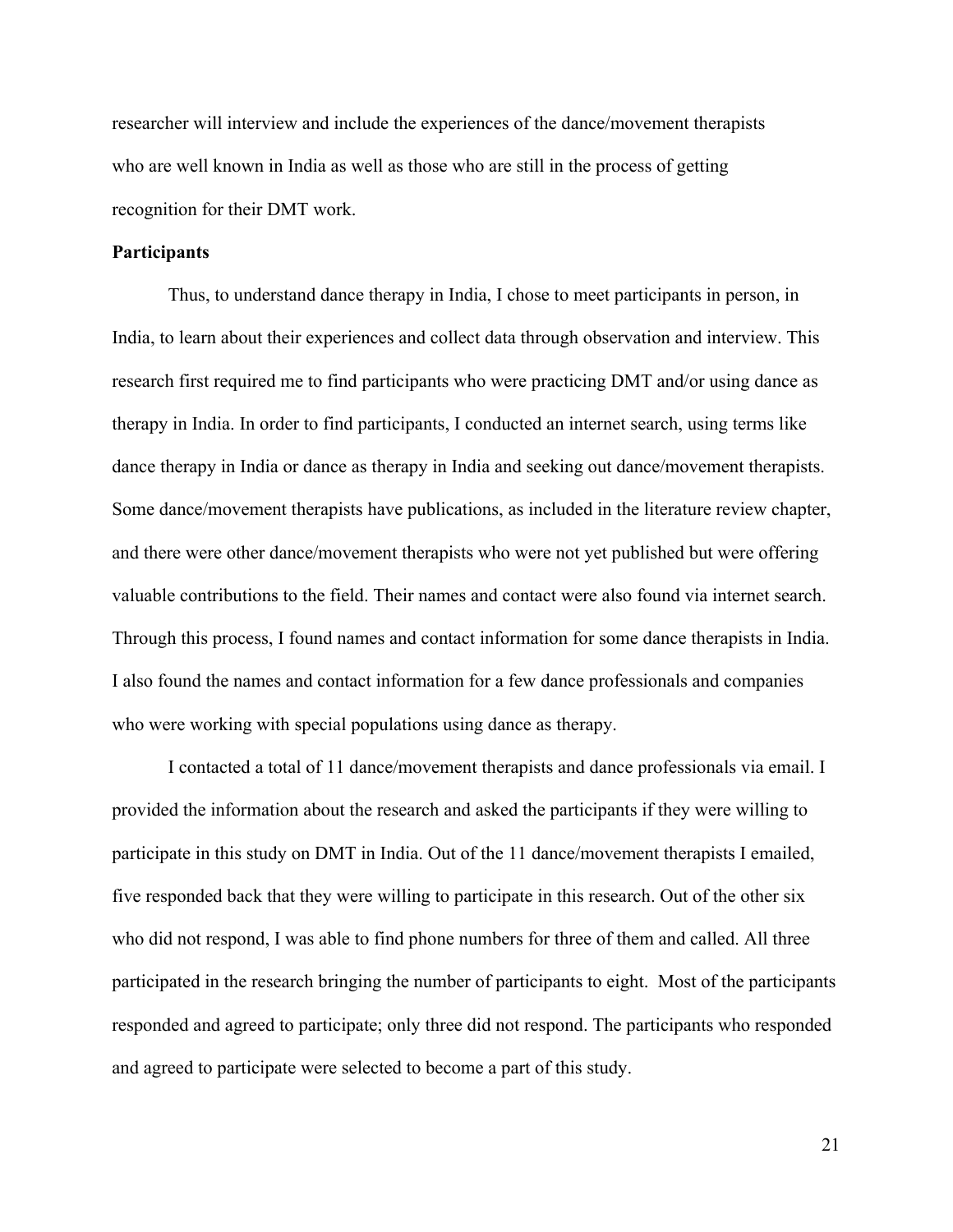In the process of making arrangements for interviews, I considered the time and expenses involved in traveling to different places in India to conduct the interviews. I chose to travel to Delhi, Kolkata, and Mumbai to interview participants because those participants' work was more renowned, according to the volume of literature about them, and because other willing participants resided in the same cities. There was only one other participant who resided in Bengaluru, thus I scheduled a phone interview with that participant. At the scheduled time for the phone interview, the participant from Bengaluru informed me that he had another engagement and would not be able to participate in the interview. The scheduled interview was canceled, and, due to limited time availability, I could not reschedule the interview. Therefore, the research was conducted with seven participants: six females and one male. All of the participants were South Asian, Indian, and practicing a form of DMT in India. They ranged from 30 to 50 years of age.

#### **Procedure**

**Preparation.** Before leaving for India, I developed interview questions to ask the participants in person. I developed these questions based on articles, journals, and books I had read to prepare for this study, including information about Indian cultural dances, healing methods, mental health in India, DMT in general, and DMT in India. The questions asked participants about their experience of becoming a dance/movement therapist, their inspiration, their training, common techniques they used, cultural and social influences in their practice, and more. As I continued researching to complete my literature review, my research question became clearer, and I revised the interview questions to highlight the practice of dance therapy in India and perceptions of dance therapy in India. A list of the interview questions used can be found in Appendix B.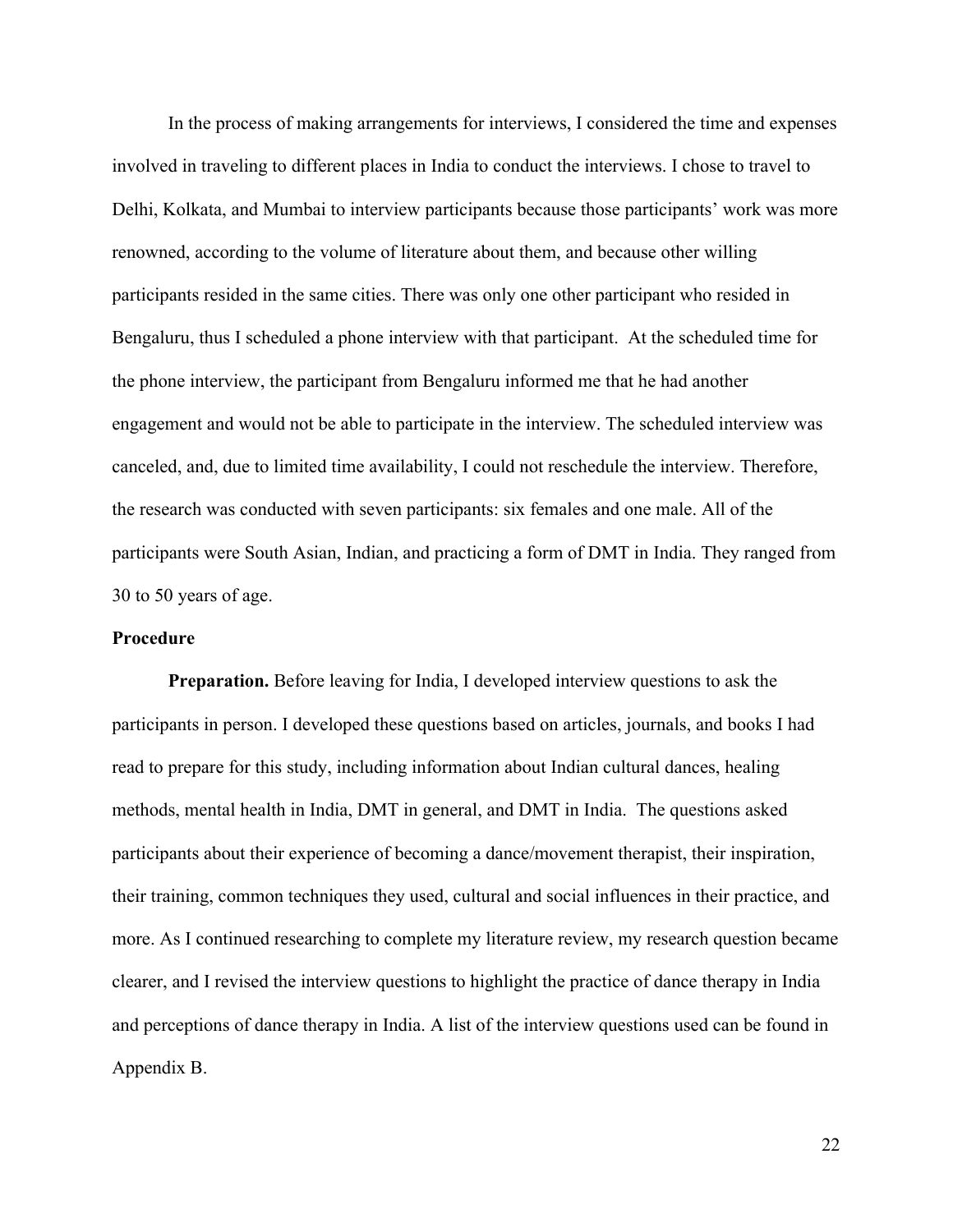I also developed an informed consent form that was sent to participants electronically (See Appendix C). This included the precautionary measures that I would take to ensure the safety of the participants, protect their identities, protect client identities, and protect the information participants would provide. It also communicated participants' rights. Participants were informed that the information collected from them would only be used for the purpose of this research. Participants had at least two weeks in advance of the interviews to read and review the form. The form was in English, which all participants understood.

Travel arrangements, international and domestic airline tickets and lodging, were made a few months prior to the trip. I contacted the dance/movement therapists in India, who were willing to participate in the study, and informed them of tentative dates that I would be in India. The participants provided me with their availability and dates that would work best for them to participate in the research. After receiving tentative dates from the participants, I purchased airline tickets and made lodging arrangements in order to meet the participants on the dates they preferred.

Before leaving for India, I gathered all necessary materials to conduct the study, such as copies of the final consent form, copies of interview questions, an electronic voice recording device, a camera for video recording, a password-protected computer for storing and protecting the data, participants' addresses and contact information, and international and domestic travel tickets.

Part of the funding for this research came from the Ellen Stone-Belic International Research Award provided by Columbia College Chicago (See Appendix D). This award money was used to buy international and domestic airline tickets, for accommodation, local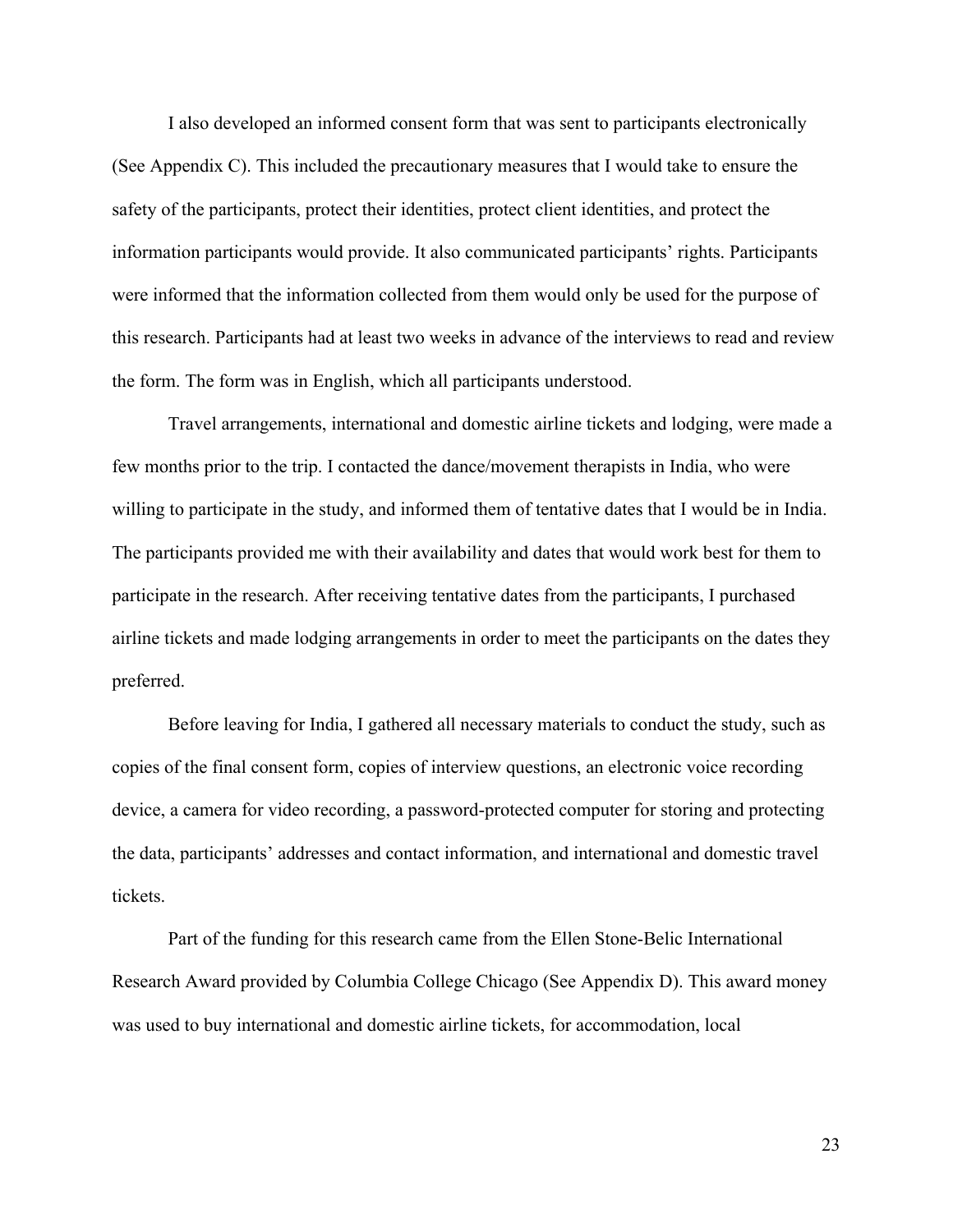transportation, food, and other necessary expenses. Some of the money was used to buy an electronic recording device and put towards developing written interview transcripts.

**Schedule.** I left for Mumbai, India on January 11, 2011 at 5:30pm from Chicago, IL and arrived in Mumbai, India on January 13, 2011 at 3:00am. A couple of days after my arrival and resting to recover from jet lag, I called and spoke with the participants in Mumbai, Delhi and Kolkata and reconfirmed our interview appointments. I planned to meet with three participants in Mumbai, two in Kolkata, and two in Delhi.

My first appointment was scheduled for January 15, 2011 with Nikita Mittal in Mumbai. I then traveled to Kolkata on January 18, 2011 to meet and interview two dance/movement therapists working there. First I met with Chakraborty on January  $19<sup>th</sup>$  and had an opportunity to observe a DMT group session that same evening, led by the DMT trainers of Kolkata Sanved. The next day, January 20<sup>th</sup>, I interviewed Mitul Sengupta. From Kolkata, I reached Delhi on January 22, 2011 to interview two other participants. A few days before the arrival to Delhi, both the participants were called to confirm the date and the time for interviewing them. Both the participants gave the same date but different times to meet for an interview. Both the interviews in Delhi were scheduled on the same day, as both participants preferred that date. So I first met with Pasha on January 23<sup>rd</sup> in the morning and later in the afternoon I interviewed Kashyap. I returned to Mumbai on January 27, 2011 to interview two more participants. On Monday, January 31<sup>st</sup> an interview was conducted with the participant Patel, in Mumbai. I had an opportunity to observe another group in Mumbai led by one of the dance instructors from Victory Art Foundation, a nonprofit organization that conducts dance classes with children who are mentally and physically challenged. The last interview was conducted in Mumbai on February  $7<sup>th</sup>$ . I met with the coordinator at VAF and she came along with me at the scheduled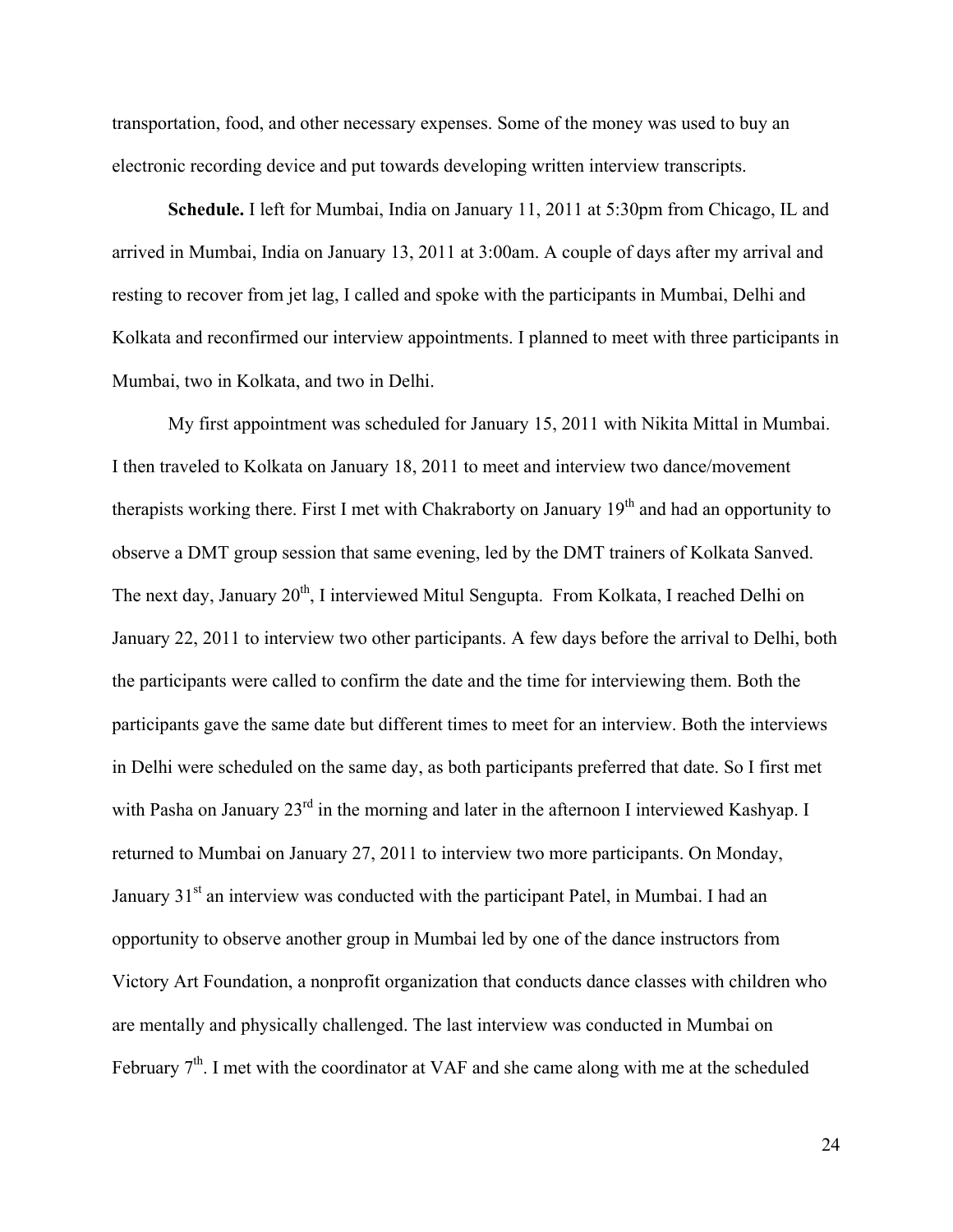place to meet the dance instructor. I left India on February 10, 2011 from Mumbai and reached Chicago on February 10, 2011.

**Interview procedure.** Upon meeting with the participants, I gave them the informed consent form seen in Appendix B. I explained the importance of the consent form and encouraged the participants to read the consent form before participating in the study. Only after participants read and signed the consent form did I begin the interview process. I also told participants that the interview would take a few hours, emphasizing that they could stop the recording at any point to take a break and that they could decline to answer any questions they did not wish to answer.

During the interview, I used the list of questions I had prepared (Appendix C) but also allowed conversations to flow organically. Therefore, I told participants that these questions would be used only as a guideline for conducting the study. At the end of the interview, I encouraged participants to ask any questions they might have about me or the subject of the study.

I used an electronic voice-recording device to record participant interviews. Each participant gave his or her permission to be recorded. All recorded interviews were saved in a password-protected computer. The first interview in Mumbai was conducted in the participant's residence. The participant and I had privacy, and there were no distractions during the interview process. Most of the interviews in Mumbai, Delhi and Kolkata were held in private settings like an office or dance studio; there were minimal disturbances and these participants had control of the space. Only two interviews were held in public places—a restaurant and a coffee shop because this is what the participants preferred. In these cases, the participants selected the interview setting, and I scheduled the interview times. I tried to pick interview times during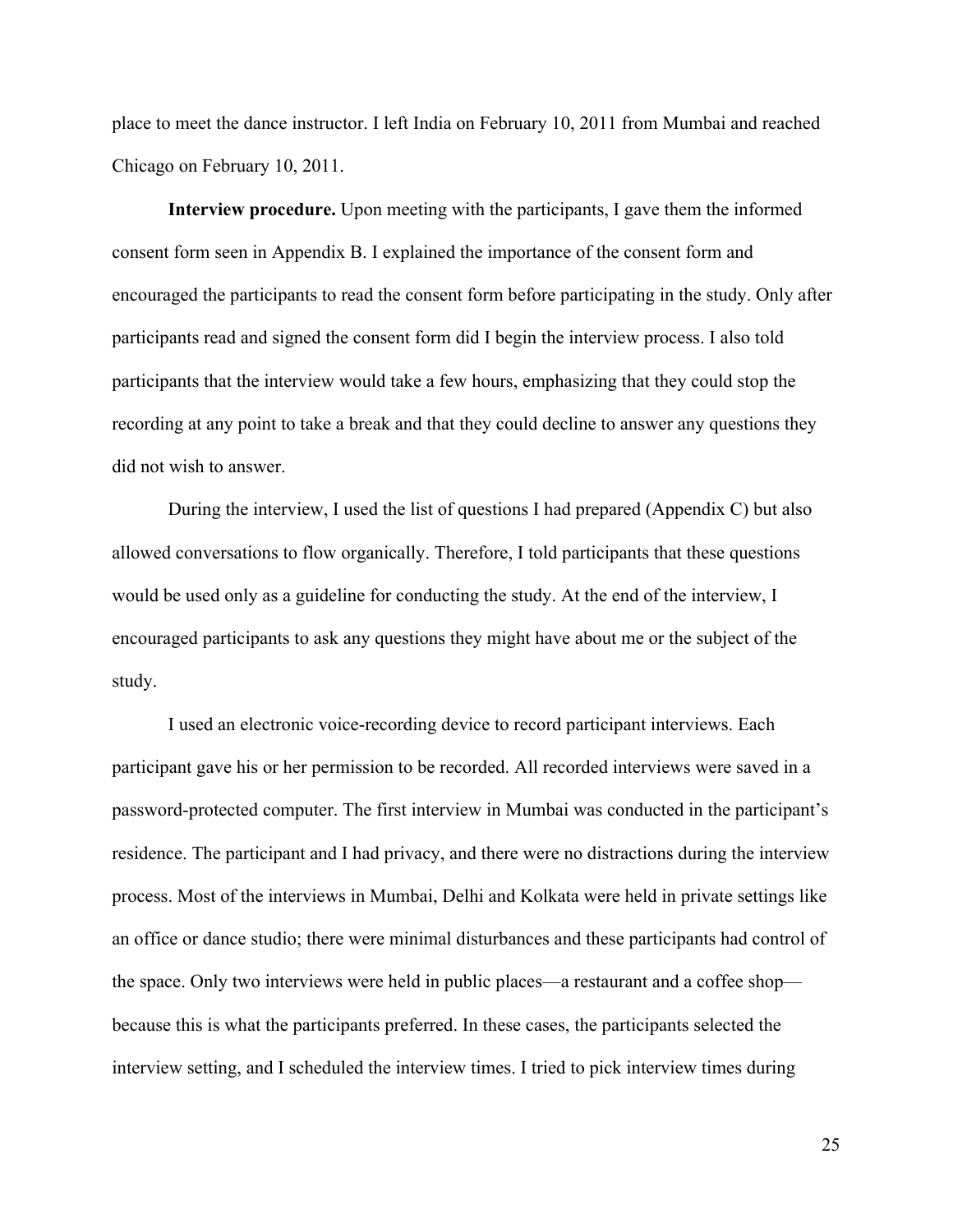which establishments would be less busy or crowded, avoiding popular meal times. I also made sure we were seated in places that were away from entries, exits, groups of people or other distractions. To further reduce distractions, I asked participants to switch off their mobile phones.

**Observation.** Another way to immerse myself as an ethnographer was to witness participants' dance therapy sessions with participants' permission. I had intended to observe at least three DMT sessions; however, upon arriving in India and talking with the participants, I found scheduling observations of groups or individual DMT sessions difficult. Many of the participants were not conducting or leading groups or individual DMT sessions at the time when I was in the city. One participant could not get permission from the organizations with which she was working. The participants also indicated that they were sometimes invited to conduct DMT sessions or workshops by outside organizations, but these appointments were not always prearranged or scheduled well enough in advance.

Because of the aforementioned limitations, I was given permission to observe only two DMT group sessions. One of the sessions was conducted by the dance therapist trainer at Sanved, and the other was led by the dance instructors at VAF. Out of the two, only VAF gave permission to video record the session. While recording, I made all attempts to record only the dance therapist/instructor leading the session—not clients, ensuring client anonymity. Only video data gathered on the dance therapist will be used for this study.

#### **Data Analysis**

To analyze the data, I first created a written transcript of all the recorded interviews. I played the interviews on my computer and typed them using a word processing program. After transcribing the data into a written format, I applied the content analysis method to understand it. Content analysis is a tool that helps researchers focus on the content of communications.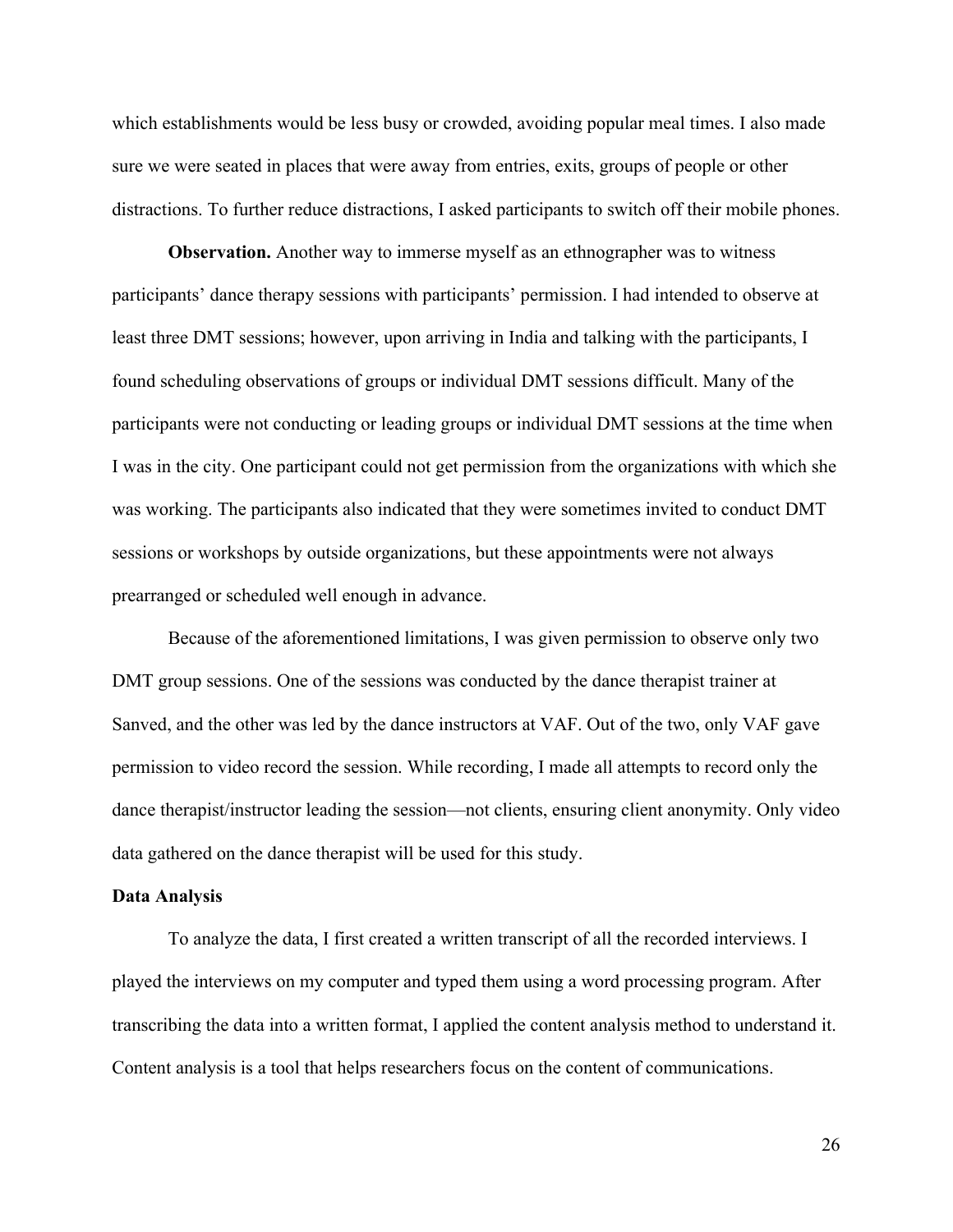(Colorado State University, n.d.). It is used to determine and analyze different themes, concepts, texts or sentences within the text, and to conduct an objective analysis of qualitative data (Palmquist, n.d.). Specifically, I conducted relational analysis, one type of content analysis. Relational analysis aids researchers in understanding the relationship between different concepts identified within the data (Colorado State University, n.d.). In relational analysis, individual concepts "have no inherent meaning. Rather, meaning is a product of the relationships among concepts in a text" (Colorado State University, n.d., para. 1).

In order to answer the research question of how dance therapy is practiced and perceived in India, I began with two broad categories: perception and practice. I then read through the interview transcripts sorting participants' responses into these two categories, grouping similar responses into themes. I looked for the common themes and ideas that would fit within the bigger category of perception and practice. I used the following convention to identify themes for categories:

- Pink highlight for those parts that indicated the perception of DMT in India.
- Blue highlight for those parts that indicated practice of DMT in India.
- Yellow highlight for those parts that could be categorized as either practice or perception.

After reading through all the transcripts and indicating the information that can be part of perception and practice by highlighting them in pink and blue for respective categories, and yellow for those that could be in either, I began to work on the themes within these categories. I first started to look at the perception, the pink section of the transcripts. As the themes came up, I wrote them on post-it notes and then that note was pasted on the section of the document where the themes belonged. Similarly, I indicated the themes for the practice section as well. Following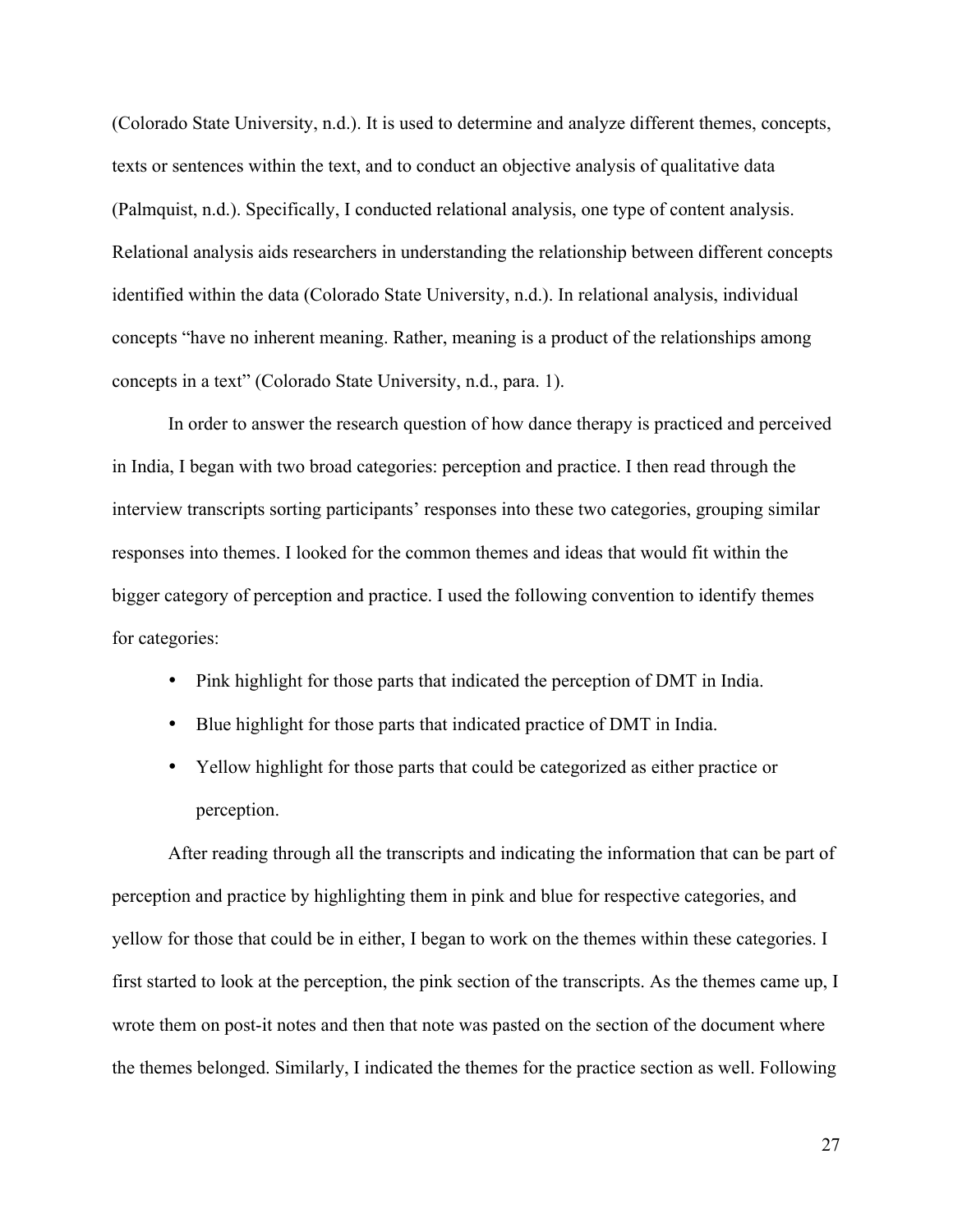are some examples of the themes that appeared in each category. These themes are identified here for the purpose of data analysis procedure, but will be described fully in the following chapter.

In the perception category, some of the themes identified were: what is DMT, cultural perception, skills required to become dance therapists, the future of dance therapy in India and DMT in India and abroad.

In the practice category, some of the themes identified were: participants' inspiration, education, dance training, dance therapy training, populations with which they were currently working or had worked with, teaching experiences in India or elsewhere, dance therapy techniques, and cultural influences.

Cultural influences appeared in both categories. In the practice category, cultural influences referred to how dance/movement therapists took into consideration the cultural background of their clients as well as using cultural themes and dances within the DMT sessions. In the perception category, cultural influences referred to the social view of mental health and DMT's role in this schema.

As themes began to shape, I went back to work on the yellow section of the transcript. For these themes that could fall in either of the categories, I tried to distill them further to see if they were better suited for a particular category over the other. When I determined that the information in yellow can be used in one of the themes in perception category, I underlined them pink with a post-it note on it and those that were fitting better in the practice category were underlined blue.

In the process of creating themes, there were few instances where I found that the particular information could be included in two or more different themes, such as information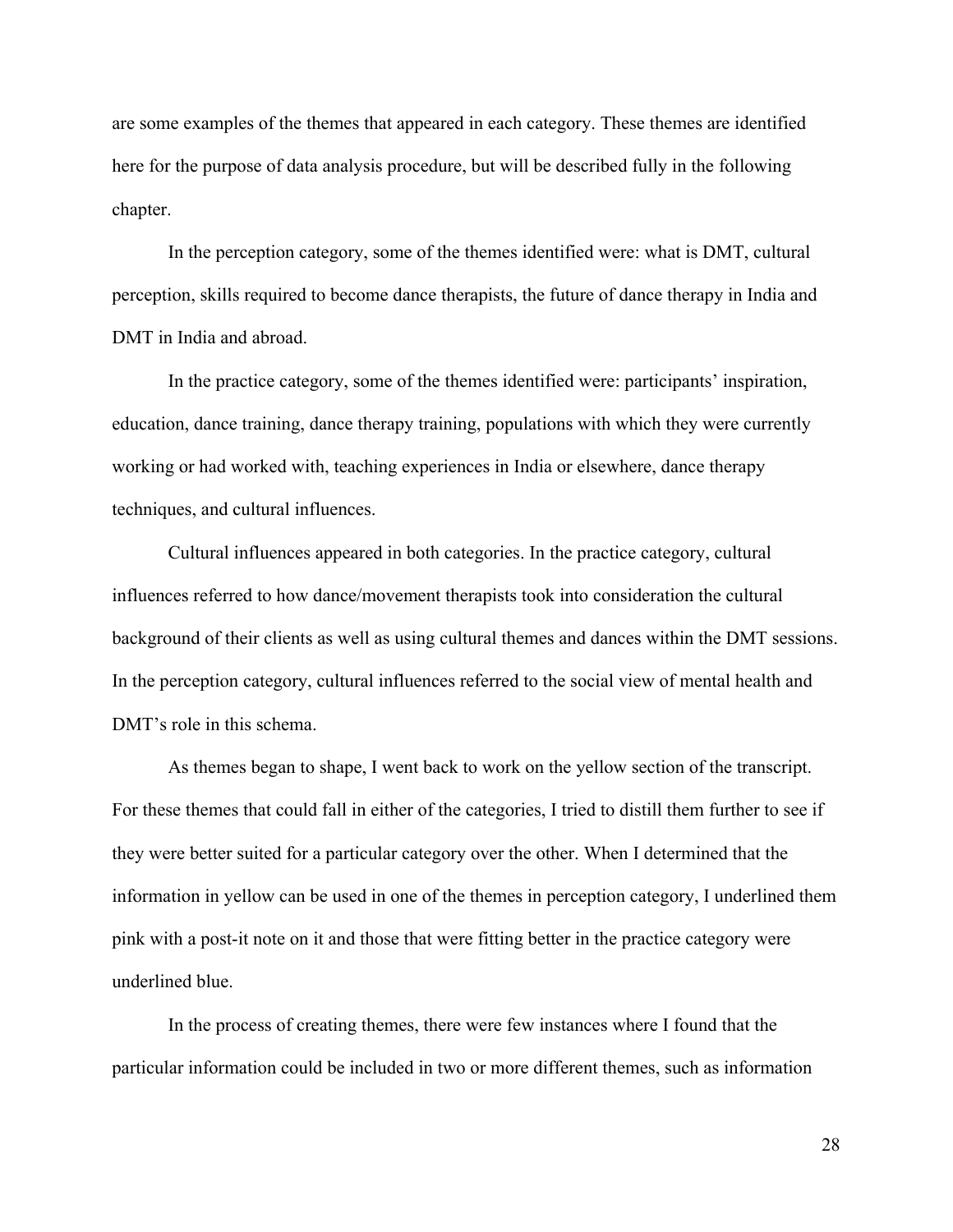about how dance/movement therapists in India are assessing the client progress. This could be part of the technique and style theme or in DMT related work experience or it can be its own theme. For these, I took a closer look at the information and determined where the appropriate themes belonged.

Eventually some of the themes that had similar ideas were merged together, for example, inspiration and training and education were initially individual themes and were later combined. Similarly, the major themes, the themes that contain more information, were further subgrouped. For example, in the perception section, the cultural perception theme was divided into two smaller themes, one is called discrimination and abuse of mentally and physically challenged citizens in India and the other presents the cultural challenges.

In this process, the themes for the categories of practice and perception were developed to understand the DMT practice and perception in India.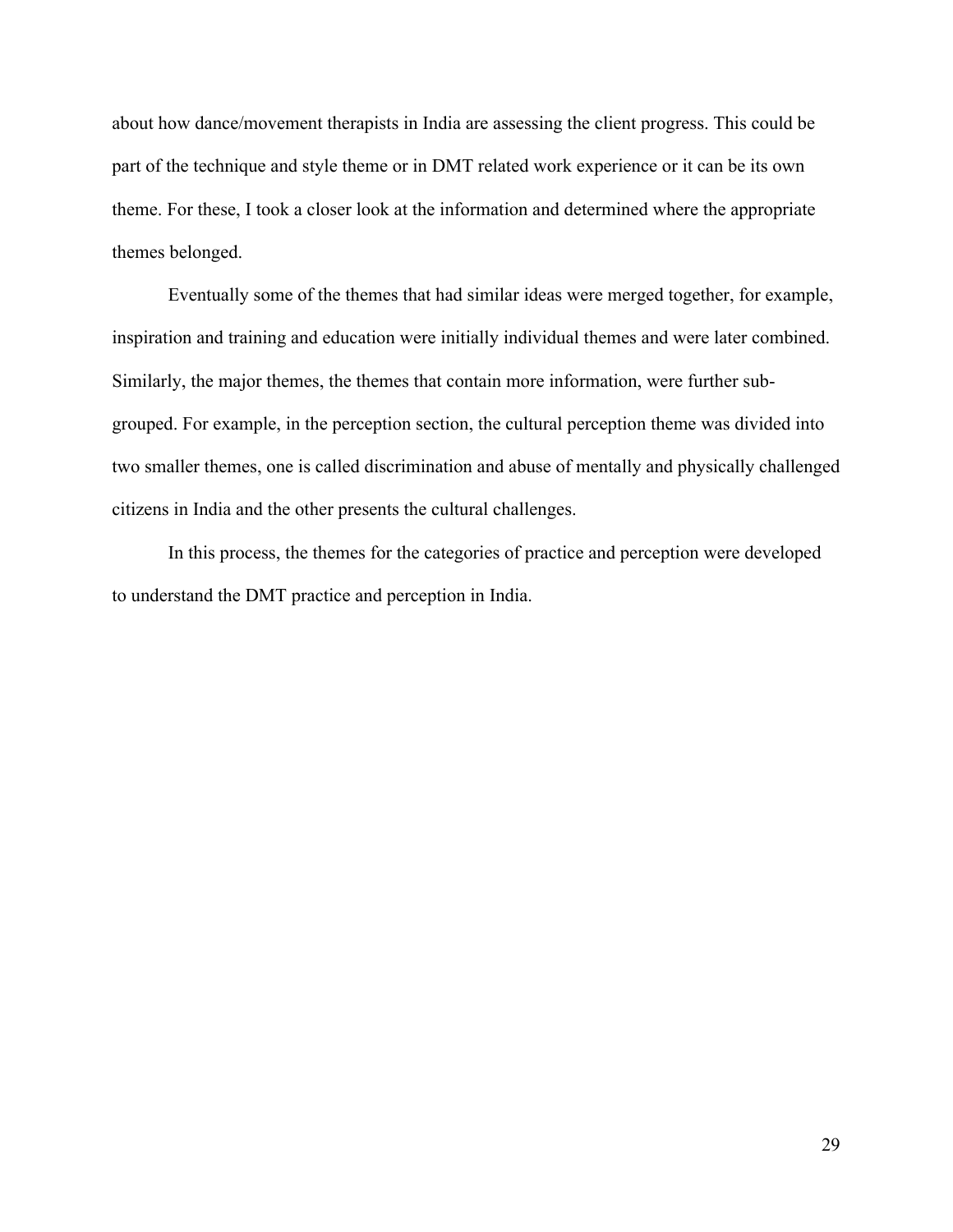#### **Chapter Four: Results**

This study investigated how DMT is practiced and perceived by current dance therapists in India and how Indian culture influences the practice of DMT in India. To conduct the study, I used qualitative ethnographic methods, traveling to India to interview current dance therapists practicing there. The qualitative data gathered through interviewing the participants was analyzed using content analysis methods. I grouped different themes or topics into the bigger categories of practice and perception. The themes included in perception are: what is DMT?, cultural perception, DMT in India and abroad, and future of DMT in India.

The themes included in practice are: DMT inspiration, training and education, DMT practice and related work experiences, styles and techniques, caste/class and cultural aspect in DMT practice, and challenges in DMT practice. With in some of these themes contain organized sub-categories.

The results present the data gathered from the verbal interviews that were transcribed in written form and from the DMT sessions observed by this researcher. The observed DMT sessions were led by different individuals than those interviewed. The quotations included in the chapter are also taken from the interview transcripts. The following responses illustrate how DMT is practiced and perceived in India.

#### **Perception**

**What is dance/movement therapy?** Dance therapists in India consider DMT the psychotherapeutic use of dance, as explained by Patel, a dance therapist from Mumbai, India. Also key to most interviewees' definitions was the universality of dance and tapping into the dance existing within individuals. According to Mittal, "dance therapy is moving beyond techniques." She indicated that it is about using universal aspects of dance to bring the best out in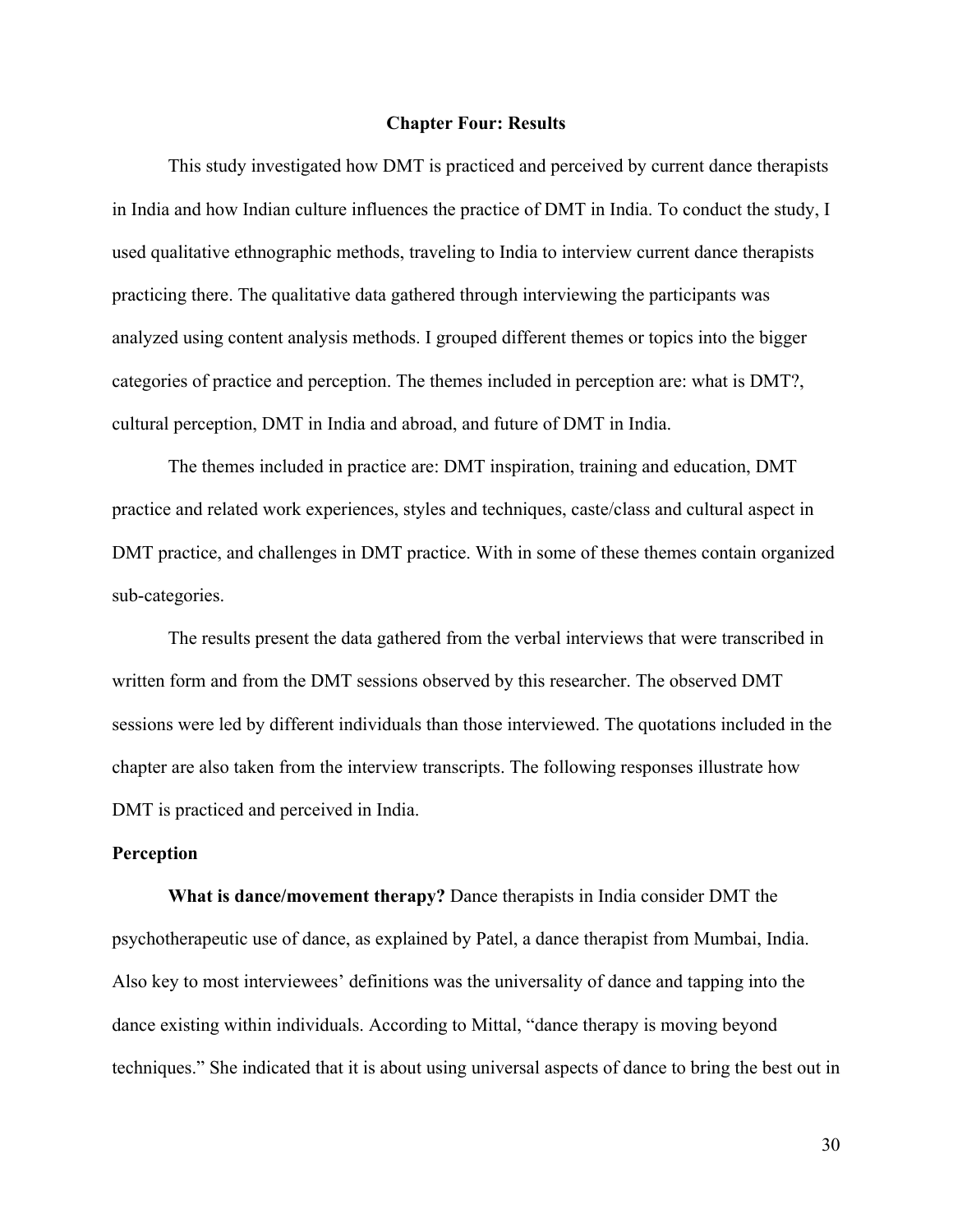people. Kashyap said, "to look and understand people's personal movement is the premise on which dance therapy works." Patel had a similar view, emphasizing that in DMT sessions one does not teach individuals how to dance but encourages participants to move on their own. Likewise, Chakraborty said that DMT is a process in which movement comes from within.

In India, a few dance therapists indicated that there was a difference between DMT and using dance as therapy. Chakraborty held this view, explaining that when you teach dance it has therapeutic aspects, but it is not DMT. Similarly, a dance instructor from the VAF, who conducted DMT classes with mentally and physically challenged populations as well as underprivileged populations, indicated that the training for VAF was completely different from their regular dance class training. The VAF instructor further explained that although both the trainings were dance oriented, VAF classes were not focused on techniques and dance styles. Instead, they were focused on therapy and the therapeutic process. Sengupta, another dance/movement therapist, said that as a professional dancer and psychologist, she has learned that the therapeutic approach is different from dance: "in the therapeutic approach, we need to know the person, concentrate on the problem, and then find a solution." Accordingly, dance therapists have to select movements that will help the client.

The issue of dance versus DMT has been somewhat controversial for dance therapists in India. Kashyap observed that over the last decade, some dancers turned into "overnight dance therapists" and started working with disabled populations. She stated that these people have no concept of, or training in, DMT. Another problem she pointed out was that the bharatnatyam or kathak dancers restrict dance therapy to that particular style and form, and they say they are doing dance therapy through that particular style; but, ultimately, they are just teaching people with disabilities that particular dance form. Kashyap affirmed that "it is not dance therapy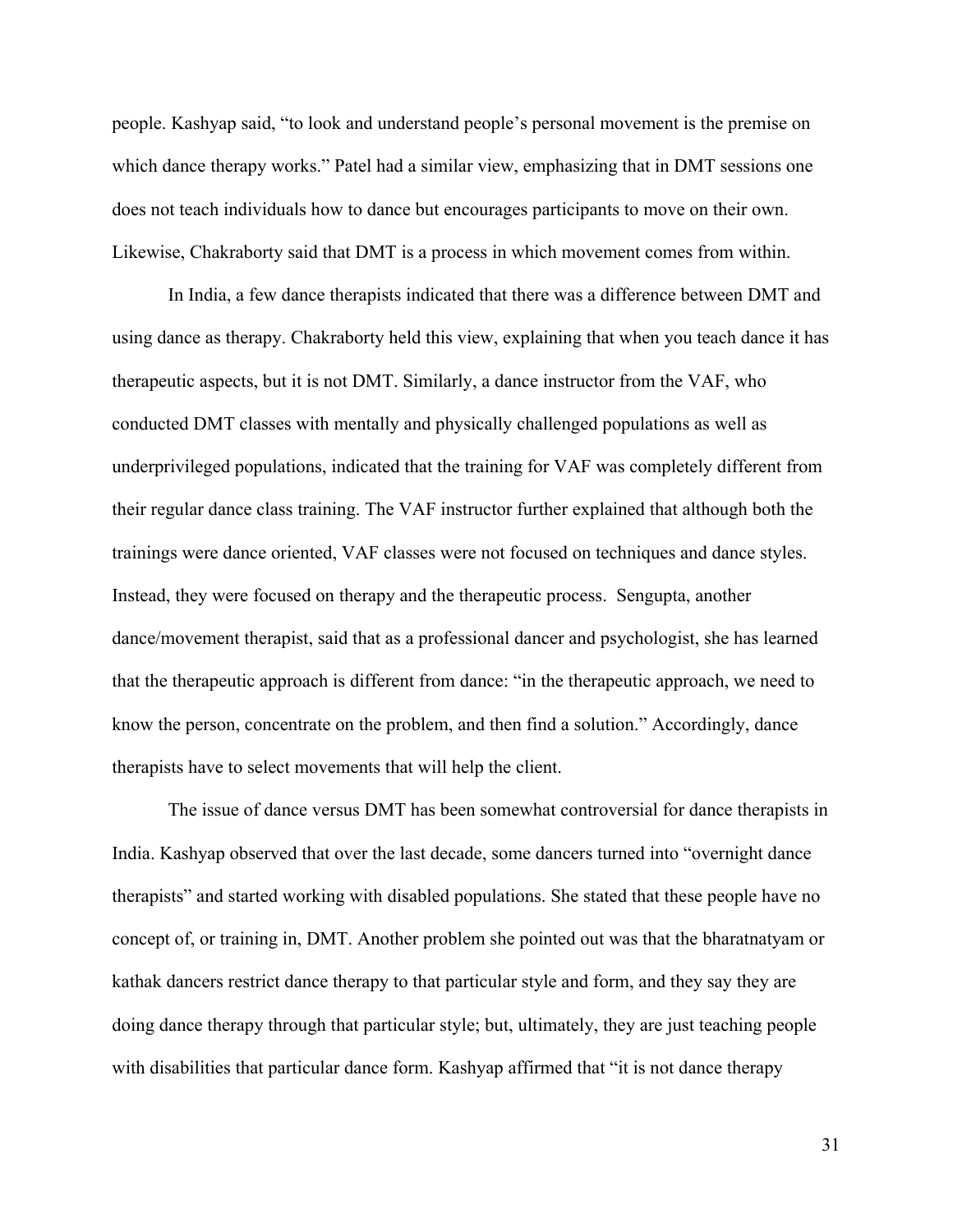because there is no verbal processing." Although there are forms and styles of DMT practice that may require very little verbal processing, according to Kashyap verbal process was an important distinction of what is and is not DMT.

According to Kashyap, all the other body-based therapies like yoga, reiki, and physiotherapy were helpful. However, being a dancer, she believed that DMT was more interesting, because it involves movement and dancing. She also alluded to its power, saying that through dance, one's mind, body, and soul were unified. Kashyap further added that "other therapies are too serious, whereas, in DMT, you can have lots of fun." One dance instructor from the VAF also believed that there was a fun aspect in DMT, something that people enjoy and that differentiates it from other therapies. Conversely, Mittal, who is also a physical therapist, thinks DMT compliments physical therapy work. Mittal expressed that anatomical knowledge and physical therapy experience helps her in her DMT practice. Mittal also commented "physical therapy could be too structured, whereas DMT is kind of going beyond all structures." She indicated that there is no particular structure or a pattern that everybody follows in DMT.

#### **Cultural perceptions.**

#### *Discrimination and abuse of mentally and physically challenged citizens in India.*

Pasha is from a family of doctors and healers; he indicated that mentally and physically challenged people are often mistreated in India. When he was young, his family babysat children with disabilities who came to his house. Since there were no wheelchairs in the village at that time, many parents would bring their kids in a bullock cart or bike by tying the child behind with the rope. On a couple of occasions, Pasha saw parents tie a disabled child to a chair or wall locked in the room, in a house so that the child with disabilities does not disturb other members in the house. Especially during the wedding and other ceremonial events, he saw that the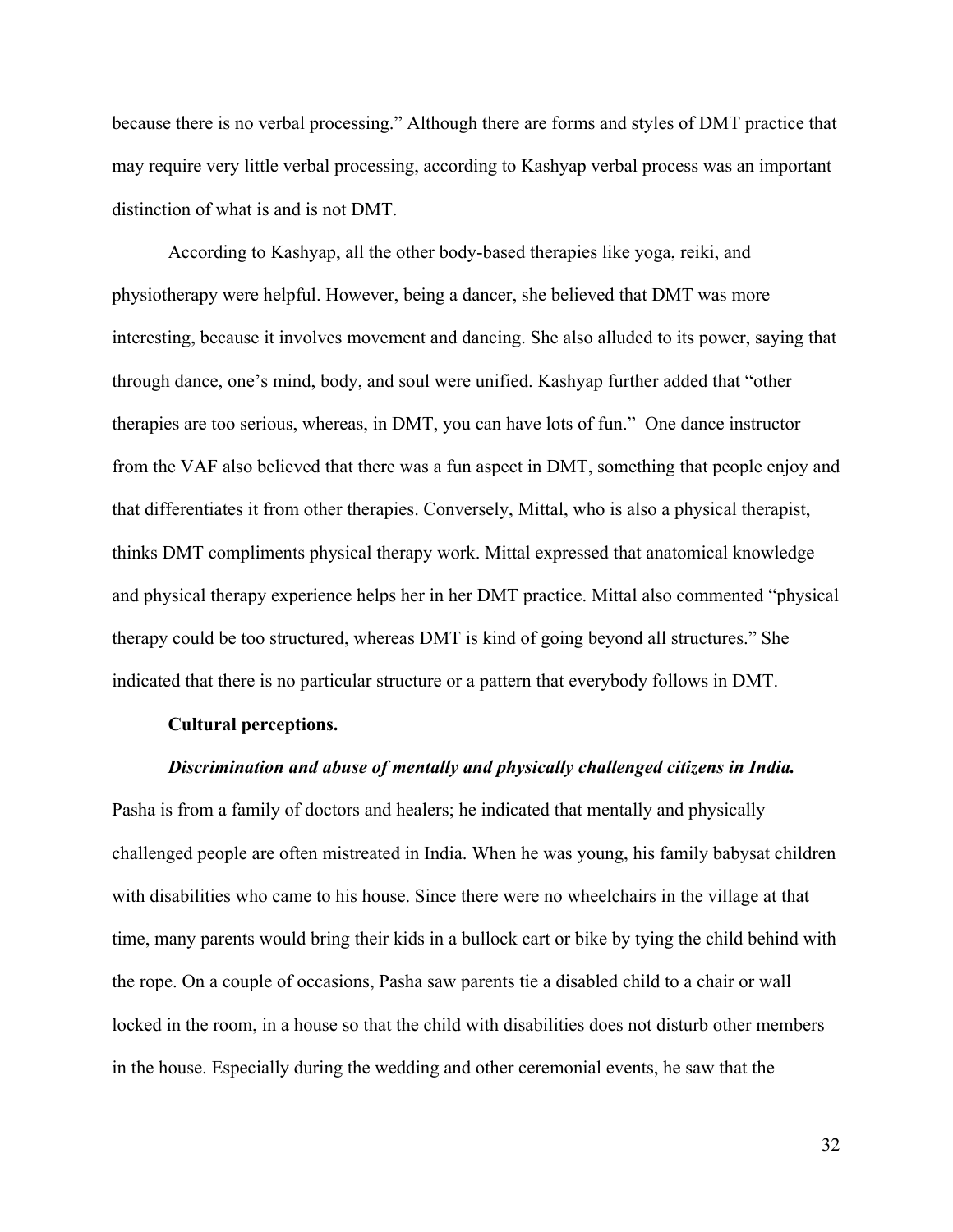disabled child was locked in another room because the family did not want the child to come out and misbehave in front of people. According to him, even today, mentally and physically challenged people are considered crazy in villages in India. He further added that India is not a disability-friendly country, and there are hardly any facilities in public places for wheelchair bound people.

*Community Response and Cultural Challenges.* All dance therapists who participated in this research shared that friends, family and community members supported them in their processes of becoming dance therapists. The VAF dance instructor indicated that there was a very limited knowledge of dance therapy in India, but still people seemed supportive of the idea of dance therapy and using dance as therapy.

On the contrary, Mittal stated that Indian society is closed to the word therapy. Her colleagues suggested Mittal not use the word therapy in her workshops and call it dance of freedom or something else to market her work. According to them, doing so would get her more attendees, more money, and help her to be better perceived by the community. The dance instructor from VAF agreed: most NGOs prefer to call therapy sessions "dance classes." She explained, "dance is seen as being fun not therapeutic." Sengupta also stated that in India parents have notions that their child is going to dance class, and that it was sometimes very difficult to make people understand that it was not dance class.

Patel experienced that when there is a group therapy session, clients do not share their concerns upfront. Some of them talk about their problems after the class one-on-one with the therapist, reflecting that, in India, it is a cultural norm to keep quiet about emotional issues in front of others. According to Mittal, clients are sometimes resistant to move on their own in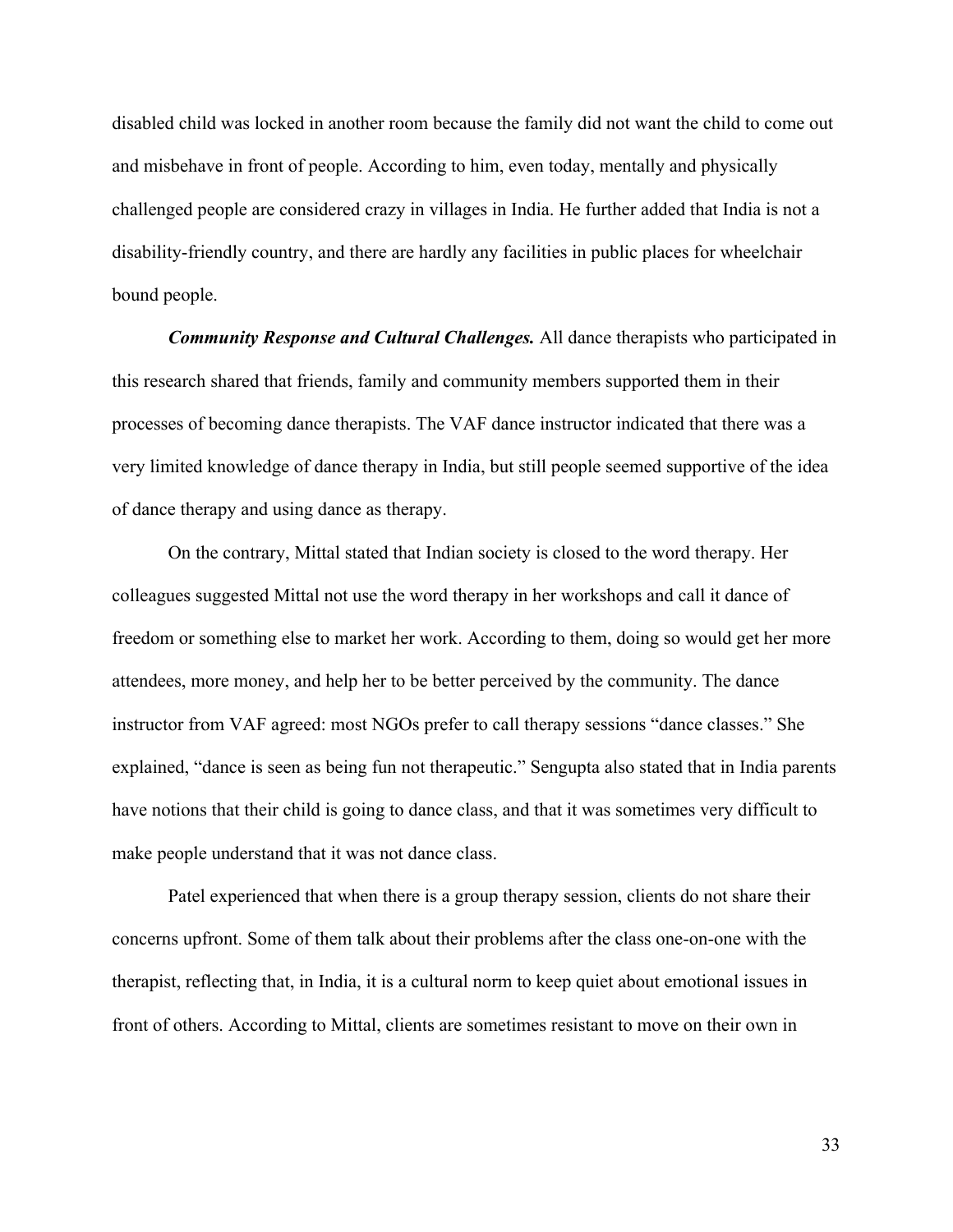DMT sessions. They prefer to follow the therapist and for the therapist to show them movements.

Chakraborty added that "DMT is very experiential, so many times it is difficult for people to understand DMT work." Thus when her organization, Sanved, is invited by an NGO to conduct dance therapy sessions, these NGOs have to go through her orientation program about DMT and the work the organization does. That way, Chakraborty said, the NGOs know what to expect, and that was how Chakraborty assured quality control of the work they develop.

Kashyap agreed that the concept of therapeutic dance is very abstract in India. Performance is completely isolated from the therapy; she added, "people just put on Bollywood music and dance." She said people want their children to perform after attending DMT sessions, and she argues with them that it is not all about performance.Patel reinforced all of these ideas, even bringing cultural misconceptions about dance into the discussion: she pointed out that dance is so inherent in Indian culture, but still some people have not been in dance classes. Some people have only watched Hindi movies and "they don't want to learn anything more than Bollywood or any dance they are exposed to in terms of the television."

Revisiting Kashyap, she expressed that she was discouraged by the situation of dance therapy in India. Part of this related to her observation that, over the last 10 years, dancers have begun working with disabled populations. Again, these dancers do not have training in DMT yet sometimes have therapeutic goals with participants. This inevitably blurs the line between dance, therapeutic aspects of dance, and DMT as well as the line between dancer and dance therapist, thus hindering the Indian population's understanding of DMT.

**DMT in India and abroad.** The VAF dance therapy instructor indicated that there is a lot of difference in DMT practice in India and abroad: "abroad people are more open to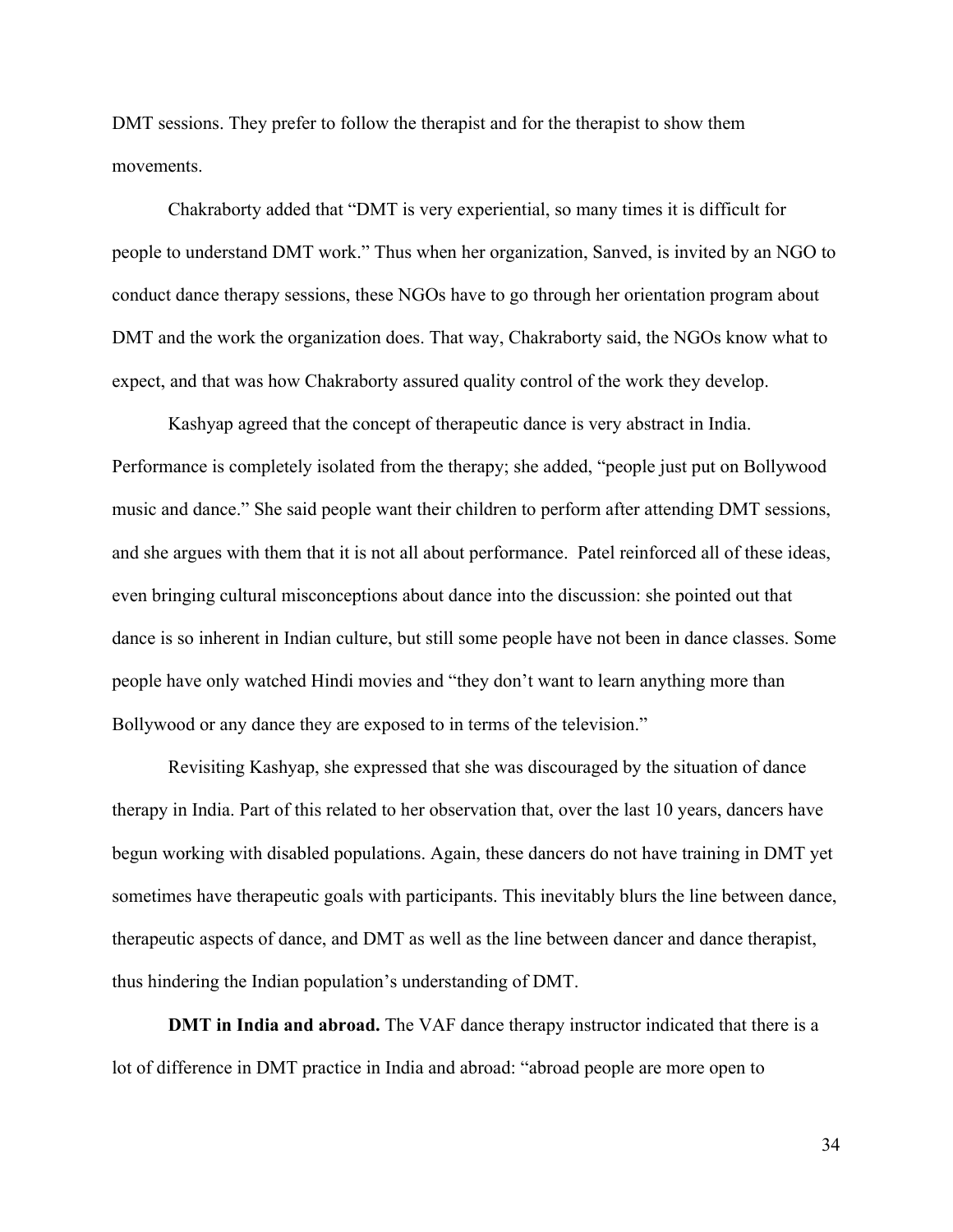dance/movement therapy than in India, and it is more professional there." Sengupta also believed that it was difficult to convince people that DMT was not just dancing. Patel had similar experience; other professionals would argue that DMT provides the same experience as dancing.

Tripura listed several differences between DMT practice in India and DMT practice abroad. First, in India people love to dance to music, so you cannot have a session without music. Thus, she had to constantly look for music to go with a particular activity. Secondly, in the U.S. "you don't teach people how to move; they are able to get into the movement in their bodies, whereas in India, you need to do something more structured so that people feel confident to move." Because of this, Kashyap uses the word movement instead of dance in her practice. Nevertheless, Kashyap continued, the framework of DMT in India is similar to that of the West. Even in India, when dance/movement therapists work with different populations, they have to modify the activities and the structure in DMT. Chakraborty also acknowledged differences, mentioning cultural and socio-economic disparity, but concluded with the fact that ultimately, anywhere in India or abroad; dance/movement therapists all believe that DMT can change lives.

Despite most dance/movement therapists' shared beliefs, their training approaches vary, even within countries. Dance therapist Patel reported that after she attended the conference held by the ADTA, and met different people; she found that DMT training differed within the U.S. Although the colleges practiced within the same framework, each had a different school of thought about how to bring DMT to their students.

For Pasha, DMT in India was different in the way it incorporated ancient practices. According to Pasha, DMT in India was very powerful due to ancient techniques like mantras, yoga, and natyashastra, and ancient instruments, which he said produced divine music. Correspondingly, Pasha said India's rich culture and diversity brought in a lot of possibilities, of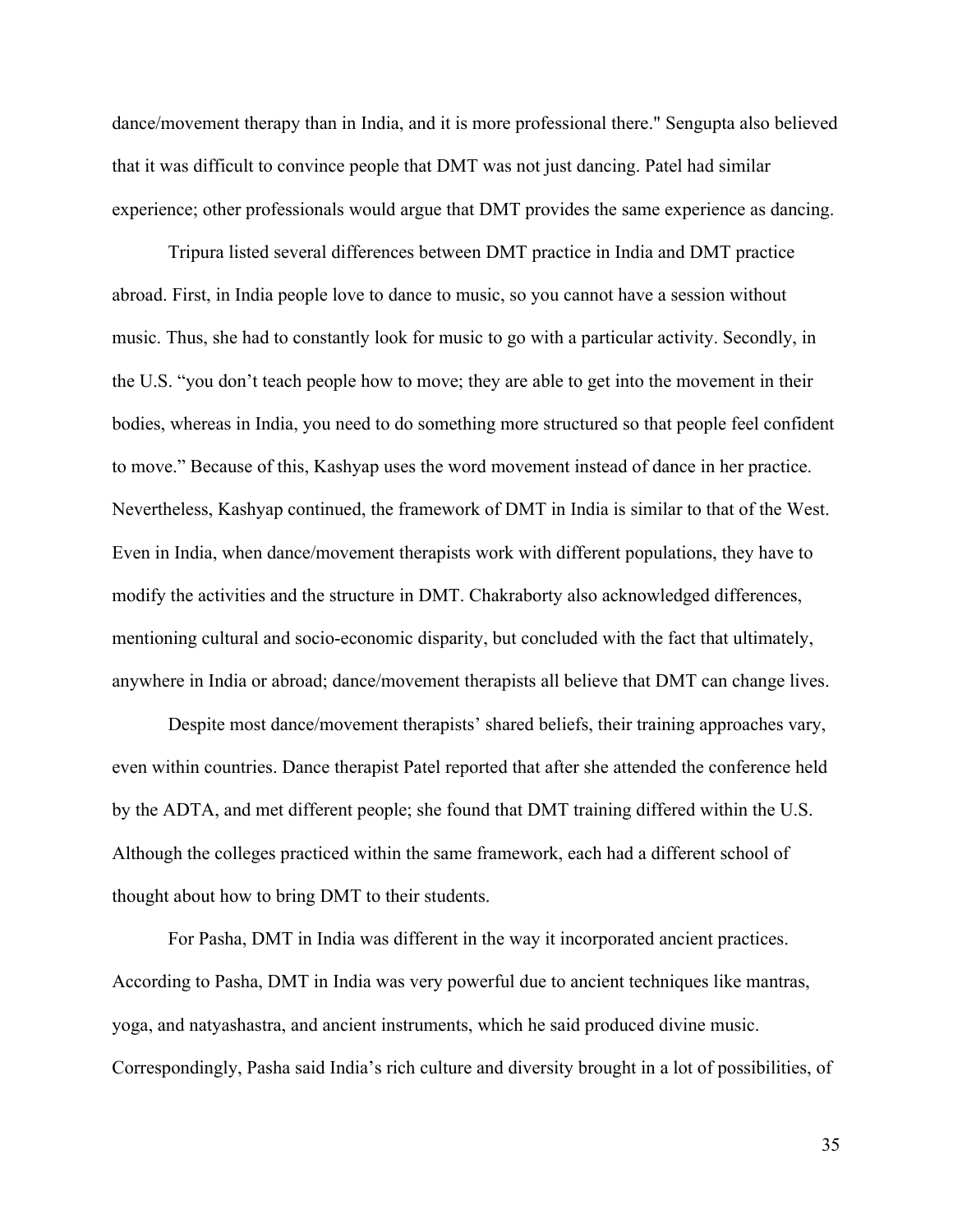incorporating art and cultural aspects in the session. He also pointed to relational differences: "in Indian culture, there is a giant family system, where everyone lives together, but that's not same in the West."

**Future of DMT in India.** Patel thought that, though there had been sprouts of dance therapy in India, it would take about seven to eight years for dance therapy to fully develop and expand. Kashyap disagreed, asserting that DMT had much potential: "as there are varieties of dance forms in the country, there is also demand for the dance therapy workshops." Kashyap has conducted these workshops and participants register in advance for them. Part of this, she claimed, related to the fact that they were conducted in bigger cities where there was openness and demand.

There is also demand in smaller cities, according to Mittal, who mentioned that even in a small city like Pune, the response was immense and overwhelming. She was getting phone call inquires about DMT even when she had not been working for nearly 6 months. Mittal added that, just as India is opening up to Western dance, music and style, DMT is also becoming more popular; and people want to utilize DMT but do not know how to or where to go.

Besides Kashyap, there are other dance/movement therapists in India who have conducted DMT training and/or workshops. Chakraborty believed that there is a future for DMT in India and that her organization, Kolkata Sanved, which holds trainings, would be one of the pioneers in that movement. Similarly Mittal and Patel want to start their own DMT program or college in India. Even Sengupta and Chakraborty have conducted basic dance therapy trainings for professionals in psychology and related fields in Kolkata.

In addition, these dance therapists in India also pointed out the characteristics that may be required to become DMT practitioners in India. According to Chakraborty, dance therapists need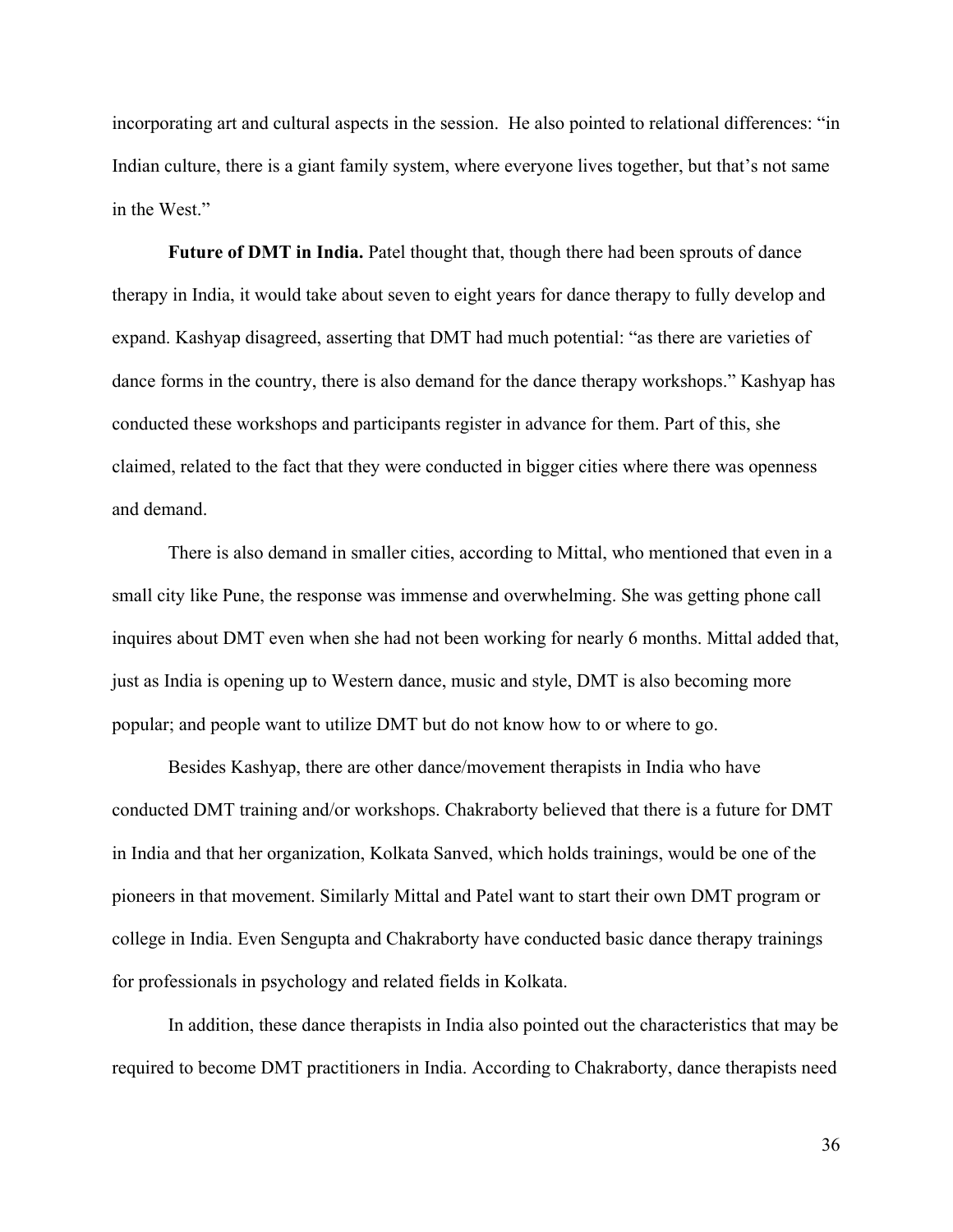to be passionate about dancing and believe that they can change people's lives. However, according to Patel, as a dance/movement therapist "you should leave behind the dancer in you." Mittal supported this belief, saying that it is important for the dance therapist to move beyond dance. Kashyap emphasized that a dance therapist should be a facilitator and not a teacher. She also indicated that clinical knowledge is important in DMT as a "lot of concepts in dance therapy are coming from psychotherapy." In addition, the VAF dance instructor also believed that psychotherapy training is important to understand the needs of different populations.

A few dance/movement therapists emphasized body knowledge and awareness. As Sengupta stated, it is important how dance/movement therapists communicate with others, so as a dance/movement therapist one really needs to be aware of one's body movement and patterns. Kashyap agreed that there should be body awareness, and openness; she indicated that a "dance therapist's body language, facial expression, and voice modulation need to be open and clear." For Pasha, along with the body awareness, a dance therapist needs to have a knowledge of music and rhythm because "just dance cannot exist; it needs music and rhythm." Pasha clarified that he was speaking as a therapeutic theater director and not as a clinician; thus he also felt that choreography is needed to be a dance/movement therapist.

Kashyap and Sengupta both believed that dance therapists should be creative and innovative in their work. For Kashyap, it is essential that the therapists bring humor in the sessions and not make it serious because "laughter is equally therapeutic". For her humor is one way she brings innovation to her practice. She also recommended therapists have something called a "movement activity bank," different collections of movement based activities.

Other qualities mentioned included an awareness of overall populations as well as personal details about individual clients. The VAF instructor believed that dance therapists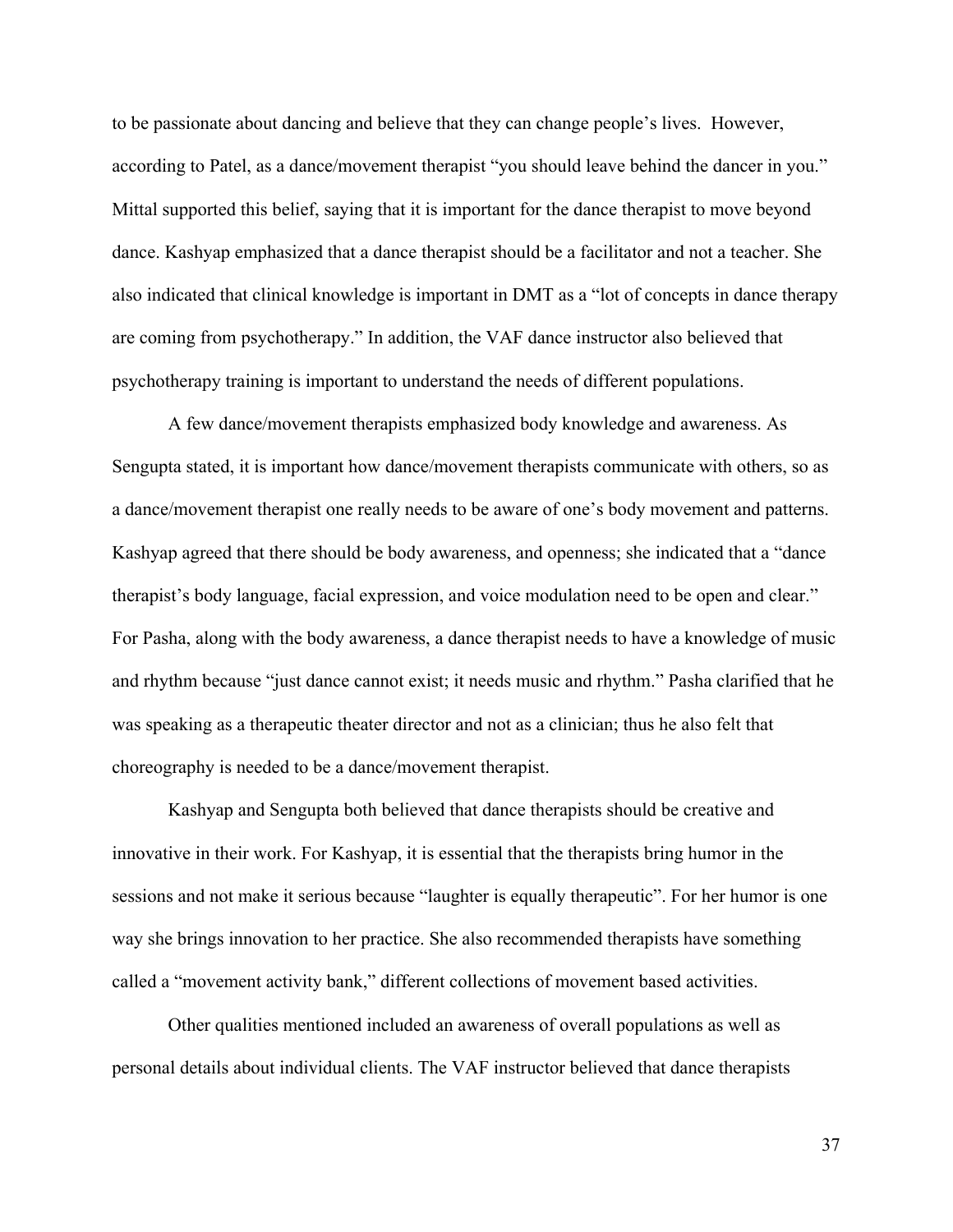should be sensitive to the population and understand its needs. Patel expanded on this, explaining that one needs to understand the culture and family background of the client.

#### **Practice**

**DMT inspiration, training, and education.** Most of the dance therapists expressed that their passion for dance and movement was the biggest factor for becoming dance therapists. There is no formal DMT training in India; however, most dance/movement therapists have training in Indian cultural dances and formal education in a psychology related field.

Chakraborty said that, along with her passion for dance, she always felt that there was "something more that dance could give us." Chakraborty shared that she had chronic epilepsy and dancing helped her to feel better. Similarly, Patel gained health benefits from dancing, in the form of weight loss. While she was working as a dance instructor at the Shiamak Davar's Institute of Performing Arts (SDIPA), Patel attended a DMT workshop led by Tripura Kashyap that "tweaked her interest." Patel became curious about dance therapy, as it was different than what she was used to doing. In the same way, Mittal was inspired after attending a five-day DMT workshop led by Kashyap. At that time, Mittal was running a dance academy but always wanted to do something different with dance "in a way that could help people." After learning about DMT, she knew this is what she wanted to do. Kashyap, who inspired both Patel and Mittal, revealed that she was keen on working with people who were physically and mentally disabled. She had a brother who was wheelchair bound, and she wondered how movement could help people with disabilities. Fortunately, she was offered an opportunity to come to the U.S. to study DMT. Sengupta was inspired after meeting Priti Patel, another person who worked with people who were diagnosed with mental disabilities. According to Sengupta, Priti Patel was the first person to bring dance therapy to Kolkata.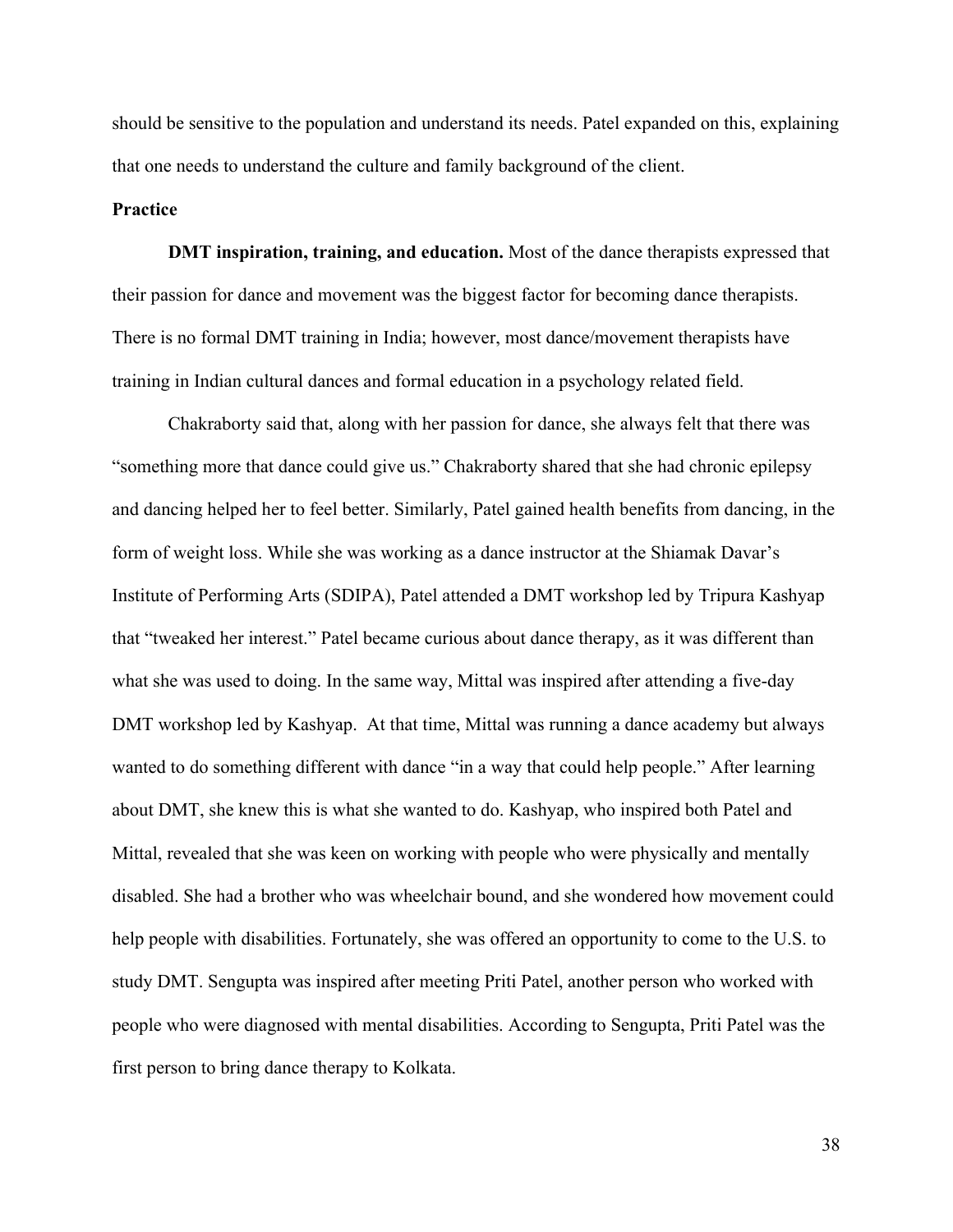Kashyap, Sengupta, Patel and Mittal mentioned that they wanted to break out or move away from the traditional classical forms of dance. Kashyap and Patel expressed that they were tired of doing the same thing. Kashyap stated that she was tired of classical dance, so she wanted to do something more free and contemporary. She also had a genuine desire and need to use dance in a purposeful way that was not on stage and was not just for entertainment. Patel was tired of just doing performance oriented dancing; Mittal wanted to move beyond technique.

Most of these dance therapists were trained in Indian classical and/or folk dances. Chakraborty studied bharatanatyam, an Indian classical dance form originating from Tamil Nadu in the southern part of India, as well as contemporary dances. Pasha is a bharatnatyam dancer and has received training in kathak dance (one of the classical dance forms originating from northern India). Kashyap received training in bharatnatyam; she is also a trained chhau dancer (folk dance from Orissa, a state in India). Sengupta is also a professional kathak dancer. Only the VAF dance instructor indicated that she was trained in Western dance styles only. And though Mittal had gotten some training in bharatnatyam, kathak, and Western dances, she said that she did not specialize in any one dance form.

*DMT and formal education*. As a child, Sengupta was interested in dancing but pursued psychology, eventually earning her MSC (Masters in science) in Psychology from Kolkata University. Sengupta elaborated, "my education was in psychology and my perspective was in dancing." She explained that in India it is difficult to just focus on dancing, thus she decided to merge her education and her passion for dancing by practicing DMT. Kashyap completed her masters in psychology in India and Patel completed her bachelor's in psychology.

There were two interviewees who were currently enrolled in correspondent masters programs in DMT, both based in the U.S. Patel was enrolled in the Harkness Dance Center in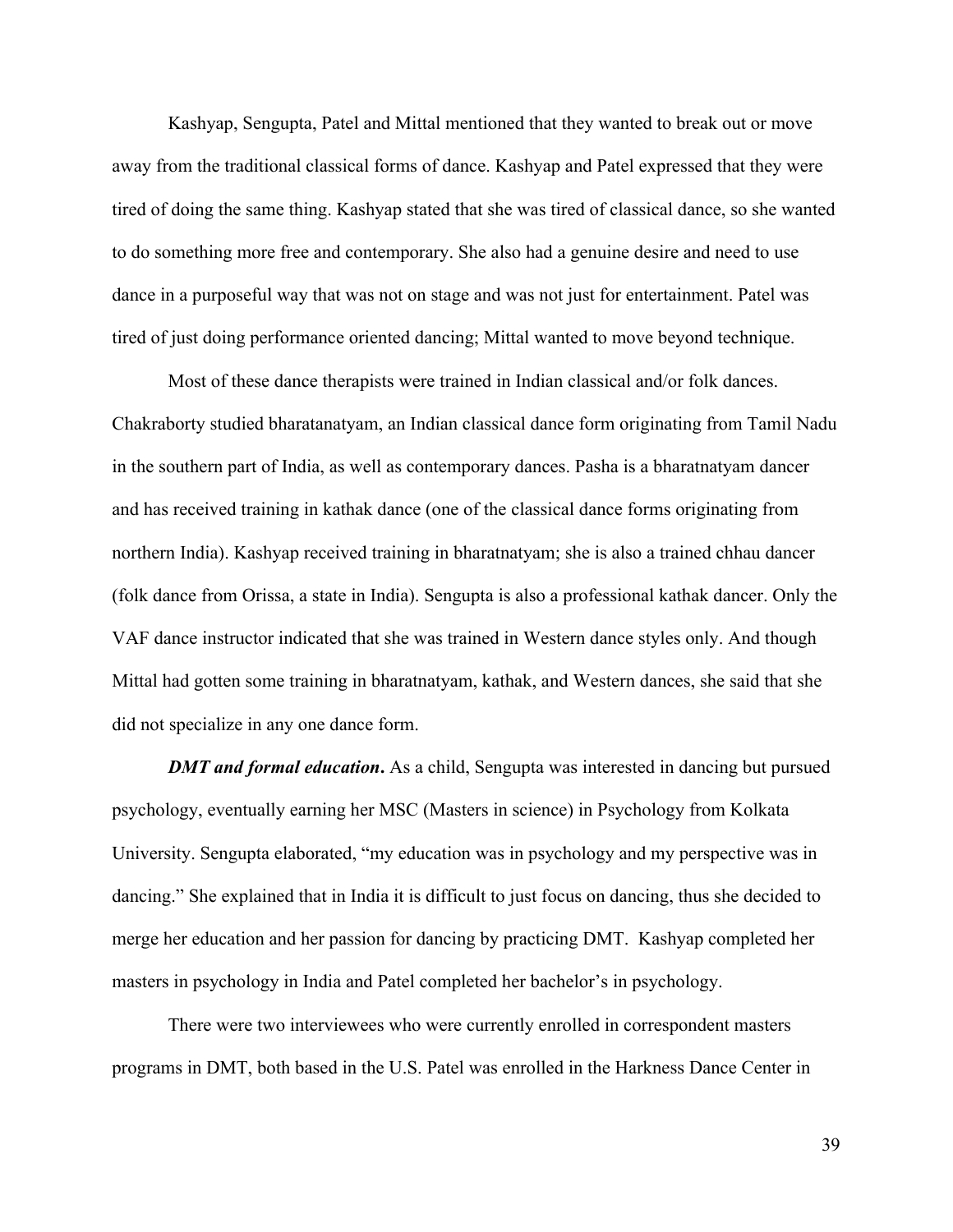New York, and Mittal was enrolled in a correspondent DMT program called Kinections in Rochester, New York. Mittal was also trained in physical therapy in India.

Another therapist who studied in the U.S. was Kashyap. She came to the Hancock Center in Madison, Wisconsin to study DMT. Other dance/movement therapists had less traditional backgrounds, like Chakraborty. She received her training in DMT from dance/movement therapist Bonnie Bernstein, a dance therapist in the U.S. Chakraborty had studied sociology with specialization in criminology at a post-graduate level. She had begun working with the domestic abuse population and started to wonder how to combine dance with sociology. Similarly Pasha is a pharmacy graduate, as a child he would assist his family who babysat the children with different disabilities. It was then that he started initiating movement and art based interventions with disabled children.

In two DMT sessions observed for this research, one was led by the dance therapist trained at Kolkata Sanved and the other was led by the dance instructor from VAF. The trainers at VAF received DMT training through workshops with Kashyap.

**DMT practice and related work experience.** Some interviewees had just recently entered the field of DMT and were learning what practicing DMT in India might look like. It had been only a year long process for Mittal, practicing in Pune, India; Sengupta had started her work in 2005, conducting DMT session with children with autism.

There were others who had used dance as a therapeutic tool long before they were dance therapists. Patel was one such therapist who had used dance as therapy when she was a dance instructor in the late 90s. She had started working as a dance therapist in 2008. Chakraborty indicated that when she was working with women rescued in human trafficking in 1995-96 she developed some movement games. At that time, Chakraborty said she was not aware of what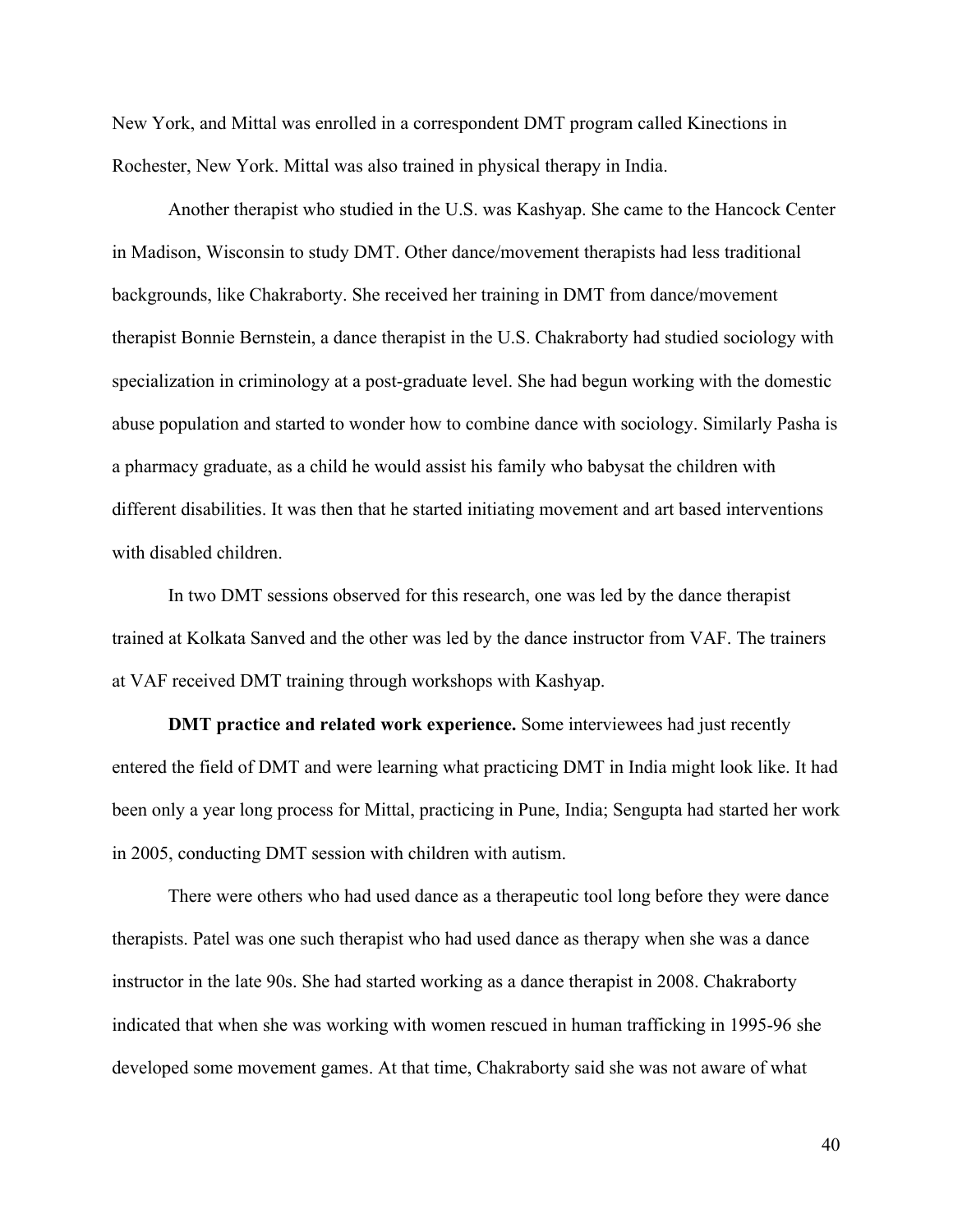dance/movement therapy was. Kashyap was the only interviewee who was trained in DMT early on and had worked as a dance therapist since the 1990s.

These interviewees had worked with many populations, including children and adults with physical and mental disabilities (autism, down syndrome, mental retardation, schizophrenia, learning disabilities, etc.), domestic violence victims, sex trafficking victims, geriatric populations, those with substance abuse and addiction issues, underprivileged children, cancer patients, and AIDS patients. They had worked with NGOs, in special schools, in hospitals with patients, and in prisons.

This researcher had an opportunity to visit one of the sites in Kolkata, to observe a DMT session led by the dance therapist from Kolkata Sanved. The session was conducted at a shelter for rescued girls in Kolkata. The girls who were participants in the DMT session were between 6 to 12 yrs of age. They are brought to the shelter as orphans or as rescued minors from sex trafficking, abuse, and neglect. The second observed DMT session was in Mumbai, organized by Shiamak Davar's VAF. It was like group dance class, led by the dance instructors at VAF. The group contained boys and girls, in total around five to seven participants. All the participants had some sort of mental disability.

Some expressed an interest in pursuing work with healthy populations in overall wellness and prevention: Patel had started conducting group DMT sessions in Mumbai with a population focusing on stress management. Mittal indicated that, after working with special populations, she wanted to work with healthy populations. Thus she had started a dance therapy class for all. Her target population was the working class, but it also led to dance therapy classes with housewives.

*Achievements.* The DMT participants shared the success they achieved in their work as dance/movement therapists. After volunteering in an NGO, Chakraborty started her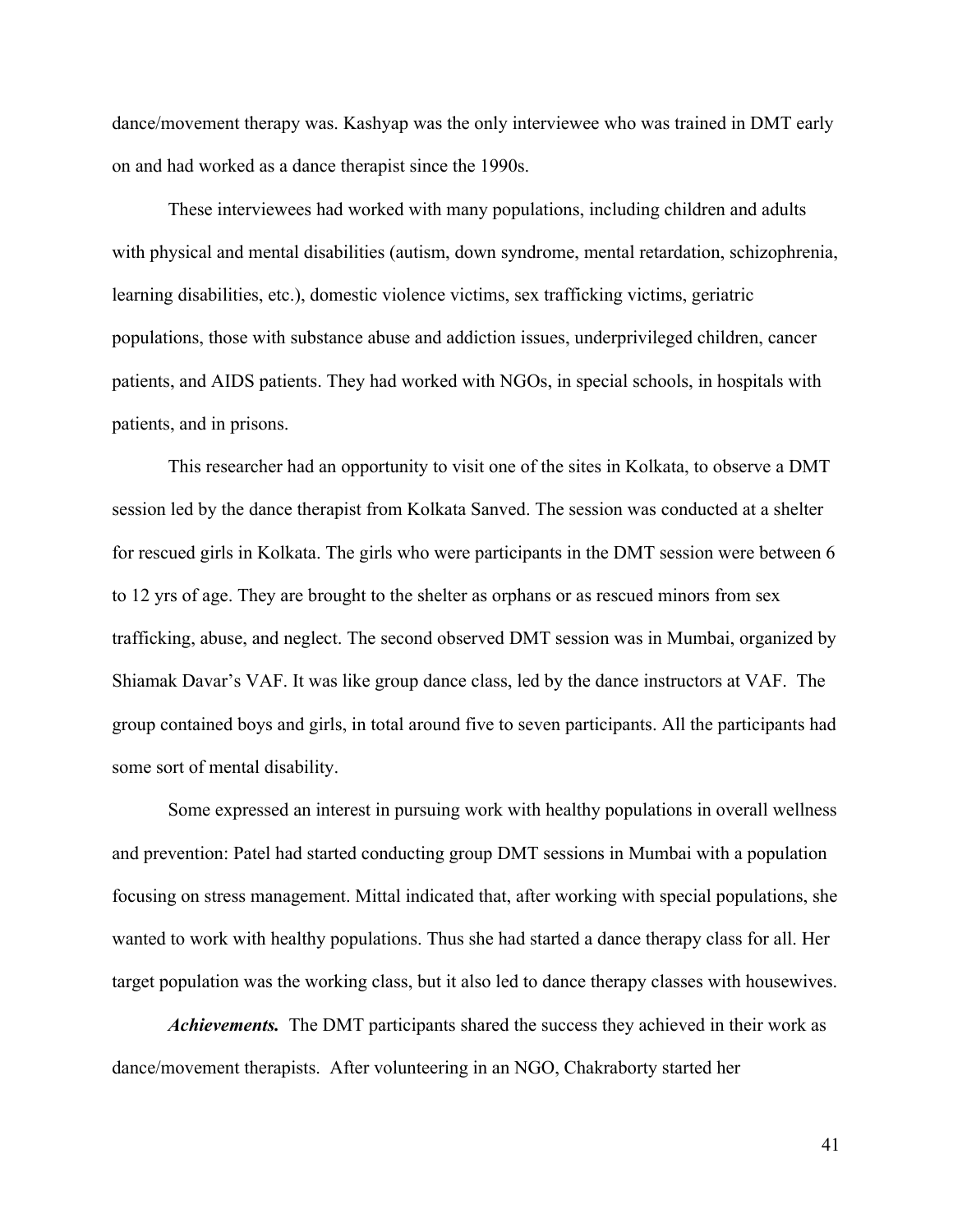organization, Kolkata Sanved. Its mission was to heal survivors of violence and abuse through DMT. Currently, Kolkata Sanved works directly with 3000 people who are survivors of violence and abuse. This organization also works with the Department of Social Welfare, in hospitals and shelter homes in West Bengal, with NGOs, in schools in different states of India, and internationally. In addition to their mental health services, this organization financially supports their clients. Kolkata Sanved offers a "livelihood option" to the survivors, and some of them are also trained to become dance/movement therapists themselves. As Chakraborty indicated, it is the organization's biggest success that these trainers are financially supported and "are very well paid." Similarly at the VAF, the kids who are doing well in dancing become part of the shows and perform, and they can earn money. Likewise, at Abilities Unlimited, Pasha shared that whenever there is a performance these students get paid for their work they do.

Pasha also shared the improvement in the students of his organizations, due to DMT practice. Pasha's organization Abilities Unlimited is a theatrical home production that incorporated dance, music and other artistic interventions and used performance based work with mentally and physically challenged populations. He said, "some of these students didn't even pick up a glass of water at home by themselves. [They] are now holding props and performing drama and dancing." He proudly informed me that these students have gained confidence and have moved beyond their disabilities. He said "when these differently abled people start their performance on stage, people actually forget wheelchairs. They see only performance." Besides that, Pasha has trained them in basic skills like social behaviors and personal hygiene. In Pasha's words he has healed them "physically, mentally, morally and socially."

Other dance/movement therapists in India reported progress in their clients' behavior and confidence after a period of attending regular DMT sessions. Kashyap indicated that the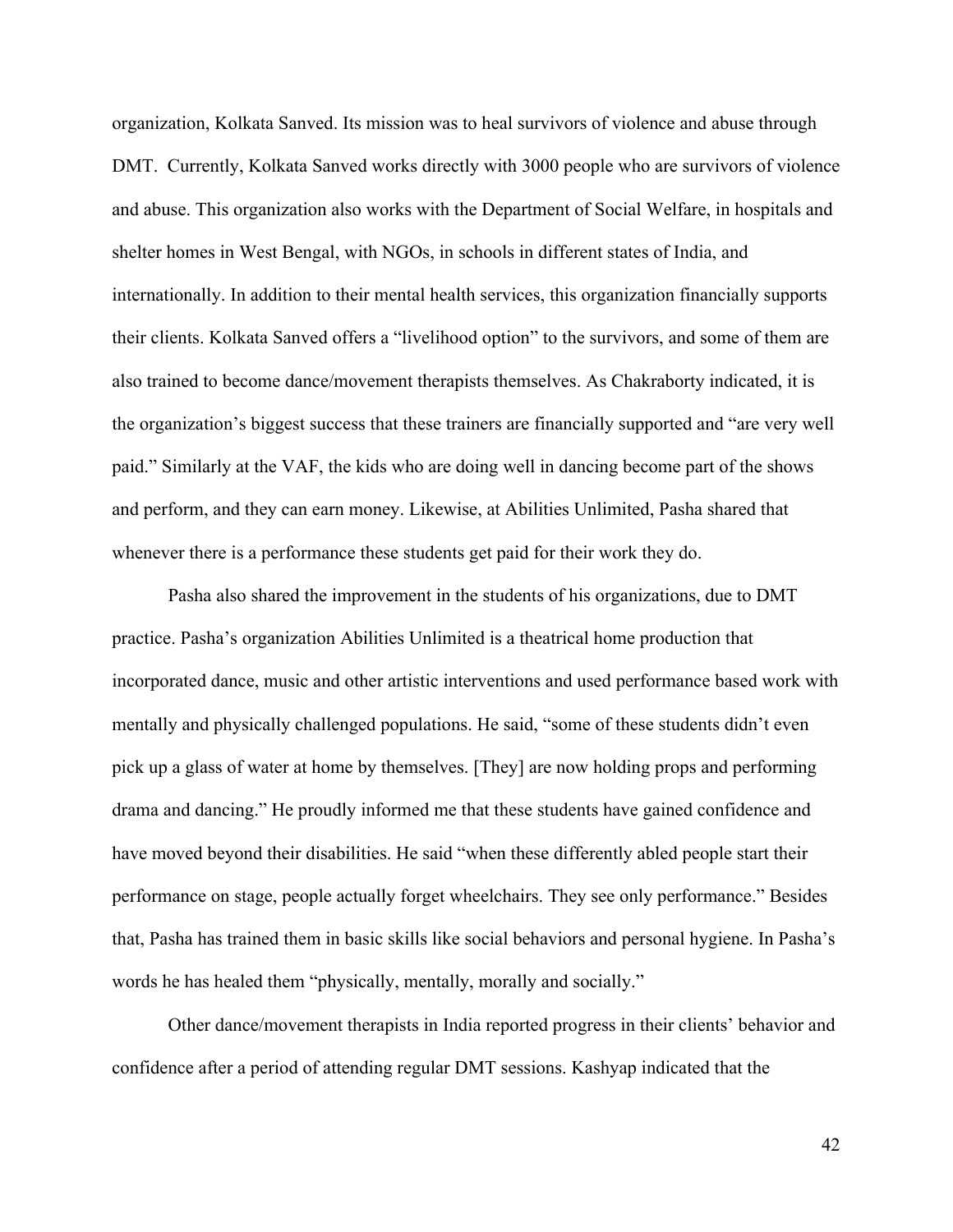schizophrenic clients she worked with eventually connected better with their peers and socialized appropriately; Sengupta noticed change in autistic children's ability to express and communicate after attending DMT sessions; Patel reported that there were positive physical benefits in her clients who attended DMT sessions. However, Patel also indicated her success rate was about 75% and not 100% because there are people who do not understand or do not want to understand the process of DMT.

*DMT training and workshops***.** The dance/movement therapists in India have developed DMT training programs and are teaching DMT in the community. According to Chakraborty, there are different methodologies of DMT, but Kolkata Sanveds' school of thought is "different from the rest." She stated that Kolkata Sanved is developing tools for social transformation, and their school of thought is "trauma survivors can become healers." Training of Trainers (TOT) trains trafficking survivors to become dance therapists. It is a four-year program and is only for the marginalized. They also host DMT training for "mainstream people; anybody can enroll." It is a certificate course of three months (100 hours).

Another person who was facilitating DMT training in India was Tripura Kashyap. In fact, Kashyap received the Ashoka International Fellowship, "where idea was to travel and train people around India into dance therapy." Currently, she conducts five-day trainings; she indicated, "that's where people get inspired to become dance/movement therapists and then go abroad for further education." Tripura said her workshops are not theory based, though she does follow structured creativity in her workshops and does movement analysis, which she has modified based on what she had learned at Hancock, in Madison. Furthermore, her workshops focus on facilitation skills.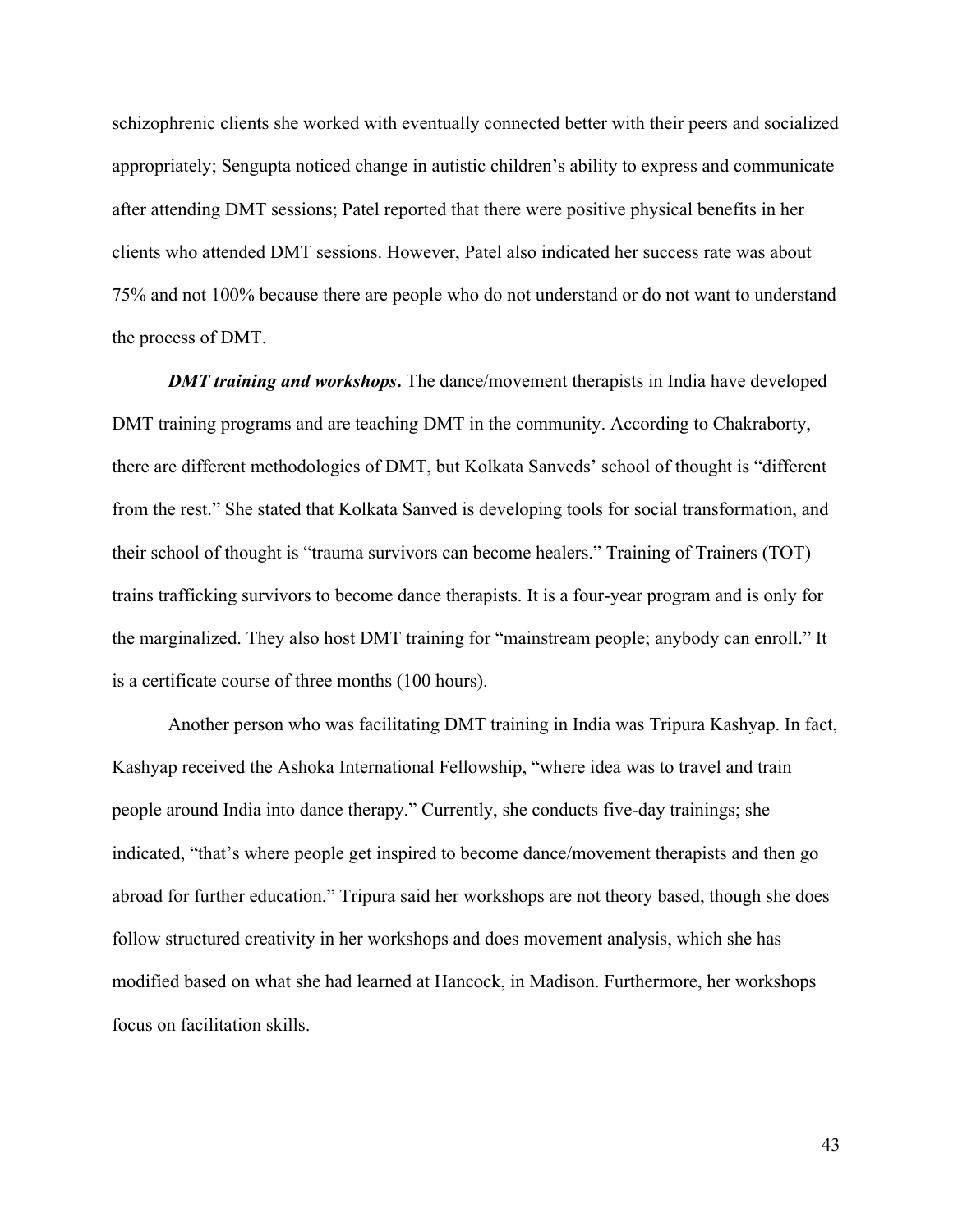Similar to Kashyap and Chakraborty, Sengupta said she provides a six-month foundation course in DMT. She conducts this course with her husband, who has also received training in movement and body work. This course provides training in Laban Movement Analysis, Bartenieff fundamentals and principals, and overall body and movement awareness. Pasha also conducted DMT workshops and training for special education teachers and students. Despite these offerings, Both Patel and Mittal indicated that they want to bring the right knowledge of DMT to India. They suggested that the best option is to "invite qualified DMT trainers from the U.S. to conduct dance therapy training and courses in India."

**Style and techniques.** Patel used Chacian-style and Espenak-style sessions with a mixture of Bollywood dance, classical dance, and folk dance. She explained that this broad array of dance forms helped her clients move more authentically. According to Patel, structure was important; she believed "even [considering] the unstructuredness of dance therapy [clients] want to know what they are doing." Patel also incorporated other techniques like relaxation, Alexander techniques, and Bartenieff fundamentals. Similarly, Sengupta included aspects from different dance styles, like tapping from kathak, ballet, and folk dances. Sengupta also used techniques like Limone Release and Recovery technique, Graham methodologies, Leigh Warren technique, breathing, massage, and mirroring, where the therapist observes the movement in a client's body and repeats it.

Mittal did not include any specific dance styles in her work. Instead, she used visualization and imagination techniques, selecting themes like nature or concepts like "become a child;" she also derived themes from music and encouraged clients to move accordingly. Mittal combined essences from DMT pioneers and modified them to work in the Indian cultural context.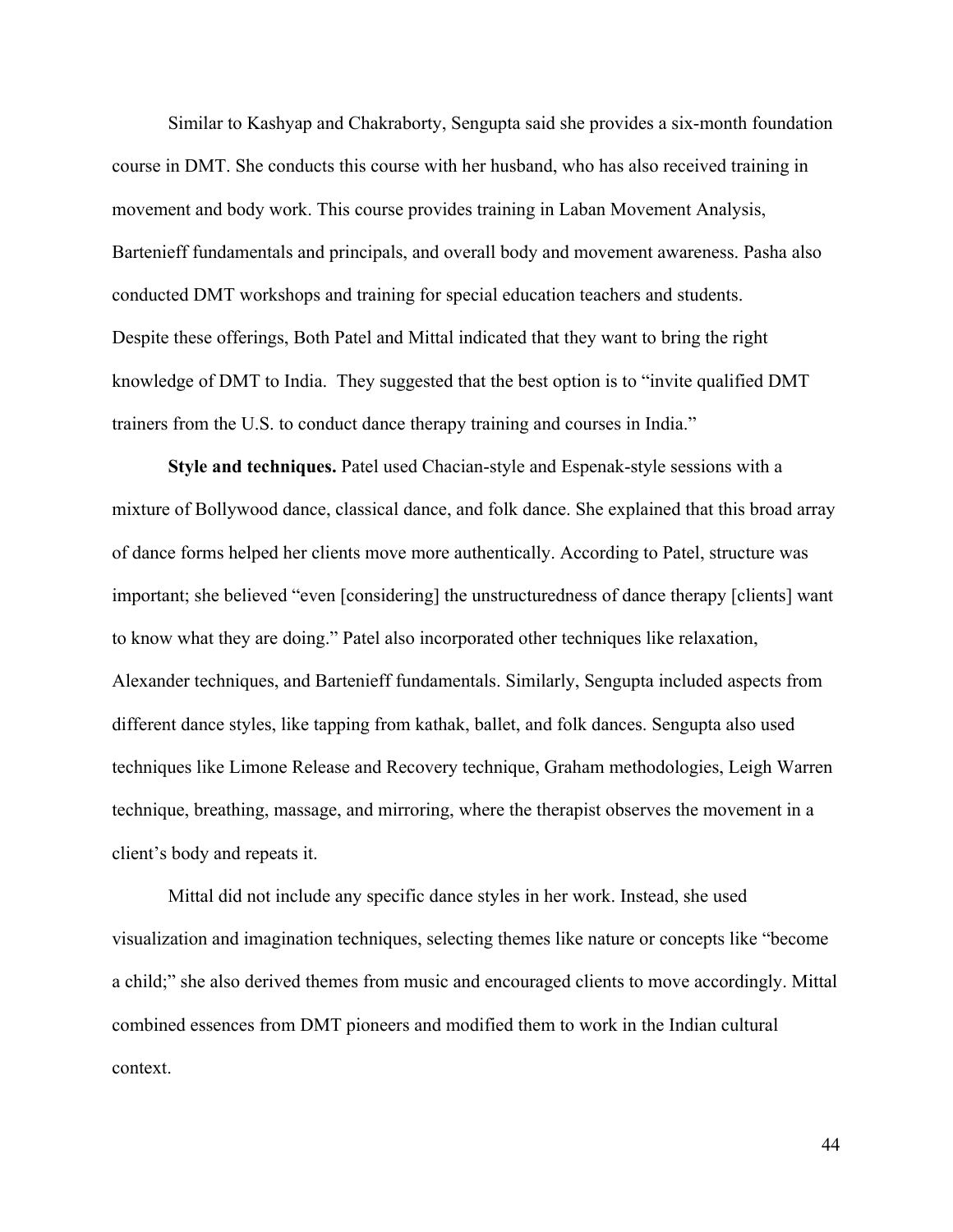Chakraborty said that dance therapists at Kolkata Sanved incorporated Marian Chace's style and technique, and they are also aware and incorporate other pioneers' work like Blanche Evan, Mary Whitehouse and others. They also used healing touch and elements from classical dances. For example, the footsteps from kathak are considered good for anger release, bharatnatyam is good for developing body shapes, and hand gestures from Manipuri dances promote peaceful feelings.

In the observed DMT session led by the dance therapist from Kolkata Sanved, there were approximately 25 participants, all girls. There was one dance therapist leading the session, and along with her was a DMT trainee, that assisted her. This two hour DMT session reflected the Chacian style and structure. There was a verbal checking of participants in circle, followed by movement and theme development. The session included mirroring, echoing, symbolism, and rhythmic group activity that led to group cohesiveness.

Like Chakraborty and Mittal, Kashyap indicated that she applies basic DMT principles and techniques of DMT pioneers in her workshop structures. She also expressed an interest in exploring what Indian props and movements could be integrated into DMT in India, such as the foot work, hand gestures, or eye movements from kathak and other dances.

Two of the participants used Bollywood dance as a primary technique, though in different points within sessions. Patel said she starts with some Bollywood movements to start clients moving and then does DMT work. The VAF dance instructor indicated that they follow a basic structure of warm up, DMT activity, and moving on to teaching Bollywood style dance. In a 45 minute session observed by this researcher, the VAF dance instructor followed the same procedure as mentioned by the interviewee. The session started with a warm up, followed by a therapeutic activity. During this activity the instructor acknowledged the group and connected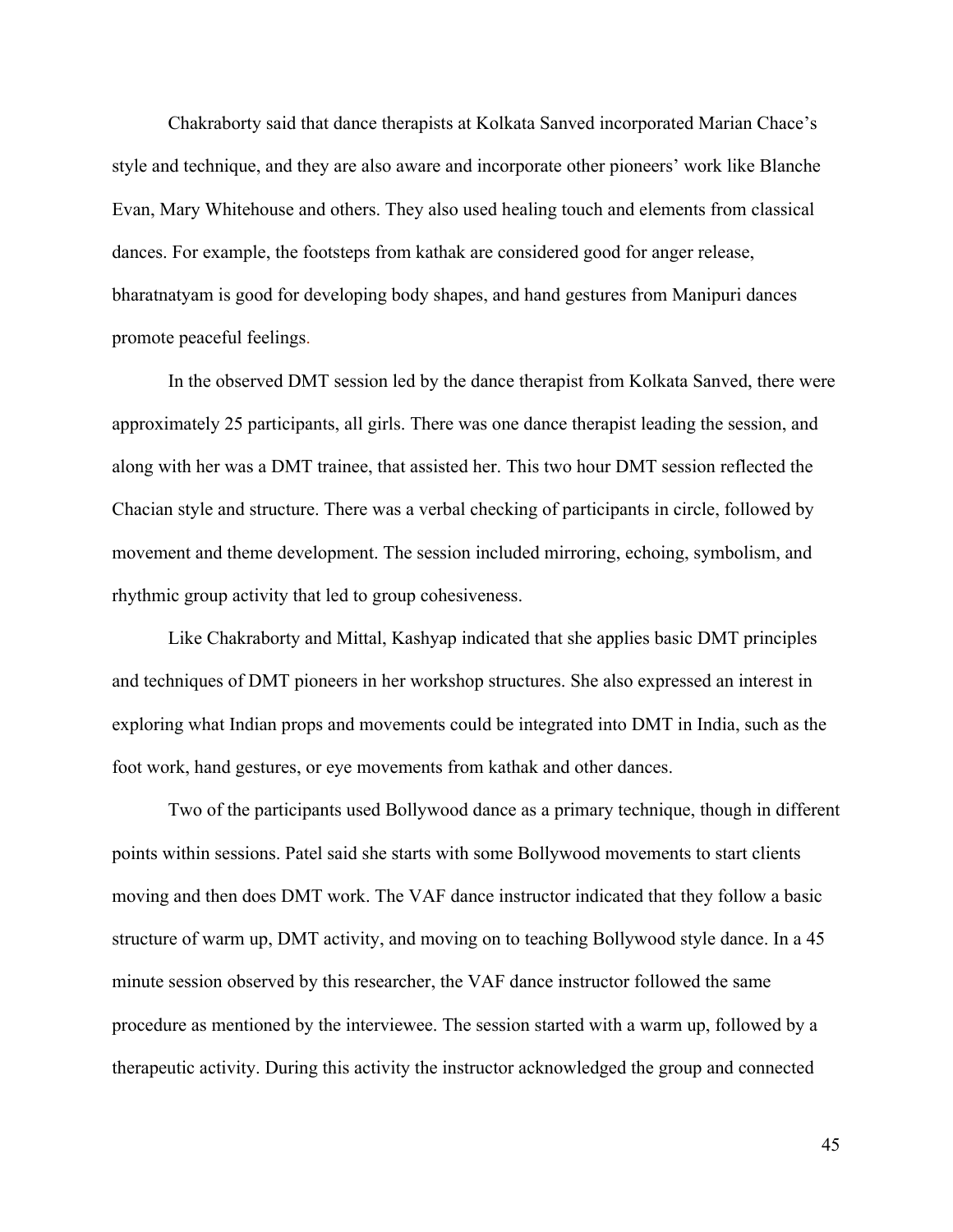with the clients. It was observed by this researcher that during the therapeutic activity, the client and the instructor were not just student and teacher, their relationship seemed different as they talked, played and laughed together. In the end Bollywood dance was taught by the dance instructor leading the session. The VAF interviewee had said that every child identifies with Bollywood music and that they are more likely to remember the dance steps if they like the song. Interestingly, in the observed DMT session, the therapeutic activity was also about Bollywood films and songs.

Pasha incorporated a lot of theatrical as well as other art-based techniques, such as music, painting, drama and of course dance. He teaches different Indian dancing styles to the students in his organization, Abilities Unlimited, like bharatnatyam, or kathak. Pasha stated in his theatrical productions while he is working with the differently abled population, he assigns them tasks commensurate with their abilities. For example, if a child with autism does not like to be in the group he will be given a part or act as per his ability.

*Assessment.* Most of the dance/movement therapists indicated that currently they are not following any specific format to track clients' progress. In the past, Patel gave a small questionnaire to clients to fill out to express anything they wanted to work on, and later she would talk with the client about it. Similarly, Mittal said she conducts an interview with participants before the session starts and at the end. She indicated, however, that there is no quantitative analysis, only subjective analysis that is either her clients' or her personal perceptions. Kashyap developed her own movement assessment as well, one for the individual and one for the group. Her assessment tool included what she had learned from her DMT training in the U.S. and also added her own perspective to make sure the assessment is appropriate to the Indian culture. Likewise, Sengupta conducted an assessment to evaluate the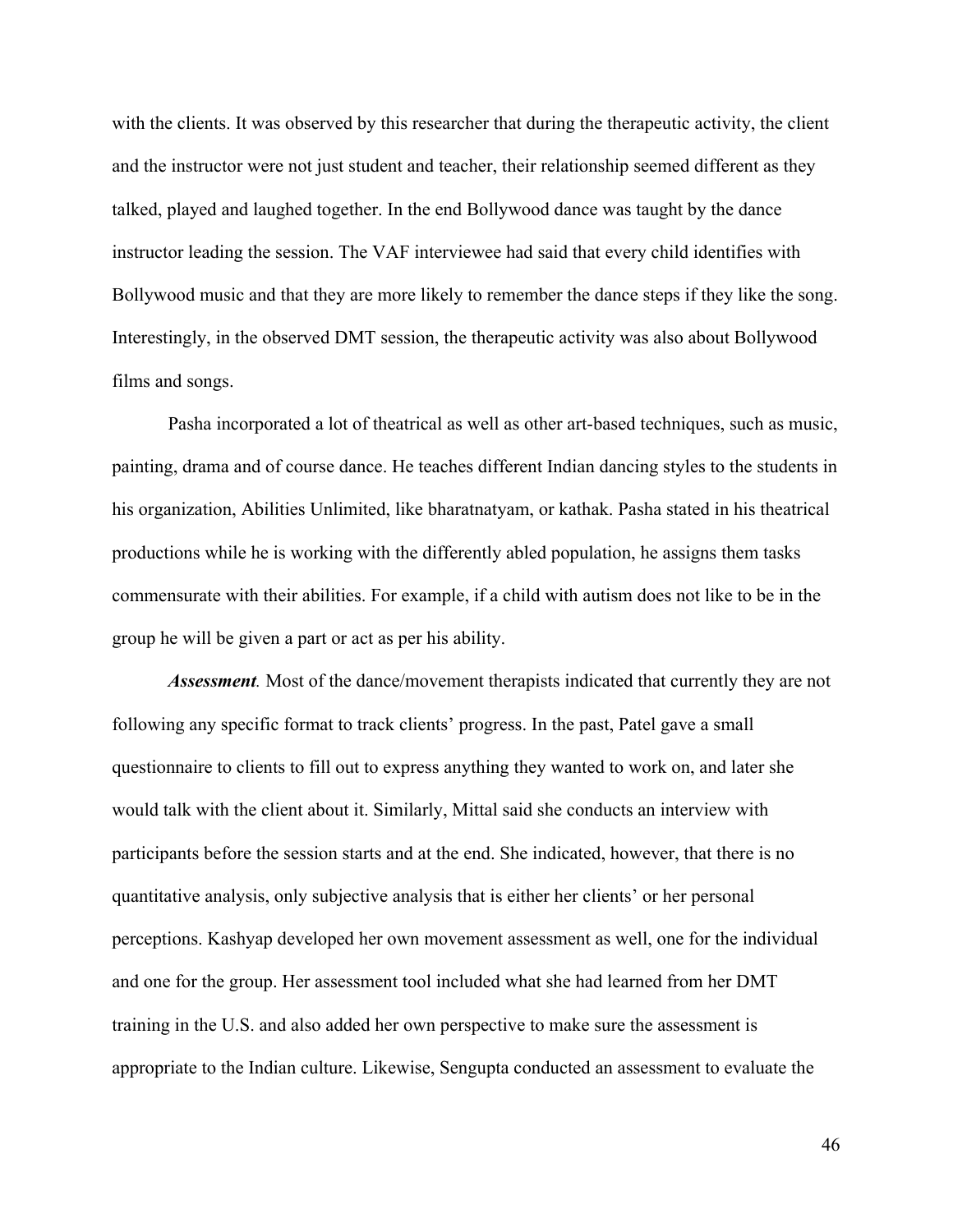progress of autistic children with use of DMT for her PhD research. At Kolkata Sanved, Chakraborty stated they have monthly as well as a weekly report system. Apart from that, they have clinical supervision to assess monthly planning and to develop goals.

**Caste/class and cultural aspects in DMT practice.** Results regarding the caste and class system of India require some background information, which will be presented here. Within the bigger Indian culture, there are several subcultures that differentiate one group of people from the other. One such differentiation is based on the caste of a person in Hinduism. In ancient times, the caste system defined the professional background and the duties of the person within the society. There were four major caste categories in India, known as; Brahman, who worked as Priests; Kshatriya, were the rulers, warriors or nobles; Vaisya, were the merchant, trader or artisan; Shudra, were farmers and servants. Some people were born outside of the caste system; they were called untouchables. Although the caste system was about professional duties, it soon became hereditary. Each person was born in an unchanged group, called caste. Today in India, the caste system has become more of a political issue or concern than a social problem (Szczepanski, n,d.).

The other major difference in India is the class system that defines the socioeconomic status of a person. Besides the caste/class differences, there are also cultural differences between the rural and urban population. The urban are the people living in the city. They are educated, informed and influenced by western lifestyle. In addition, there are also gender differences in India. Men and women have different duties and roles. Men are the bread-winners, more educated, and supposed to be physically and emotionally stronger than women. Women have more restrictions on their education and careers. Their duty is to do household work. Some of the gender-based differences are less significant in modern-urban India.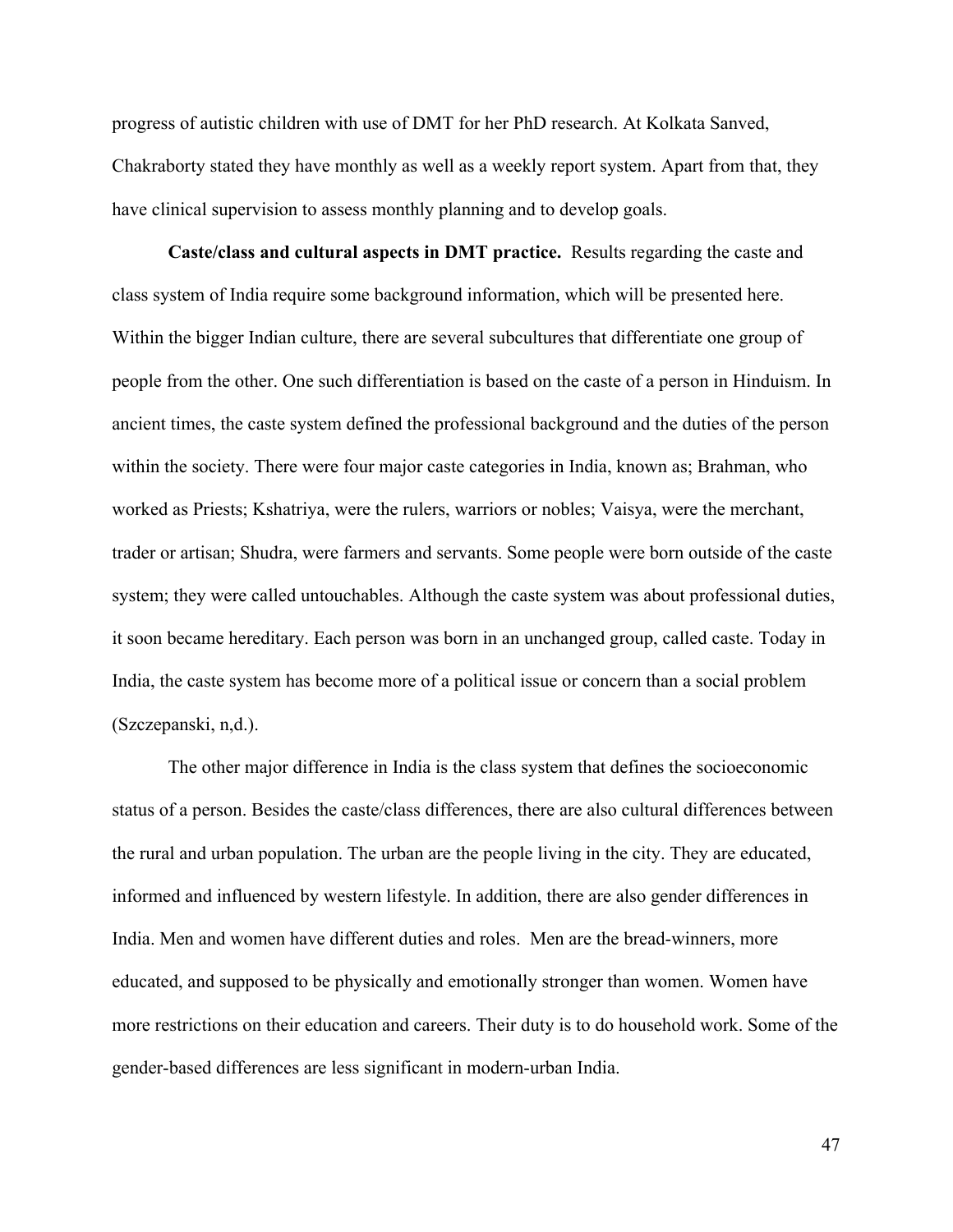Kashyap said that a diverse range of people come to her workshops, and they come from rural and urban backgrounds. In such a mixed group, she added that sometimes people are very withdrawn because of their backgrounds. But Kashyap explained that she insists everyone share and participate in her groups. According to Kashyap, DMT kind of bridges the urban and rural divide: as clients are working together, those types of divisions actually break down. She also mentioned that divisions are not just cultural, but also gender based. Patel agreed, saying that female clients often do not feel comfortable with male peers in the class.

One interviewee mentioned religious differences. Chakraborty said they now have minority Muslim girls who are doing DMT work with Sanved. She indicated that she had to face some challenges from society in accepting people of religious minorities. Through the orientation program, Chakraborty assures the right for dignity and respect for everyone.

In some cases, discrimination was not an issue. According to the VAF dance instructor, NGOs have clients with similar backgrounds—all autistic, underprivileged, etc.—so there is little to no discrimination.

#### **Challenges in DMT practice.**

*Financial security.* Many interviewees brought up the lack of compensation for dance/movement therapists in India. The therapists that did mention payment typically received it during class registration/before the class or when participants dropped in for a class. A few interviewees shared that they could increase their income through other means. According to Patel, if she taught, choreographed, or performed, she could "make a lot of money, but to make money with DMT is not very easy." Kashyap had the same experience. She realized she was earning more doing choreography, dancing, teaching, and performing. She said, "I was very fed up with the fact that I could not make my living through dance therapy." She also mentioned that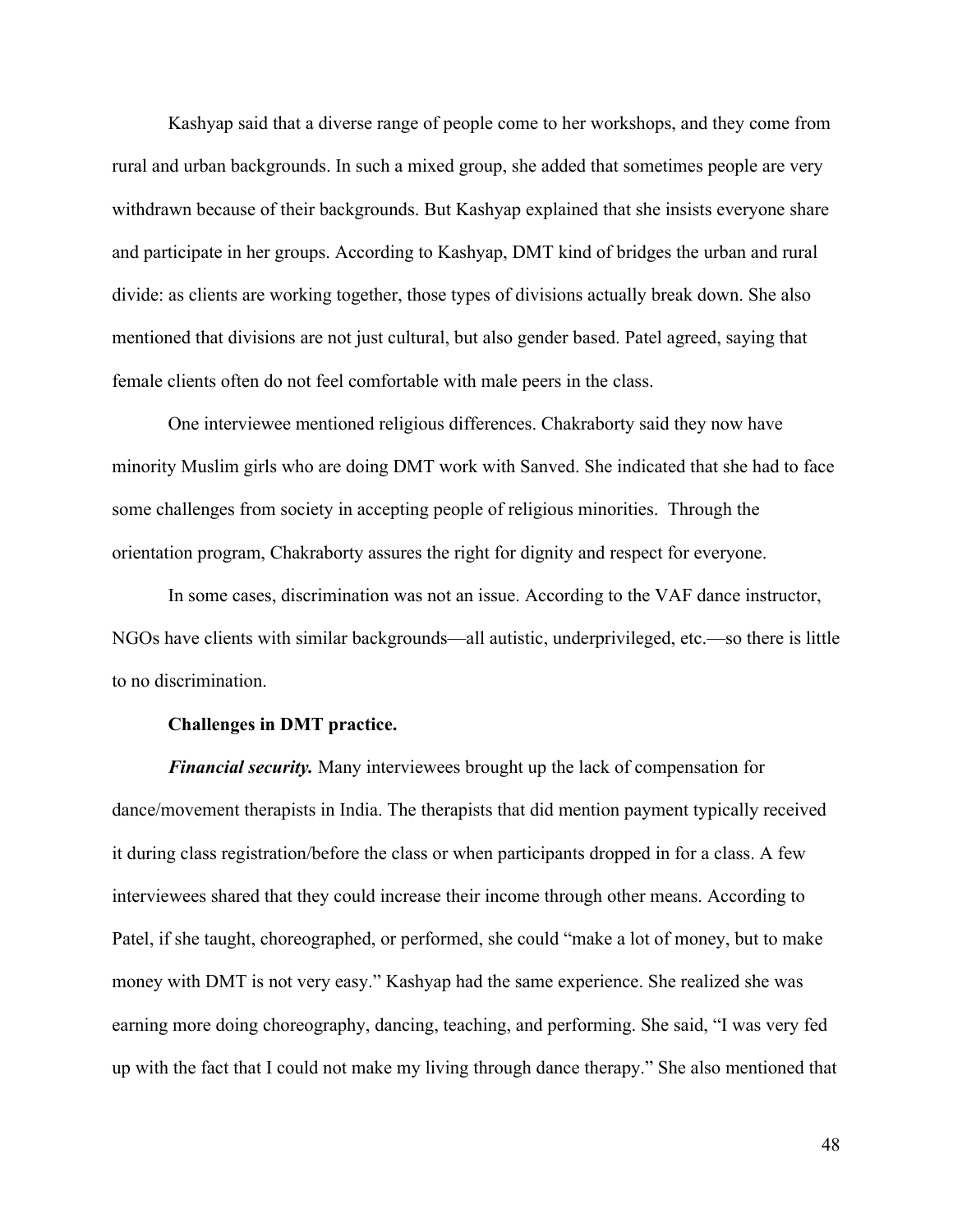current conditions have made it hard for Indian students who study DMT abroad: they come back to a job market with little opportunity or pay. This was part of her rationale for deciding to provide training in DMT in India.

Pasha said Abilities Unlimited works on donations and doing performance events. Pasha explained that he does not ask for government grants because then he will be obligated to the government; and he will have to work as per the government's terms and conditions and that may not be in the best interest of his organization. On the other hand, Kolkata Sanved has received grants from the government, which support survivors of trafficking and those who work at Sanved.

*Volunteering and its challenges.* Dance therapist Patel believed in volunteering; she said, "I volunteer whenever I can." On the other hand Kashyap expressed her frustration towards volunteering, asserting "people just take you for a ride in the name of volunteering." She stated that even "rich" NGOs do not want to pay dance/movement therapists. In her words, she "got fed up with the fact that [she] could not make a living through dance therapy."

Mittal indicated that when she was volunteering, she asked clients to visualize and move using abstract concepts, and clients were resistant because they thought she was making fools of them. Other challenges were mentioned, such as when Kashyap was volunteering in a school. Parents continued to question her about when their kids would be performing: "It was difficult to convince parents that DMT is not about performance."

In spite of their physical and mental disabilities, Abilities Unlimited teams have courageously performed with wheelchairs, in several non-disabled friendly environments in India. Pasha expressed that if he demands for disabled friendly ambiance it is not going to happen. So in order to promote the art and the abilities of the disabled, Pasha and his team have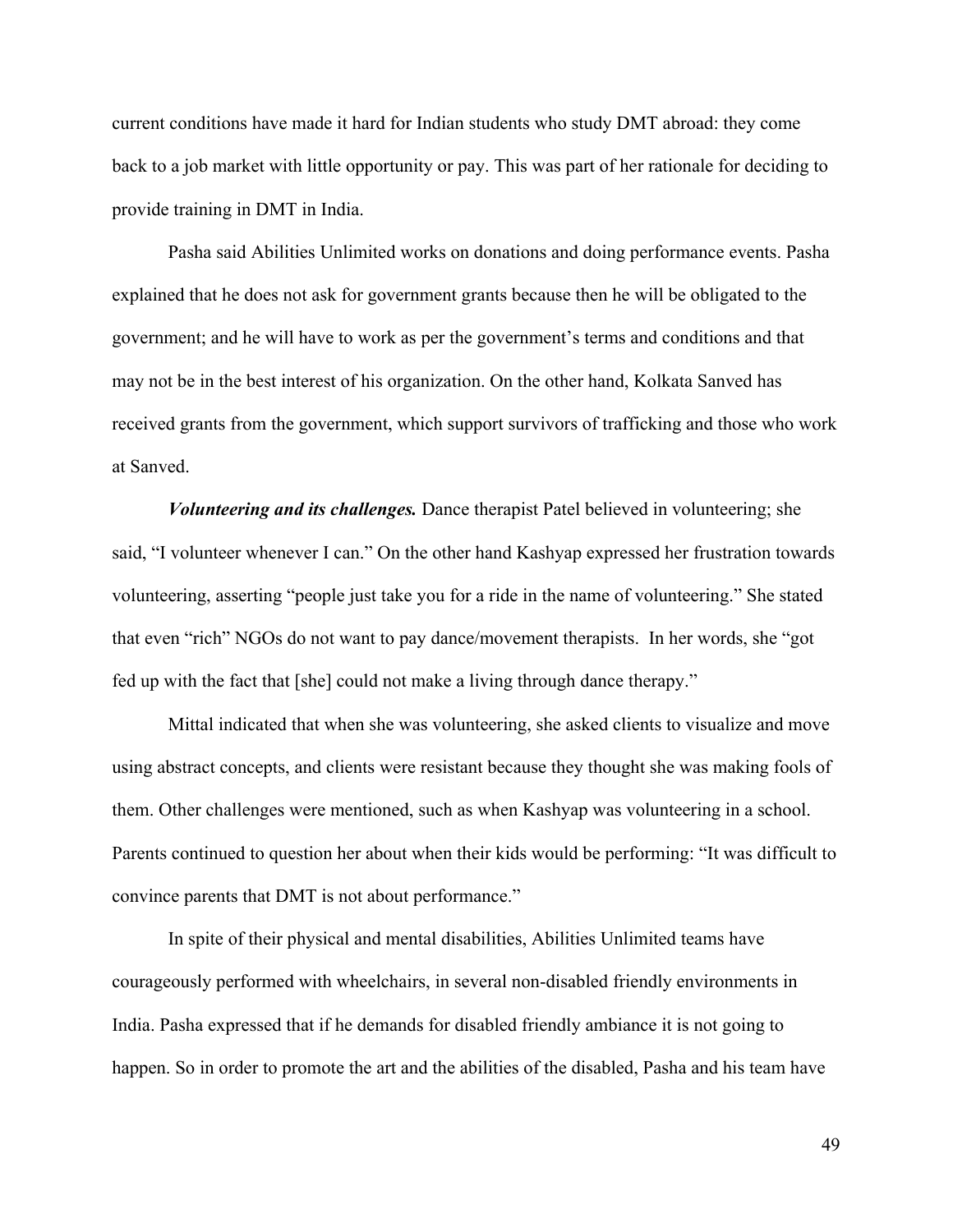learned to work and do their best wherever they are. However, it was disappointing for Pasha that people were not open enough to give them enough opportunity and would compare the capabilities of disabled people with able-bodied people.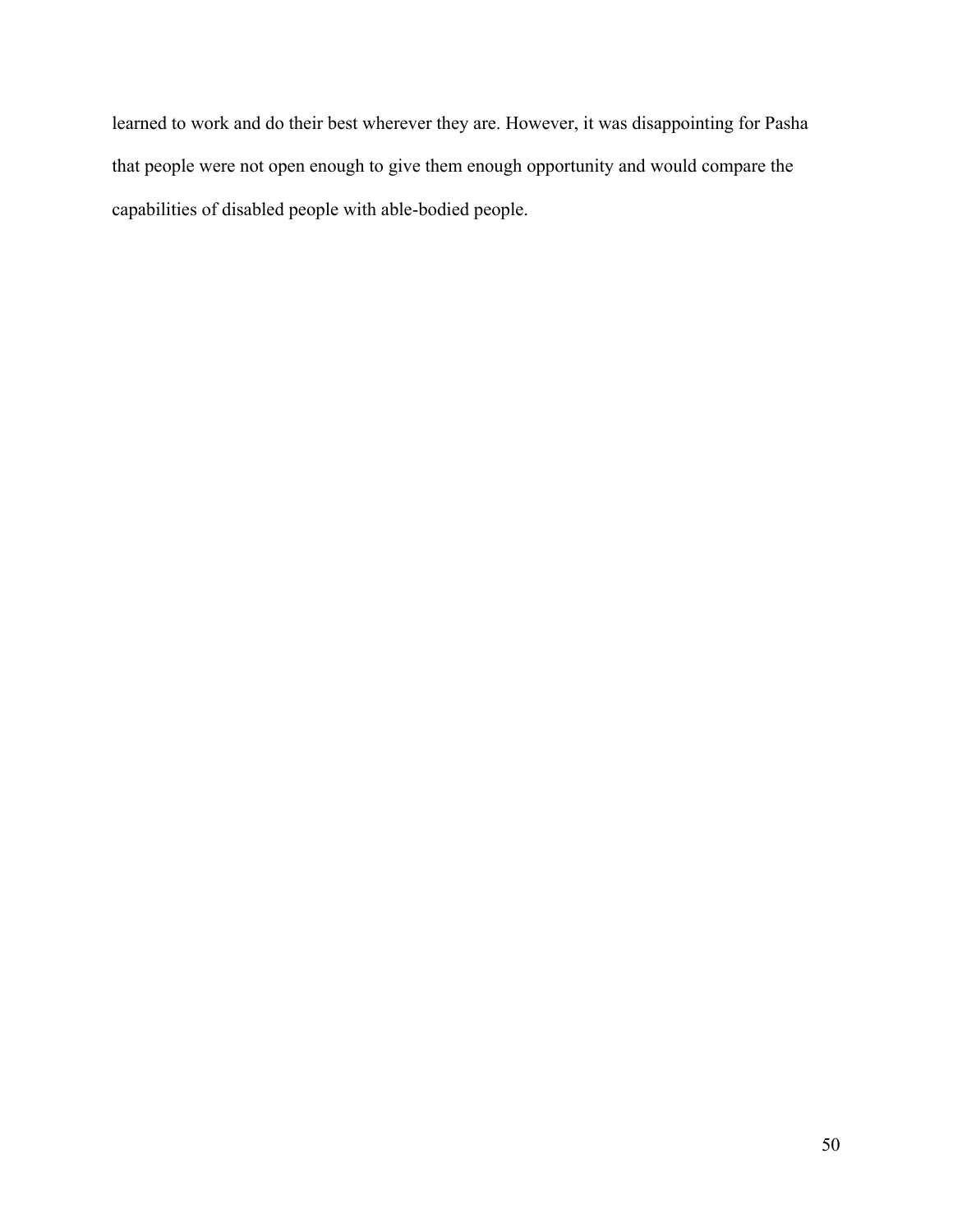#### **Chapter Five: Discussion**

In order to understand how DMT is perceived and practiced in India, I interviewed current dance/movement therapists in India and observed two DMT sessions. Through this process, I learned about dance/movement therapists' experiences of becoming dance therapists in India, their training in DMT, the techniques and styles they applied, their challenges, and their successes. I also learned about social and cultural influences on DMT practice in India, such as community perceptions and cultural practices incorporated in DMT practice like Indian dances, religious practices, and other traditional rituals. Together, these elements seem to give an accurate picture of what DMT in India looks like in 2011. Though a small sampling, DMT was a new field in India at the time of this research, and there were currently few dance therapists practicing DMT in India. Their stories convey a diverse range of techniques, opinions, and interests, but their goals and obstacles unite them in their journey to bring healing to their communities and strengthen and cultivate the field of DMT in India.

Nearly all of the dance therapists have been trained in Indian classical or folk dances. The results indicate that their passions for dance, and their beliefs that dance has therapeutic aspects and can provide healing, were prime inspirations for becoming dance therapists. The majority of Indian dance therapists have received some sort of DMT training or are currently enrolled in the DMT program in the schools or institutions in the U.S. None of the dance/movement therapists practicing in India have a Masters degree in DMT and are not eligible for the BC-DMT (Board Certified Dance/Movement Therapist) by the ADTA. Two or three of them are currently enrolled in Alternate Route Certificate programs for DMT in the U.S. and thus can become ADTA registered dance/movement therapists upon completion.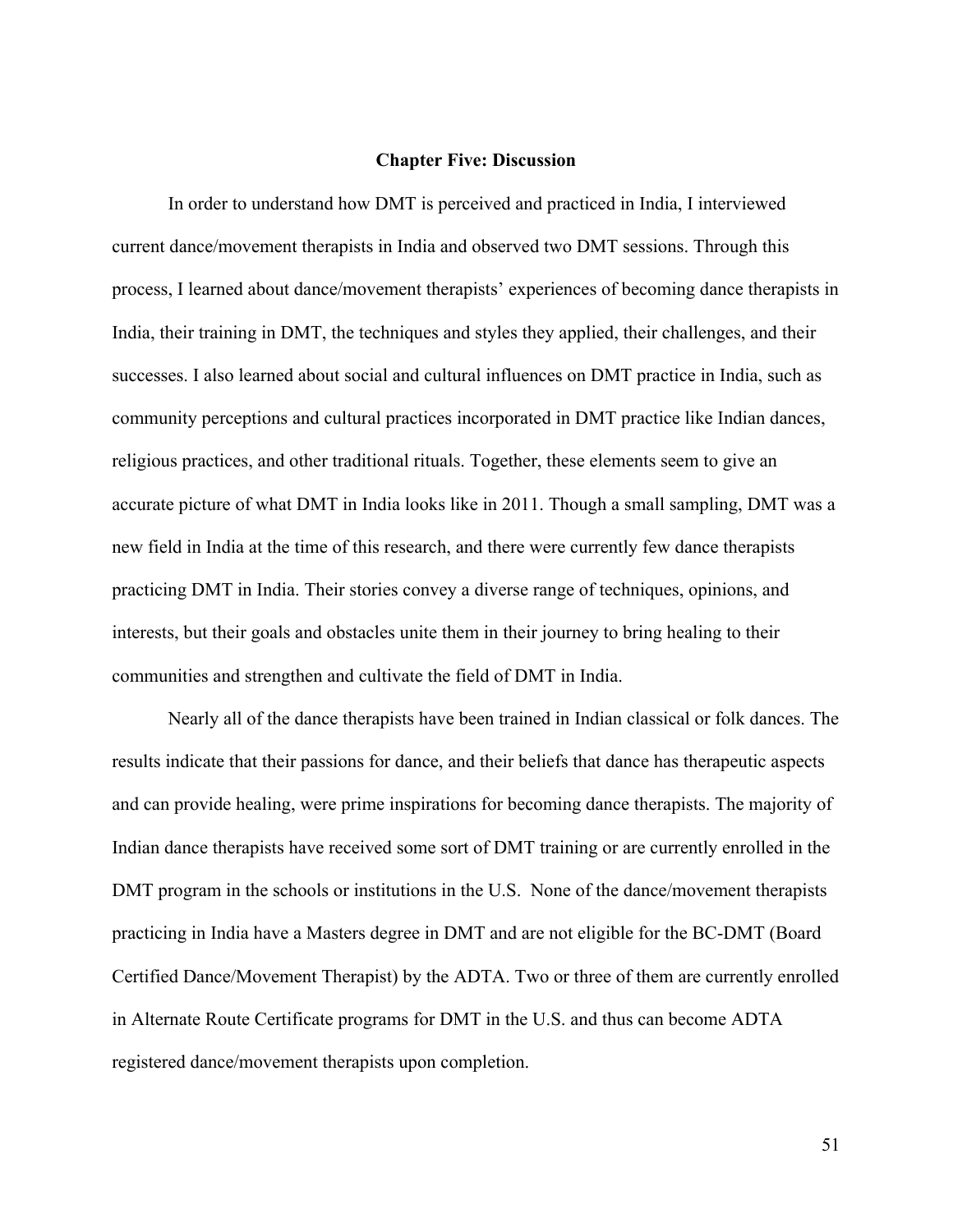The concept of DMT is vague in India. The results indicate that the general public sometimes perceives DMT as a dance class: participants and parents expect to learn dance steps from dance therapists. Furthermore, participants and parents expect that there will be a performance at the end of the therapists' sessions or course. For this reason, some dance therapists have had to make their work performance oriented to satisfy the public.

This idea of doing performance-oriented work relates to the concept of performance as therapy. Performance as therapy can be used as a component of DMT. It is a psychotherapeutic tool using choreographed and/or improvisational dance where clients can express themselves and share their personal voice through their performance (Edsall, 2005). Although a lot of DMT work in India is performance oriented, not all of them reflect clients' inner expression and are not essentially part of their therapeutic process. It is crucial when utilizing performance as therapy, that clients are empowered to express and experience personal growth through their performance and that they realize that it is not all about fun and entertainment. Nonetheless, the concept of performance as therapy may offer a potential inroad to increased understanding of DMT in India.

Many dance therapists' use elements of Indian dance forms in their DMT practices because they agree that Indian classical dances have healing qualities. Meanwhile, there are other classical dancers masquerading as dance/movement therapists who are teaching specific dances in the name of DMT without proper training. This not only endangers clients, but it makes the market for DMT confusing to the public. Information has been gained from several participants concerning these issues. Suggestions were made for having a governing organization of DMT, to structure and professionalize the field of DMT in India. This may help to address the ethical issues and protect the credentials of the dance/movement therapists in India.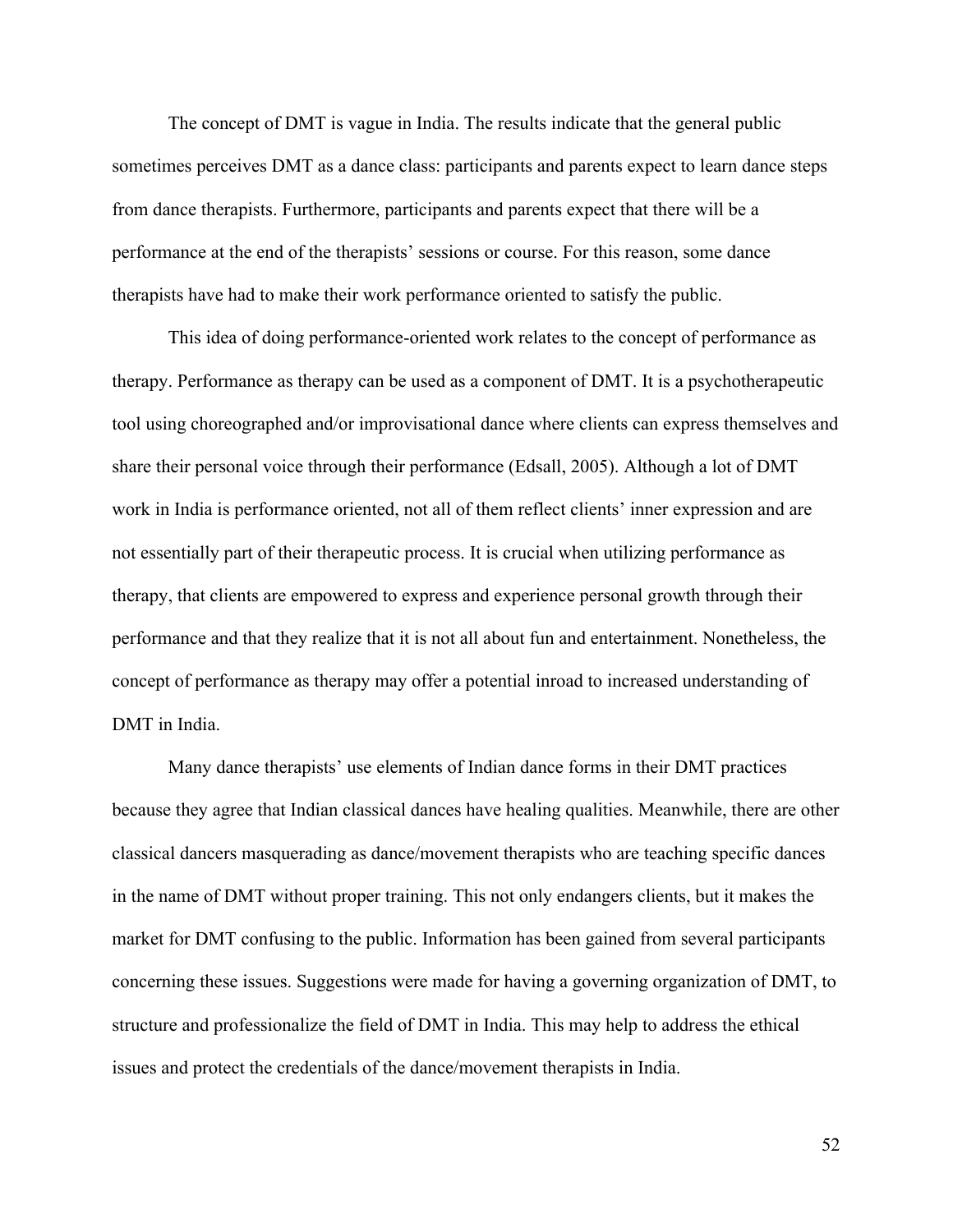Apart from classical dance, Bollywood dance is commonly used in DMT sessions. Dance therapists use Bollywood style dance in their sessions because their clients like it and ask for it. While some consider using Bollywood dance as a helpful tool to work with clients, others believe that Bollywood dance should not be included in DMT sessions. They believe so because Bollywood is very popular in India, and there are tons of dance classes teaching Bollywood dance. Bollywood is perceived by some as entertainment, performance and showing off of the Bollywood stars and not as meaningful work.

The dance/movement therapists in India utilize theories and the frameworks developed by the Western pioneers of DMT, such as Marian Chace, Blanche Evan, Mary Whitehouse, Rudolf Laban and Irmgard Bartenieff. Dance/movement therapist Marian Chace's theories and techniques like mirroring, echoing, symbolism, and rhythmic activity are most popular amongst the dance therapists in India. Still, the techniques and the activities used by the dance therapists are modified to fit Indian cultural context. This is done by using Indian music and dance styles, and because most dance/movement therapists focus on goals through a community-centered approach rather than an individualistic approach, which stems more from Western culture.

 As seen from the results presented, DMT is based on the same idea in India and in the U.S.A.—using dance and movement to heal people. However, the way DMT is practiced and perceived in India is considered different from countries in the West. In the West, there is an individual approach to treatment, whereas in India treatment is more family or community-based. The DMT field is also considered more professional in the West than in India. In the West, DMT is considered part of a clinical field that is regulated by governing organizations whereas in India it is viewed more as a dance or art related field. Dance/movement therapists in India face the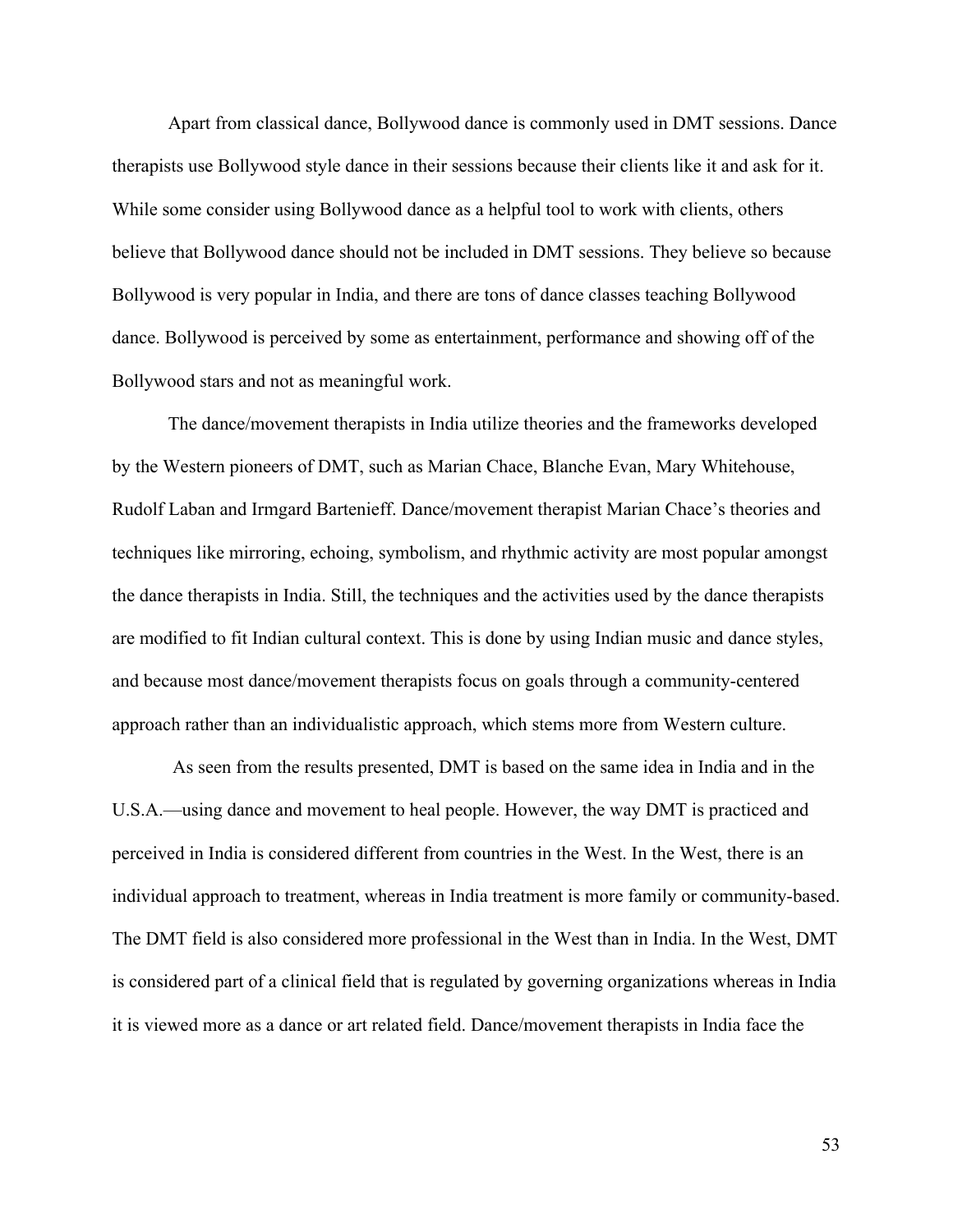challenge of defining and maintaining integrity of the relatively new profession of DMT within the clinical field.

Dance/movement therapists agree that DMT will expand in India, though their opinions differ on the timing of that development. They have witnessed the mental health perspective in India changing. According to the participants, people are becoming more open to DMT, especially in India's bigger cities. Furthermore, their populations are expanding. DMT sessions, which were primarily for mentally and physically challenged populations, are now being offered to healthy populations who are interested in receiving this help. They are professionals who want some relief from everyday stressors and desire to express themselves through movement and dance.

Having said that, there is a sort of imbalance in terms of the populations who are receiving DMT services. The results indicate that most of the DMT work done in India is done with intellectually and physically disabled populations, like mental retardation, autism and other developmental disorders. Only some dance/movement therapists indicated experience working with chronic mental illnesses, like schizophrenia and post-traumatic stress disorder. Other mental illnesses like personality disorders, anxiety, and depression, were not indicated equally. Thus the DMT work in India seemed more apparent with developmentally disabled and physically challenged populations.

Having lived and embraced Indian culture, I have learned that the chronic mental health issues, like depression, anxiety, and trauma, often stay within the family. These issues are usually brought out or expressed in the form of somatic pain or discomfort, and general medical help is received by the clients (Harris, 2007). It is believed that the traditional joint family systems in India facilitate healing. Family members' concern and care motivates the client to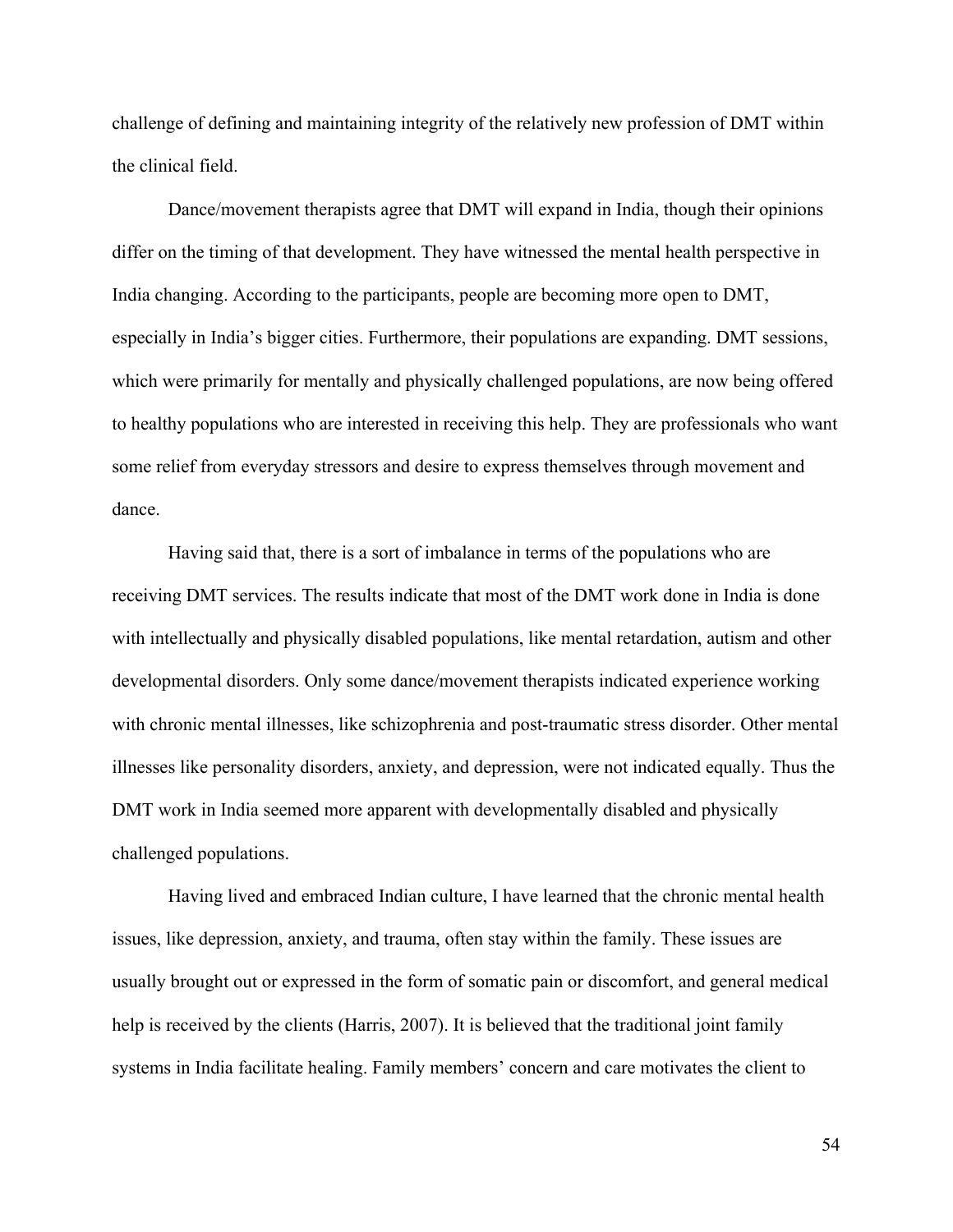come out of the distressing experiences and face his illness with confidence. By protecting the client from unpleasant comments and hostility the family members foster trust and positive attitude (Raj, 2010). However, some participants indicated that when they conduct workshops many people open up and share their challenges and their trauma, which they had never done before.

In addition, it also appears that DMT as a treatment in India is usually more popular with children than with adults. Almost every participant shared their experiences of working with children at some point in their career, but not all of them have experience doing DMT with young adults or older adults. This may be because DMT is considered more dance-based, and thus attracts a younger clientele. In addition, the focus on the fun aspects of dancing in sessions may work well with children but be counter-intuitive and allow avoidance of the actual therapy needed.

Although there is a demand for DMT, it is difficult to make a living as a dance therapist in India. There are no jobs for dance therapists in India, and organizations that have DMT programs do not pay well. Thus these dance therapists are practicing DMT sporadically or essentially as volunteers. The dance/movement therapists believe they can make more money as dancers, performers, dance teachers, or choreographers, and so some of them do this in order to support their DMT practices.

To supplement income and further the cause of DMT, some dance therapists have developed training for DMT in India. Most trainings cover DMT theoretical models from the West, and some also incorporate Indian dance theories. They are different models, as one focuses on theoretical and clinical knowledge, and the other is about creativity. Training durations vary from 5 days to 3 months. Some training requires certain eligibility, while others are for everyone.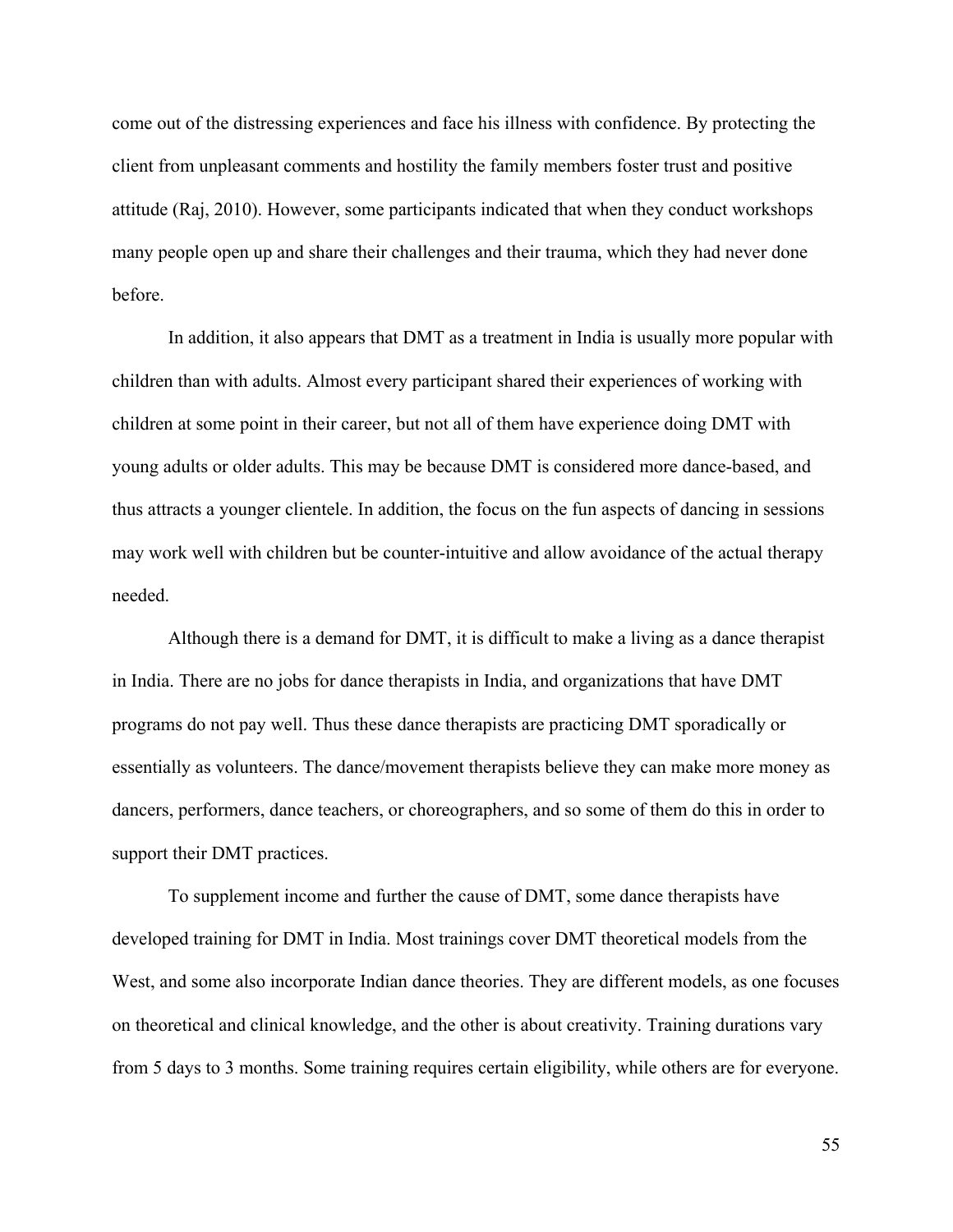In general, these trainings provide an introduction to DMT. These programs are getting popular in India and are a good source of income for dance therapists.

There is mutual frustration and desire to change the notion of mental health and to professionalize the field of DMT by the current dance therapists in India. While some believe in creating an Indian theory and philosophy of DMT, others want to bring the knowledge and experience from Western countries to India. It appears that in this phase, as it is still developing, it will be best to find a balance of Eastern and Western approaches in order to expand DMT in India. For instance, currently, dance therapists integrate the individualistic approach and philosophy from the West with the Indian perspective of community and family based approach to treatment. Dance therapists in India may also find it helpful to: identify and connect Western DMT theories with Indian dance theories, and publishing Laban movement assessment, Bartenieff principles and other pioneered work in Hindi, an Indian language.

Nevertheless, India is a culture ripe for DMT. Because mental illness is often considered taboo and is stigmatized, people are less likely to open up or seek out mental health services. DMT can help break this cycle of silence and stagnation: DMT is less formal and structured than talk therapy, it is not directly associated with mental health, and it can be guised as dance or creativity sessions. Thus it is likely that more people will be open to going to a dance therapy class than a counseling clinic. This will also provide an opportunity for mental health care to be embedded in the accepted form of dance. As a result people who would normally avoid treatment, might be able to get much-needed help.

Correspondingly, DMT gives people an opportunity to express themselves without being very direct. Many people in India find it difficult to talk directly about their problems and needs, so DMT provides them with an opportunity to express their feelings non-verbally. On the other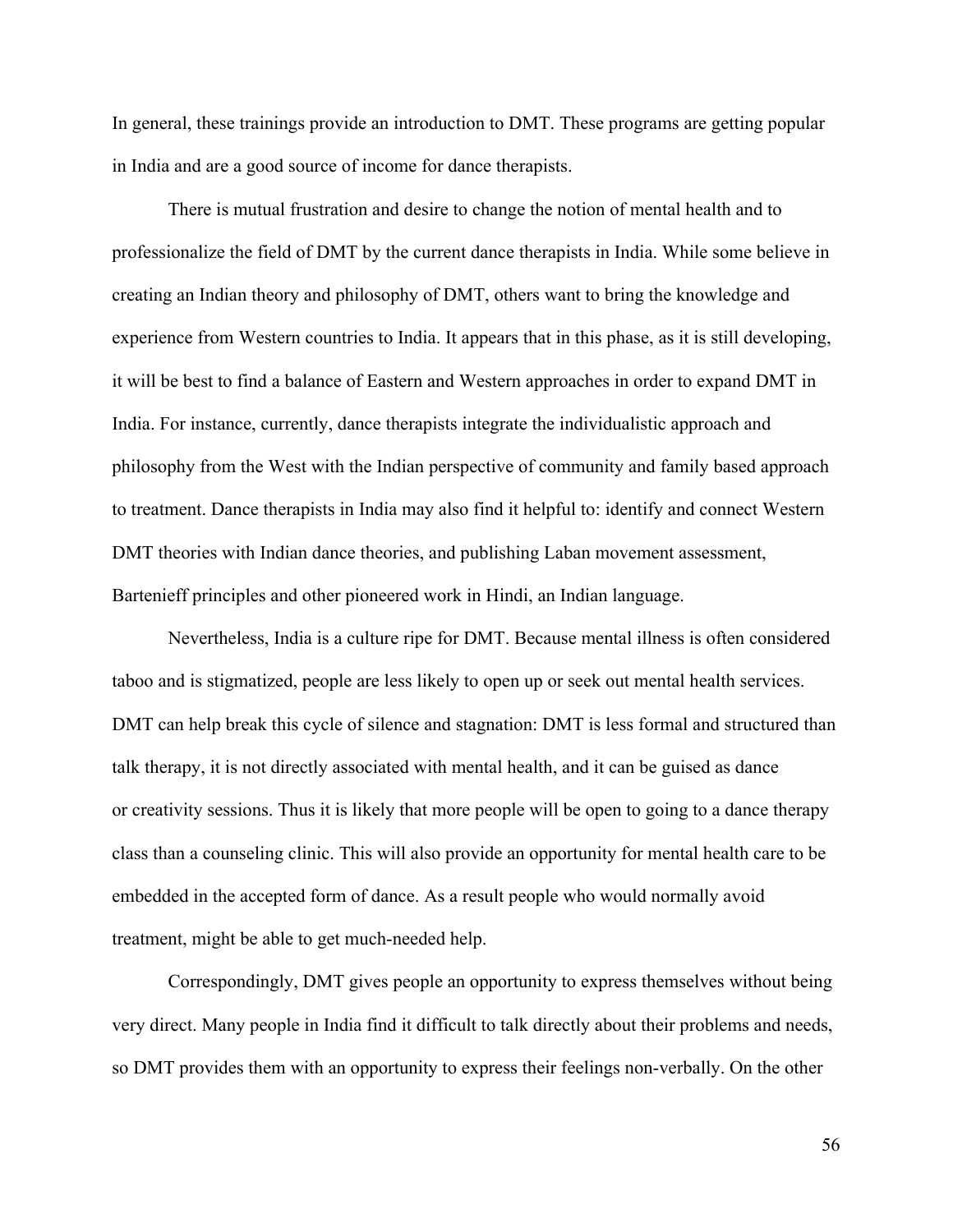hand, perhaps therapy does not become the focus and may be detrimental to clients and even the perception of DMT in India. However, understanding the perception of mental health in India allows for an informed use of DMT that can address this culture in a sensitive manner.

#### **Limitations of This Research**

One of the largest limitations of this study is the sample size. This research was conducted with only a few dance therapists in India that the researcher was able to find through an internet search. There may be other dance/movement therapists practicing DMT in several other parts of India, but they were not included in the study. In addition, only two DMT sessions were observed, and they were not led by the interviewed dance/movement therapists. Thus the information gathered from the observed sessions cannot be generalized. Each DMT session is unique, and a complete understanding of the practice of DMT in India was only partially accomplished.

My personal history and knowledge about the culture could be considered a limitation. As being a part of Indian culture, I may have made assumptions about the information I received based on my past experiences. On the other hand, coming from the same culture could have also made the participants more comfortable to share their experiences. Since I had knowledge of the culture, I took a casual approach to the interview process. However, this may also be considered a limitation. Perhaps with a more structured approach to the interview process, the results may have been more specific and directly related to the research questions.

#### **Summary**

This research introduced the reader to the Indian culture and provided Indian perspectives on DMT from the points of view of practicing dance therapists. It provided insight into Indian DMT techniques and the therapeutic values of Indian dance styles. The results of this research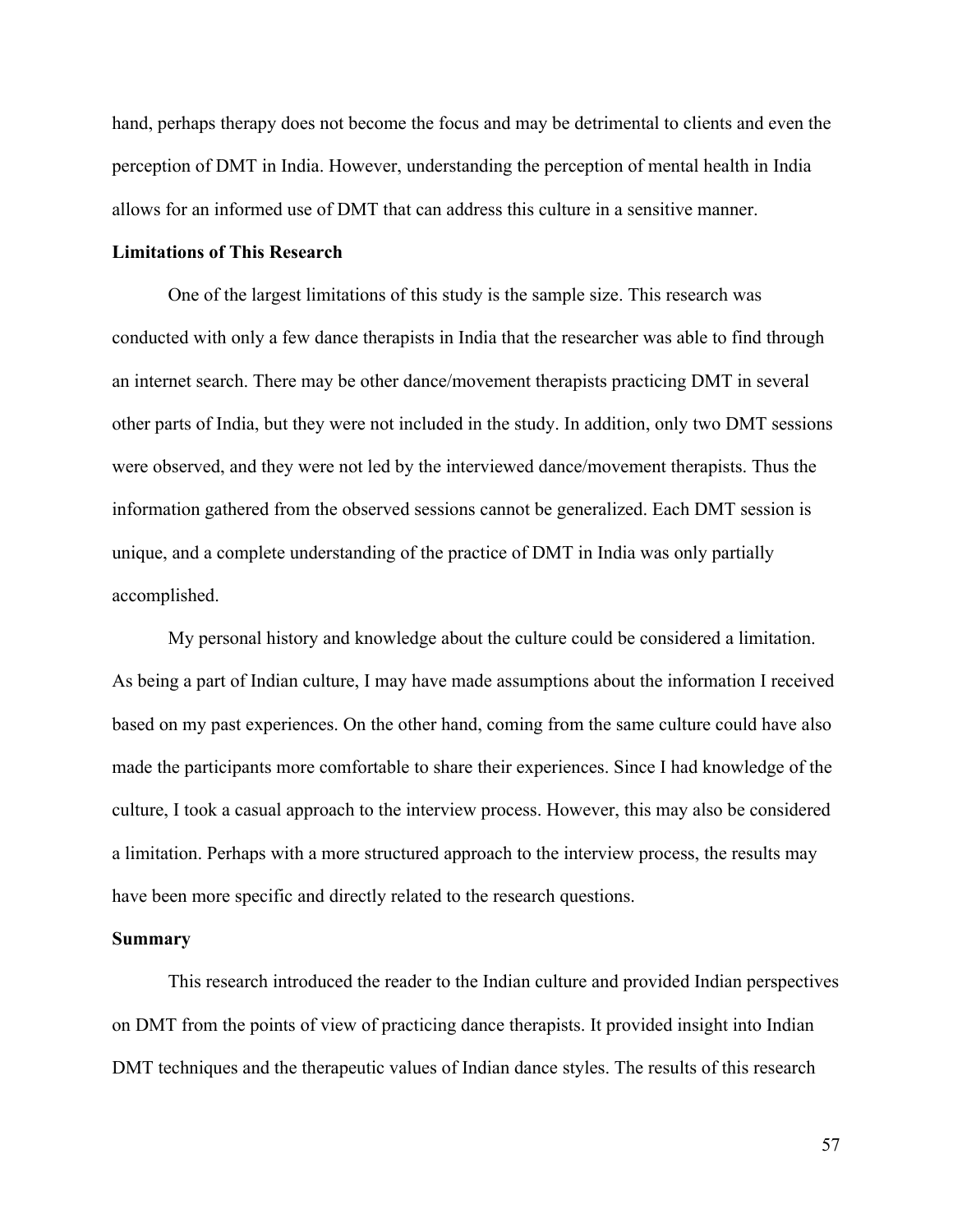provide valuable information for current and future dance therapists of India as well as professionals in the field of mental health. This research provides a limited but important view of cultural perceptions of DMT, how mental health is viewed, and how DMT is used in conjunction with Indian culture. Furthermore, information about the practice of DMT in India was shared, such as populations being served and challenges to the DMT profession in India.

From this study, implications for further research can be made. In the future, it will be interesting to further explore the connection between Indian classical dances and DMT and the concept of DMT within the clinical mental health field in India. This researcher also recommends the research and exploration of: DMT culture within the Indian culture, the differences and similarities in DMT practice in India and Western countries, and the connection between Indian folk dances with Chace's style and techniques. Finally, this research contributes to the international expansion of dance/movement therapy across the globe. Many countries are in the process of developing training programs, seeking professional status and increasing public awareness in their own unique cultural environments. International research, such as this study, can facilitate the propagation of DMT and further the outreach to people in need all over the world.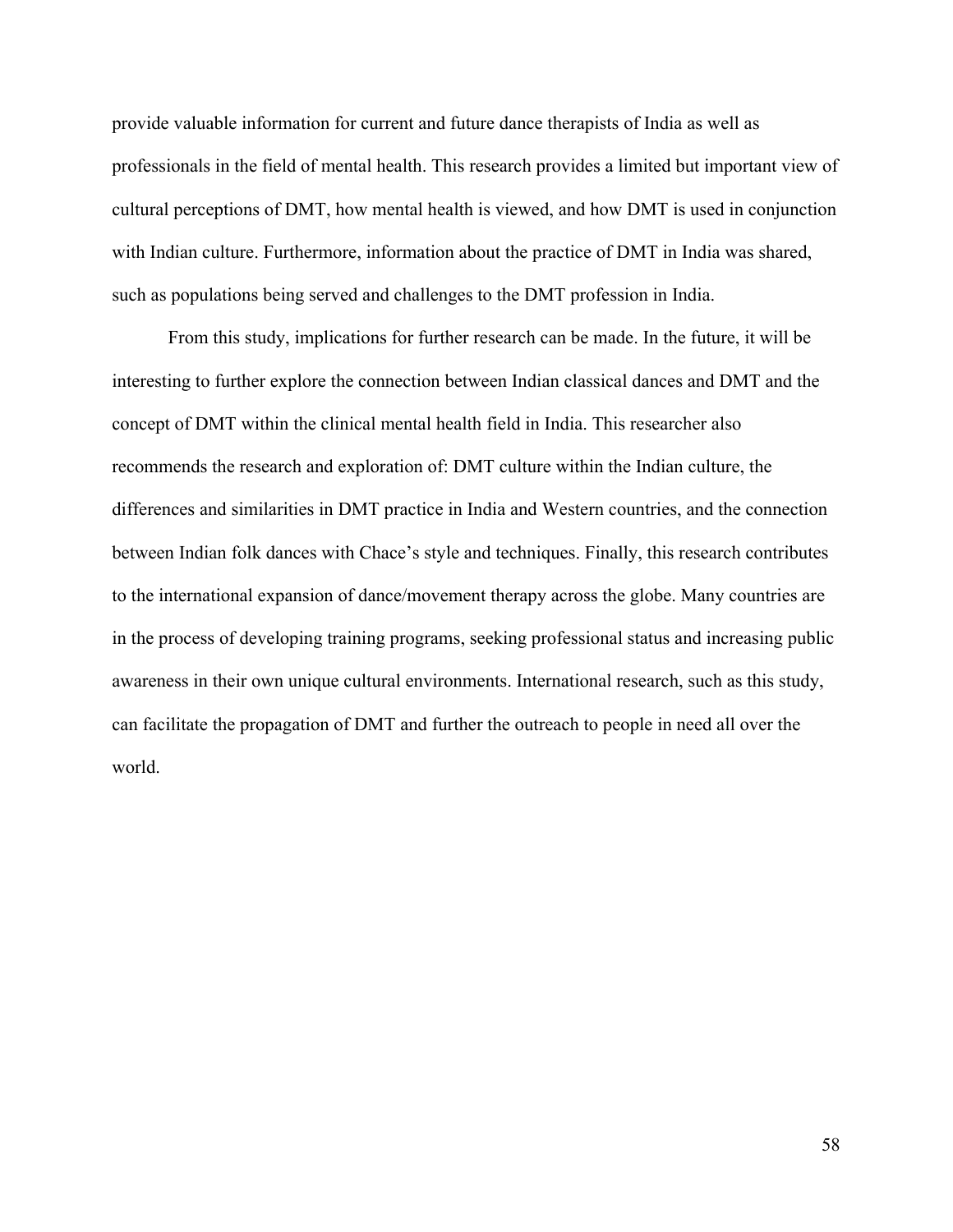#### **References**

- Agar, M. (1996). *The professional stranger: An informal introduction to ethnography*. San Diego: Academic Press.
- Aikara, A. (2009, February 8). You don't have to be a dancer for this stress-buster. *Daily News and Analysis*. Retrieved from http://www.dnaindia.com/lifestyle/report\_you-don-t-have to-be-a-dancer-for-this-stress-buster\_1228674
- American Dance Therapy Association. (n.d.). What is Dance/Movement Therapy? Retrieved from http://www.adta.org/Default.aspx?pageId=378213
- Bajpai, M., & Sen, A. K. (1999). Mental handicap–The changing perspective. *Social Science International, 15*(1), 52-66.
- Bhatacharya, P. (2004, January). Performing arts dance of well-being. *Life Positive*. Retrieved from http://www.lifepositive.com/Mind/Performing\_Arts/Dance\_of\_Well being.asp
- Bhatt, L. K. (2009). Sohini Chakraborty: Founder of Sanved. Naari Sakhi. Retrieved from http://www.naarisakhi.com/viewarticles.php?aid=NTM=&cid=MQ==
- Bhowmick, N. (2010, September). Power of one: Using dance as psychotherapy, Sohini Chakraborty is helping former child prostitutes regain their sense of self. *Time Magazine*. Retrieved from http://www.time.com/time/magazine/article/0,9171,2013838,00.html
- Biswas, R. (n.d.). Health healing through dance. *SPAN Magazine*. Retrieved from http://www.123oye.com/job-articles/health-nutrition/healing-dance.htm
- Capello, P. P. (2007). Dance as our source in dance/movement therapy and practice. *American Journal of Dance Therapy, 29*(1), 37-50. doi: 10.1007/s10465-006-9025-0
- Chakraborty, S. (2005, October). Advocacy through dance. Paper presented at the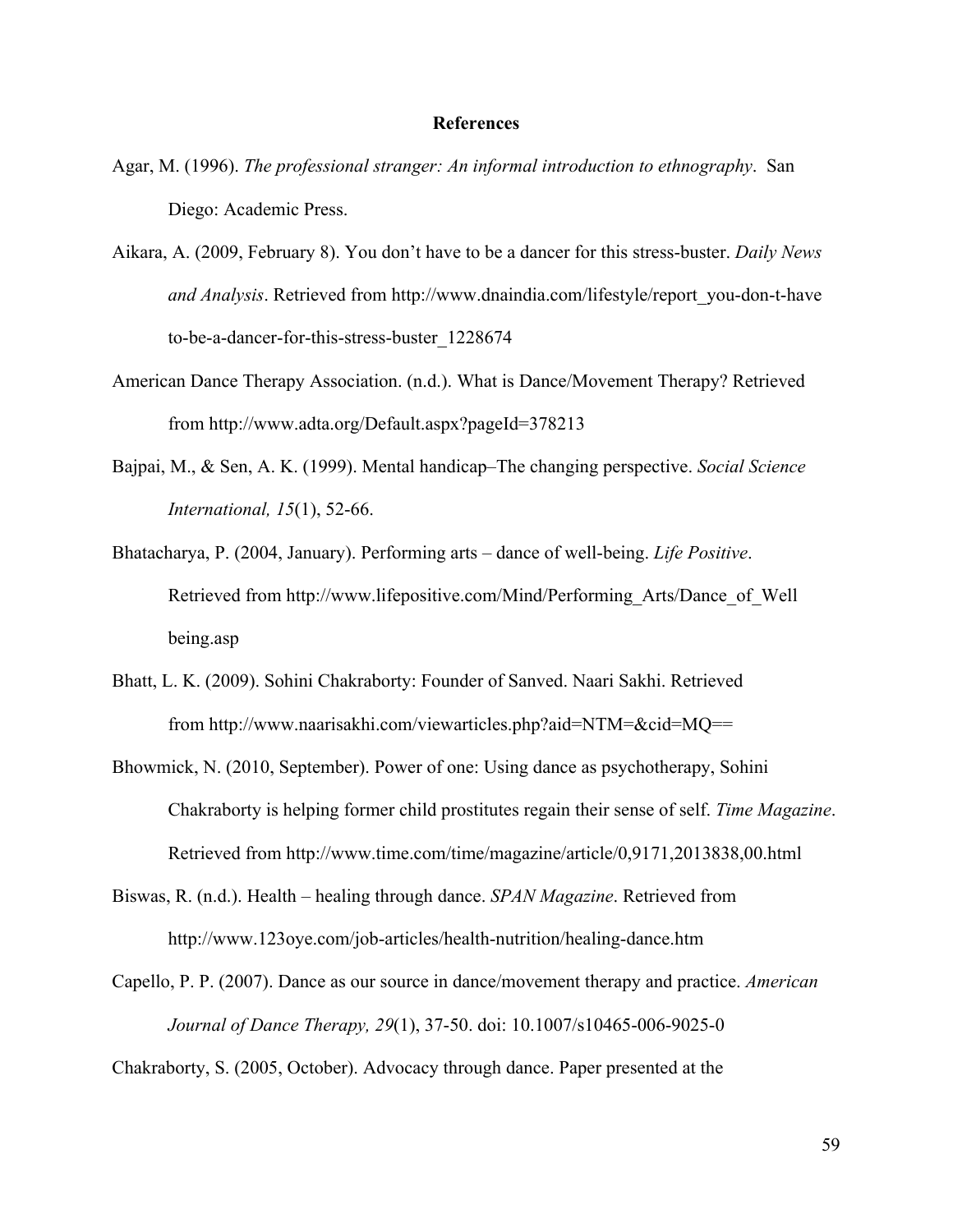meeting of the American Dance Therapy Association, Nashville, Tennessee.

Chattopadhyay, S. (2005). Integrating spiritual and religious themes in psychiatric management. *Internet Journal of Mental Health*, *2*(2), 5-5. Retrieved from

http://www.ispub.com/ostia/index.php?xmlFilePath=journals/ijmh/vol2n2/religious.xml

- Colorado State University. (n.d.). Relational Analysis. Retrieved from http://writing.colostate.edu/guides/research/content/com2b2.cfm
- Courtney, D. (n.d.). Overview of Indian dance. Retrieved from http//Chandrakantha.com/articles/india\_music/nritya.html
- De, A. (2003, July 27). Healing through dance [Online Community]. Retrieved from http://www.boloji.com/wfs/wfs203.htm
- Edsall, M. E. (2005). Moving out of black and into blue: The cross referencing of performative metaphor in dance, psychotherapy and writing. *Dance Research Journal, 37*(2), 25-37.
- Emic. (n.d.). In Merriam-Webster's online dictionary.  $(11<sup>th</sup>$ ed). Retrieved from http://www.merriam-webster.com/dictionary/emic
- Fetterman, D. (1998). *Ethnography second edition: Step by step.* Thousand Oaks, California: Sage Publications.
- Folk dances of India. (n.d.). Iloveindia.com. Retrieved from http://dances.iloveindia.com/folk dances/index.html
- Ganapathy, L. (n.d.). Spiritual dance: Traditional Indian dance. *Global Oneness*. Retrieved from http://www.experiencefestival.com/a/Spiritual\_Dance/id/3254
- Genzuk, M. (n.d). A synthesis of ethnographic research. Retrieved from http://www.bcf.usc.edu/~genzuk/Ethnographic\_Research.html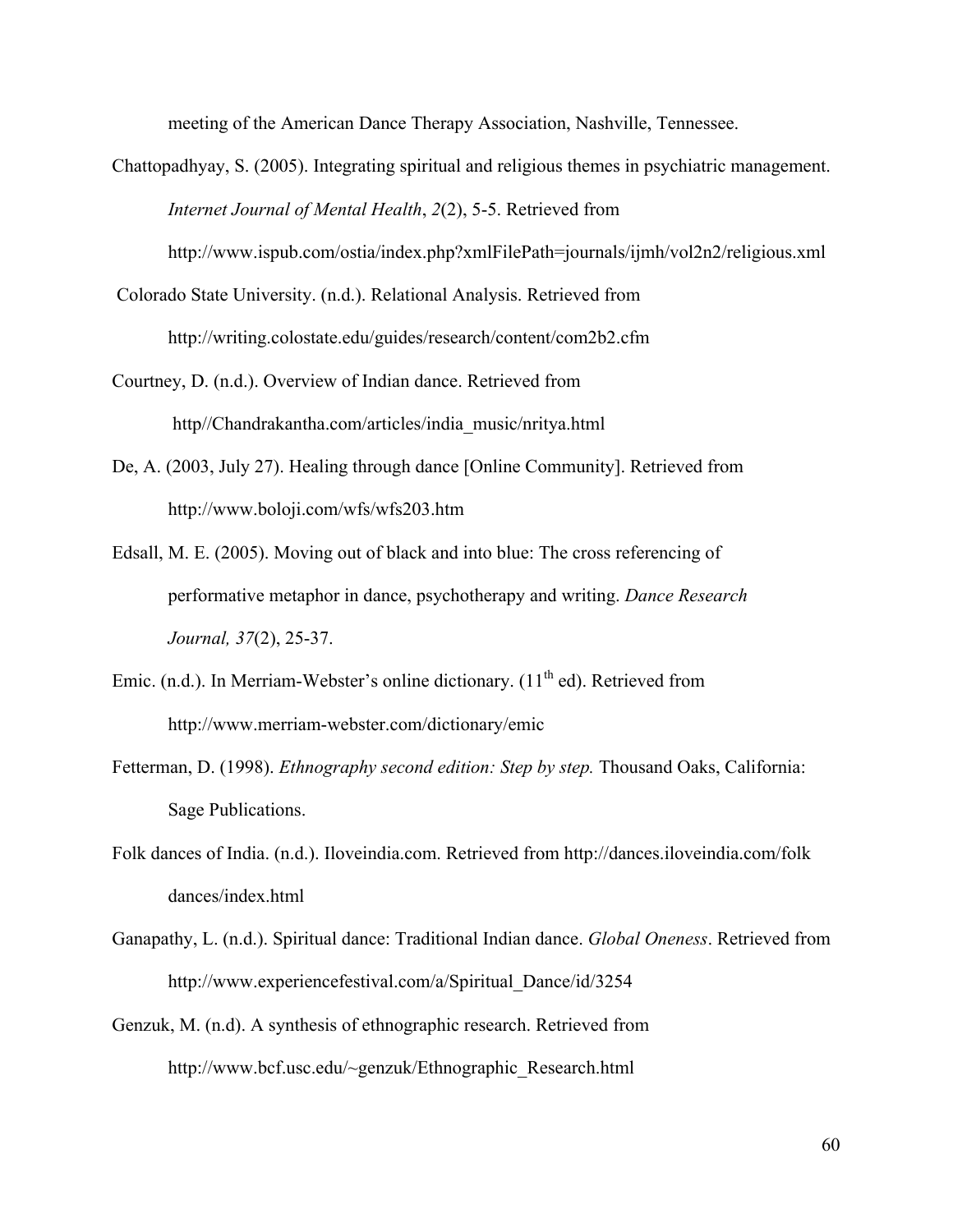- Gotham, S. (2009, June 13). Does your body talk? *Daily News & Analysis, India*. Retrieved from http://emils.lib.colum.edu/login?url=http://search.ebscohost.com.emils.lib.colum.edu/logi n.aspx?direct=true&db=nfh&AN=41530900&loginpage=Login.asp&site=ehost-live
- Hackney, P. (2002). Making connections: Total body integration through Bartenieff fundamentals. New York: Routledge.
- Happy feet. (n.d.). In Terence Lewis Inc. India. Retrieved from http://www.terencelewis.com/happyfeet.php?m=menu-csr
- Harris, M. (2007). The association between pain and mental ill-health. In Russello (Ed.), Severe mental illness in primary care: Companion guide for counselors, psychotherapist and other professionals. United Kingdom: Radcliffe Publishing Ltd.
- Holliday, A. (2002). *Doing and Writing: Qualitative Research.* Thousand Oaks, California,: Sage Publications.
- Jacob, K. (2008). The prevention of suicide in India and the developing world. *Crisis: The Journal of Crisis Intervention and Suicide Prevention*, *29*(2), 102-106. doi:10.1027/0227 5910.29.2.102
- Kashyap, T. (2005). *My body my wisdom: A handbook of creative dance therapy*. New Delhi, India: Penguin Group.
- Khandelwal, S. K., Jhingan, H. P., Ramesh. S., Gupta, R. K., & Srivastava, V. K. (2004). Indian mental health country profile. *International Review of Psychiatry*, *16*(1-2), 126-141.
- Kllivayalil, R. A., Trivedi, J. K., & Tripathi, A. (2009). Social factors and forensic psychiatry in India. *Current Opinion in Psychiatry, 22*(5), 482-487. doi:

10.1097/YCO.0b013e32832f56be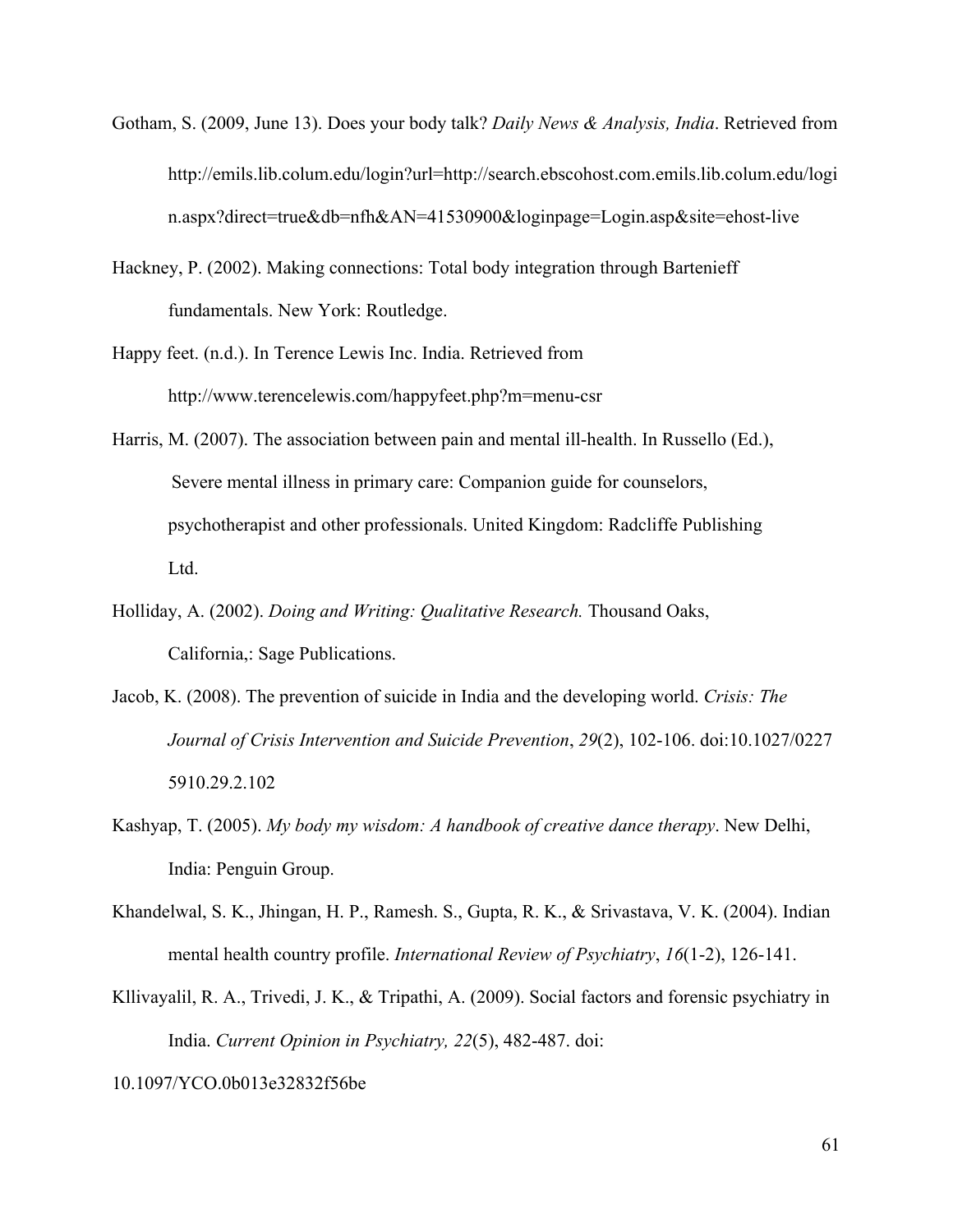- Kumar, A. (n.d). Mental health in a public health perspective. *Bihar Times*. Retrieved from http://d30045992.purehost.com/articles/anant/mental\_health.html
- Lecompte, M. & Schensul, J. (1999). *Designing and conducting ethnographic research.* Walnut Creek, California: Altamira Press.
- Levy, F. J. (2005). *Dance movement therapy: A healing art* (2<sup>nd</sup> ed.). Reston, VA: American Alliance for Health, Physical Education, Recreation and Dance.
- López, P.W. (2007). *The use of the Puerto Rican folk dance Bomba in dance/movement therapy for women survivors of domestic violence* (Unpublished master's thesis). Columbia College Chicago, IL.
- Malhotra, A. (2001). An introduction to yoga philosophy: An annotated translation of yoga sutra. *Philosophy East & West, 53*(3), 421-425.
- Matu, S. (1999). Classical dances of India. Retrieved from http://www.angelfine.com/ma2/bharatanatyam/bn.html
- Murthy, R. (2011). Mental health initiatives in India (1947 2010). *The National Medical Journal of India,* 24 (2), 98-107.
- Padmavati, R. (2005). Community mental health care in India. *International Review of Psychiatry*, *17*(2), 103-107.
- Palmquist, M. (n.d.). Content Analysis. Colorado State University. Retrieved from http://www.ischool.utexas.edu/~palmquist/courses/content.html
- Parkar, S. R., Nagarsekar, B., & Weiss, M.G. (2009). Explaining suicide in an urban slum of Mumbai, India. *Crisis: The Journal of Crisis Intervention and Suicide Prevention 30*, 192-201. doi: 10.1027/0227-5910.30.4.192
- Parker, I. (2006). *Dance/movement therapy and traditional dance in a Ugandan*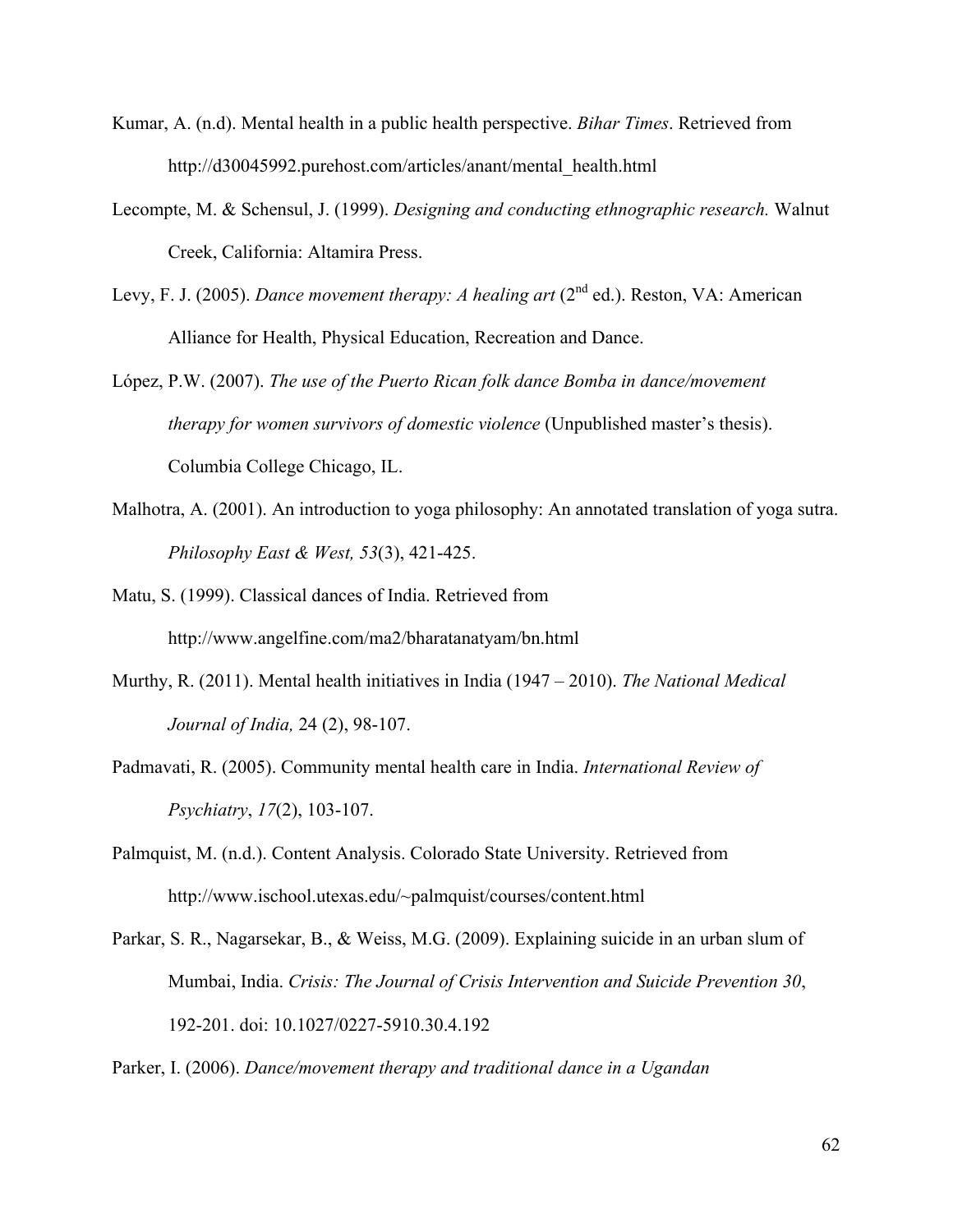*community: The expressive and healing properties of movement in a traumatized country* (Unpublished master's thesis). Columbia College Chicago, IL.

- Patel, D. (2008, April 26). Dance therapy. Dilshad Patel's. Retrieved from http://www.dilshadpatel.com/dance.html
- Ponmelil, V. (n.d.). Introduction to folk dance forms of India. Retrieved from http://www.newkerala.com/india/Dance-Forms-of-India/Introduction-to-Folk-Dance-of-India.html
- Raj, R. (2010). Preserve and strengthen family to promote mental health. *Indian Journal of Psychiatry 52*(4), 389. doi: 10.40103/0019-5545.74323
- Rea, W. (2004). *Ethnic dance: Connections to body, mind and spirit* (Unpublished master's thesis). Columbia College Chicago, IL.
- Rossman, G. & Rallis, S. (2003). *Learning in the field: An introduction to qualitative research.* London: Sage Publications.
- Sandel, S. (1993). The process of empathic reflection in dance therapy. In S. Sandel, S. Chaiklin, & A.Lohn (Eds). *Foundation of Dance/Movement Therapy: The life and work of Marian Chace* (pp.100). Columbia, Maryland: Marian Chace memorial fund of the American Dance Therapy Association.
- Sharma, P., Charak, R., & Sharma, V. (2009). Contemporary perspectives on spirituality and mental health. *Indian Journal of Psychological Medicine*, *31*(1), 16-23. doi: 10.4103/02537176.53310
- Shastri, P. C. (2008). Future perspective of planning child guidance services in India. *Indian Journal of Psychiatry*, *50*(4), 241-243. Retrieved from http://www.ncbi.nlm.nih.gov/pmc/articles/PMC2755141/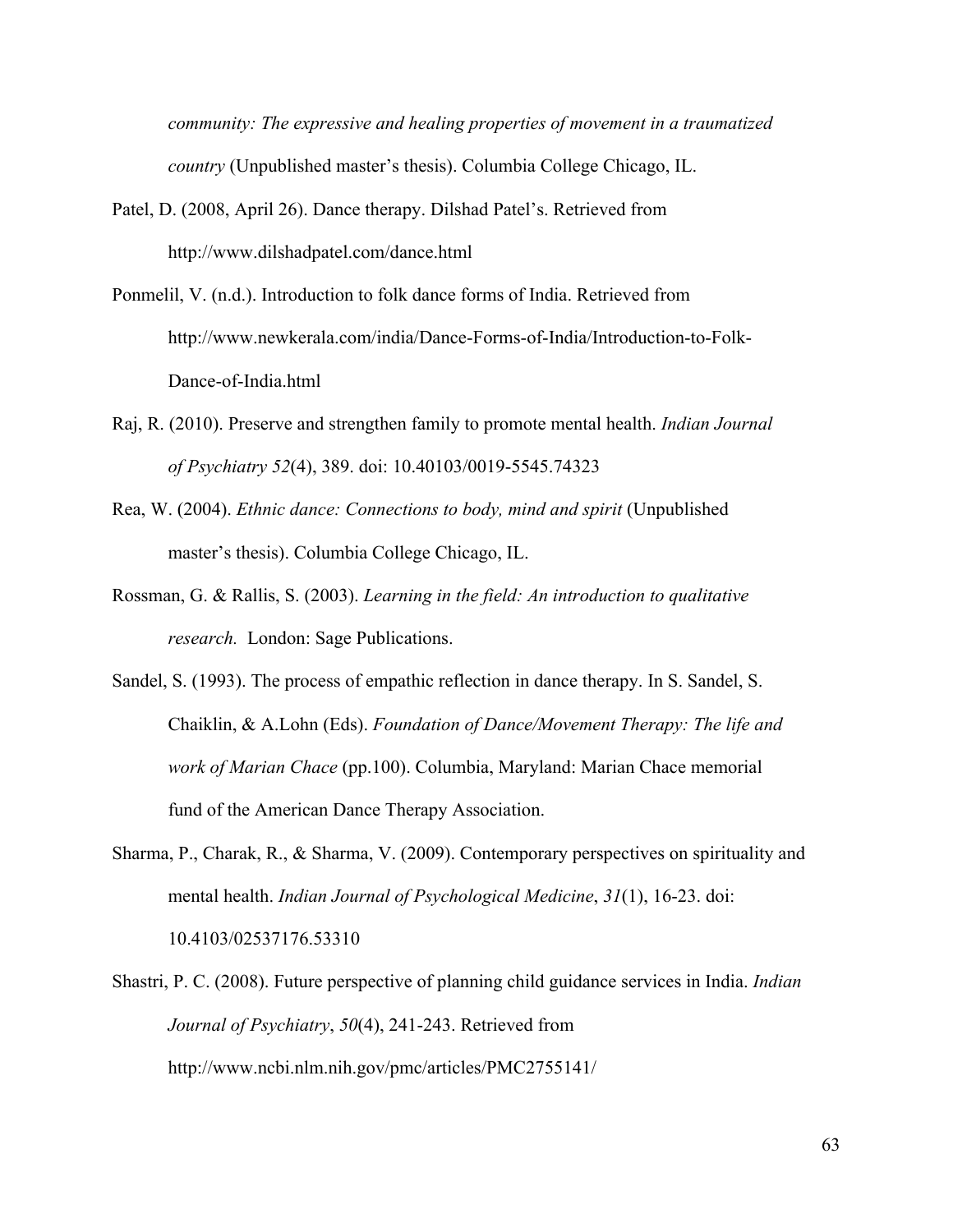- Singh, L. G. (2006). Looking glass: Islands of despair, islands of hope. *Sangeet Natak, 40*(1)*,* 80-88.
- Singh, S. (2006). Healing through arts: Decoding the Indian paradigm. *Sangeet Natak, 40*(1)*,* 10- 24.
- Sudhakar, K. (2006). The therapeutic value of Indian classical dance. *Sangeet Natak, 40*, 26-38.
- Szczepanski, K. (n.d.). History of India's caste system. About.com guide. Retrieved from http://asianhistory.about.com/od/india/p/indiancastesystem.htm
- Victory Arts Foundation. (2007, August 22). About: Victory Arts Foundation. Retrieved from http://victoryarts.blogspot.com/2007/08/about-victory-arts-foundation.html
- Wernic, U. (2009). The use of prayer breads in psychotherapy. *Mental Health Religion and Culture 12*, 359-368. doi: 10.1080/13674670902732781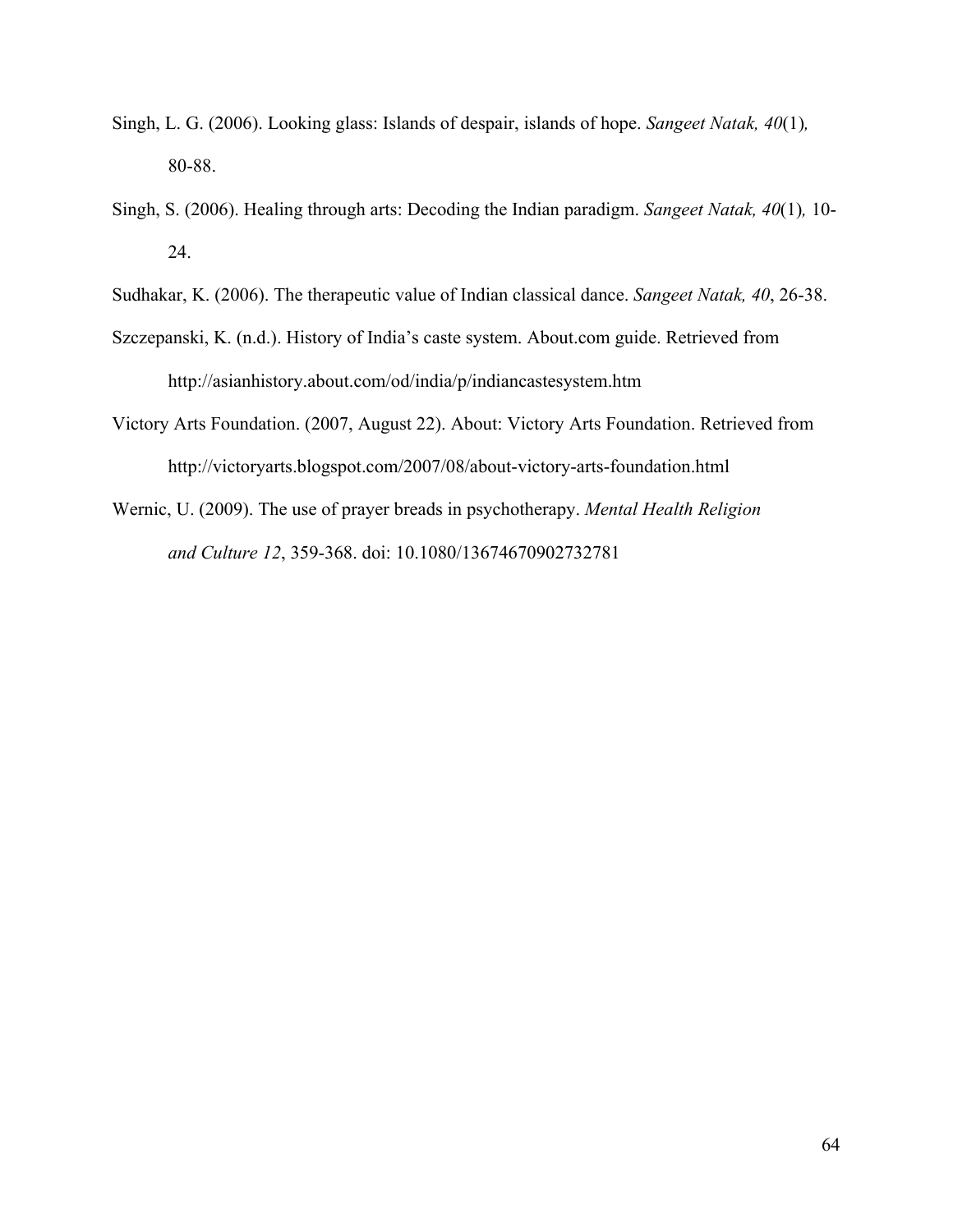### **Appendix A**

# **Glossary of Terms**

## *Bartenieff Fundamentals and Principals*

Irmgard Bartenieff described the fundamentals of movement to understand the changing relationship of the inner self with the outer world. The Bartenieff principals provide support to the body system, such as, body connection, breathing, grounding etc. (Hackney, 2002).

#### *Bollywood Dance*

Dance forms used in Indian Hindi films. It is a mixture of numerous dance styles including different Indian as well as western dance styles. (Courtney, n.d.).

## *Chacian style*

Marian Chace is one of the pioneers of DMT. She invented and developed different styles and techniques in DMT. These techniques are popularly used by the dance/movement therapists in the U.S.A and abroad to facilitate interventions in DMT sessions. Marian Chace's work is also commonly known as Chacian style (Sandel, Chaiklin & Lohn, 1993) .

## *Dance/movement therapy (DMT)*

 Dance/Movement Therapy is the psychotherapeutic use of movement to promote emotional, cognitive, physical and social integration of individuals (American Dance Therapy Association, n.d.).

## *Folk dance*

Folk dances in India are simple age-old traditions. The folk dances are performed to express joy. They are part of traditions and customs performed from one generation to another (Ponmelil, n.d).

## *Indian classical dance*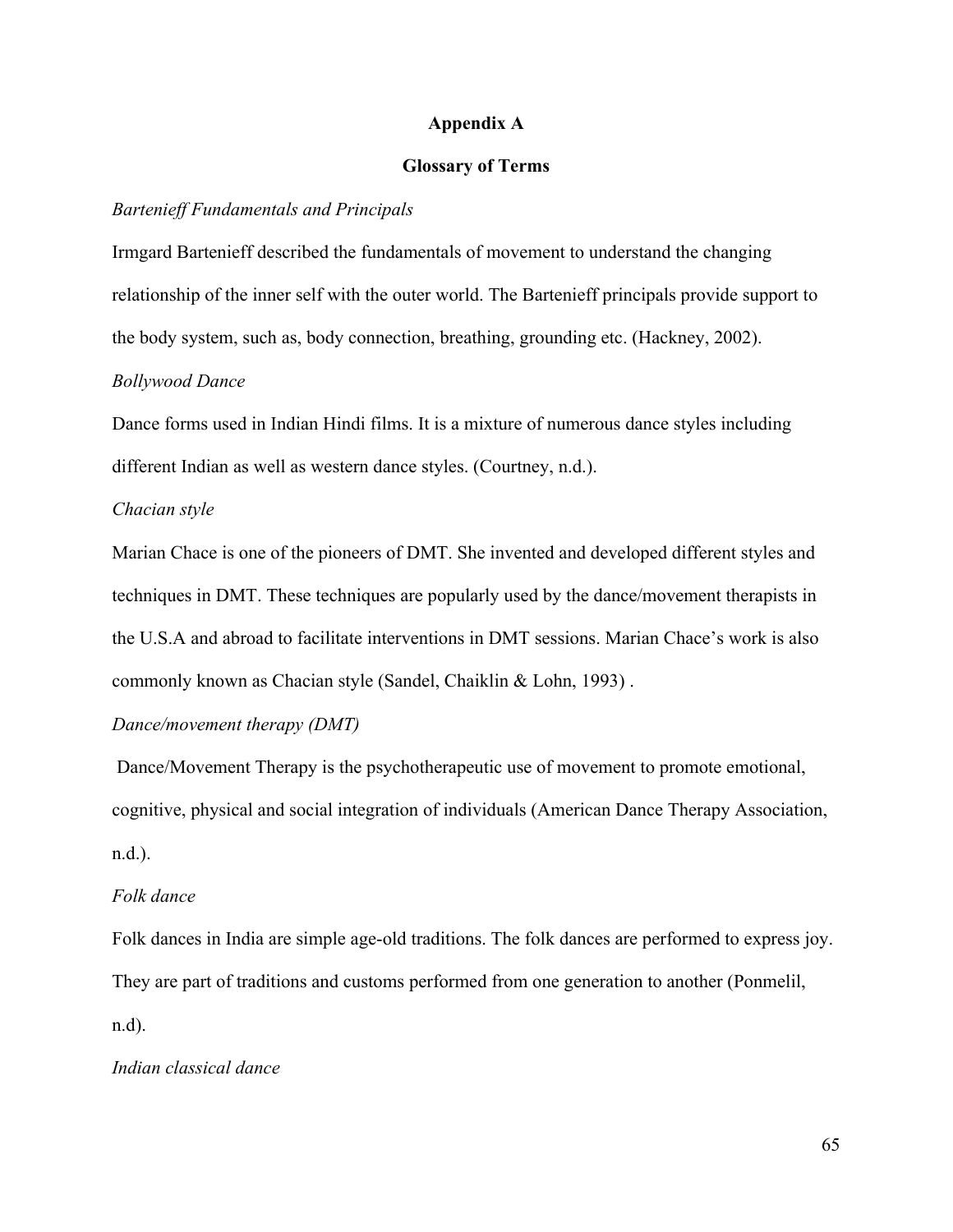Ancient Indian dance forms, invented from different states in India. There are religious and spiritual in nature (Matu, 1999).

## *Mirroring*

It is one technique of the Chacian style. Mirroring is part of the empathy process, and involves participating in another person's total movement experience (Sandel, Chaiklin & Lohn, 1993). *Natya shastra*

It is the oldest text of Indian drama and stage craft. It includes Indian treatise on performing arts (Courtney, n.d.).

# *Symbolism*

Symbolism "is a process of using imagery, fantasy, recollection and enactment of it through a combination of visualization, verbalization and dance actions" (Levy, 2005, p. 22).

## *Yoga*

The word yoga is derived from a Sanskrit word "yuj" that implies union of self with the world. It is a practice for physical, mental and spiritual healing (Malhotra, 2001).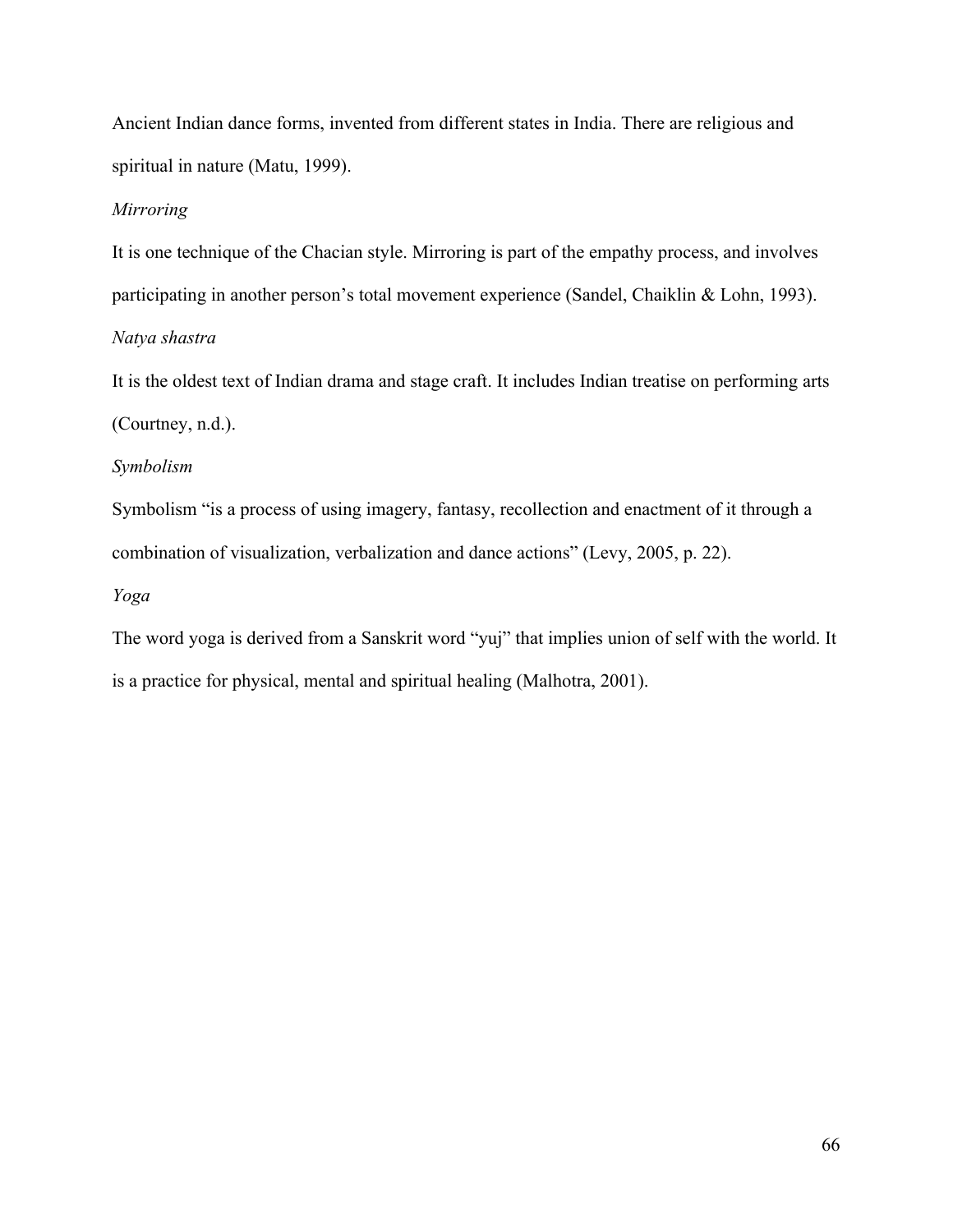## **Appendix B**

Interview Questions.

- What inspired you to become a dance/movement therapist?
- According to you what is dance/movement therapy?
- How do you think dance/movement therapy is different from dance as therapy?
- Do you think dance therapy sessions are more beneficial than other therapeutic approaches, such as talk therapy, yoga therapy, Reiki therapy etc and how?
- How did you become a dance/movement therapist?
- Have you been trained in dance/movement therapy? If yes, from where?
- What is your dance and educational background?
- How long have you been working in the field of dance/movement therapy?
- What theoretical framework do you practice or work with?
- What techniques do you apply in your practice as dance/movement therapist?
- Do you plan or have structure for your sessions? How?
- What dance forms do you use in your sessions?
- What population do you work with and what are their clinical issues?
- How do you receive clients to participate in a dance therapy session?
- How are patients or clients referred to your services?
- How are your services paid for?
- What do your clients think about dance therapy?
- How do your clients feel after participating in a dance/movement therapy session?
- How do you know if a dance/movement therapy session is helping your client?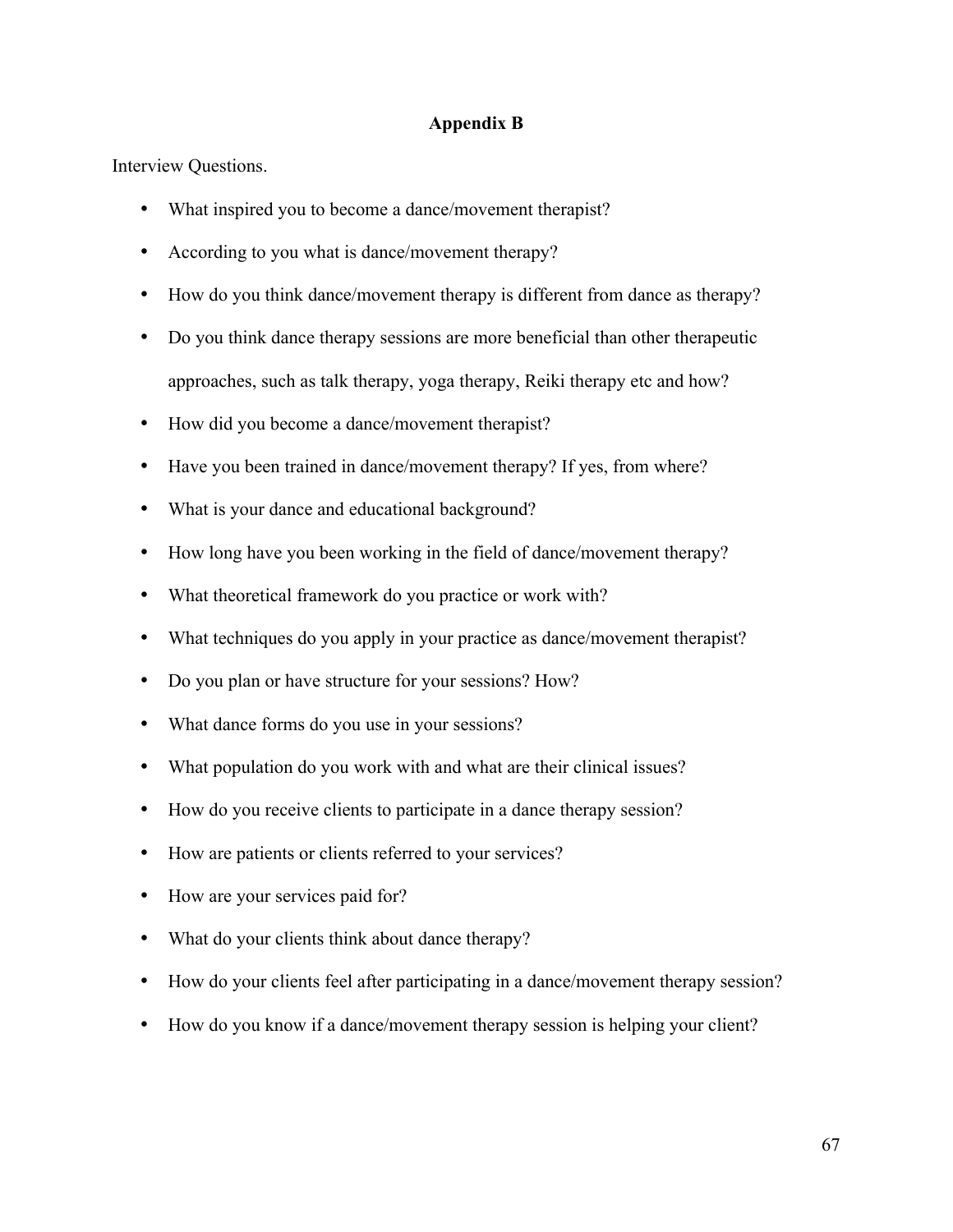- How do you monitor your client's progress? (Do you make a treatment plan? Do you write progress notes?)
- How do you describe dance/movement therapy to your colleagues, clients, members of the public?
- How do you educate the public or publicize your practice of dance/movement therapy?
- What is your cultural background? How is that different from your clients' cultural backgrounds?
- What do you think is the most important thing/quality required to become a dance/movement therapist in India?
- What do you think is the future of dance/movement therapy in India?
- Are you aware of DMT practice in other nations, like USA, UK, etc.?
- Do you think DMT practice in other countries like USA, UK, Australia is different than India? Explain?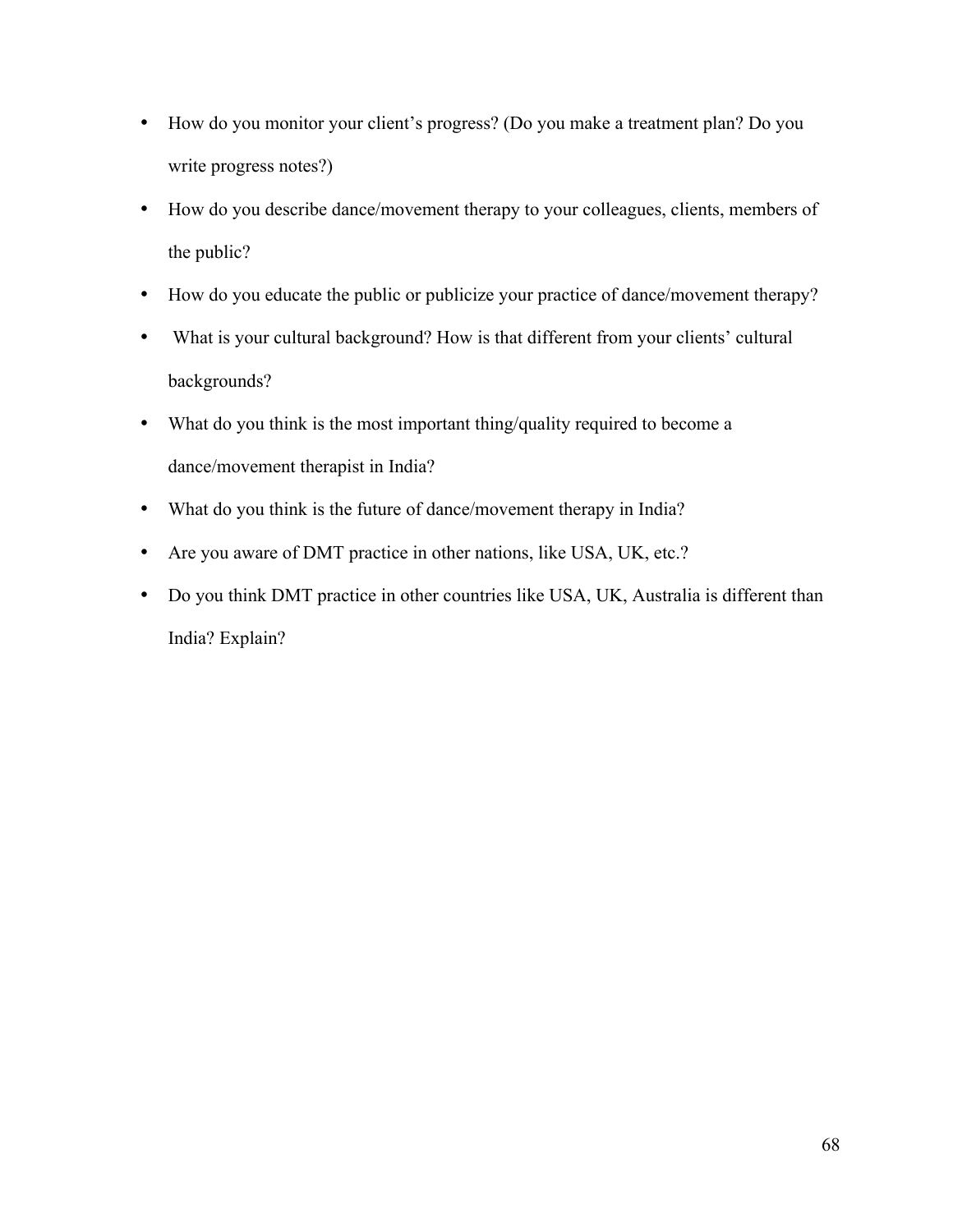**Appendix C**

# Columbia G COLLEGE CHICAGO

#### **Informed Consent Form**

Consent Form for Participation in a Research Study

**Title of Research Project:** Dance/movement therapy in India

**Principal Investigator:** Rakhi Rangparia, M.A candidate, Dance/Movement Therapy & Counseling Department, Columbia College Chicago.

**Faculty Advisor:** Laura Allen

**Chair of Thesis Committee:** Lenore Hervey.

**INTRODUCTION** You are invited to participate in a research study to understand how dance/movement therapy is practiced and perceived in India by Indian dance/movement therapists. This consent form will give you the information you will need to understand why this study is being done and why you are being invited to participate. It will also describe what you will need to do to participate and any known risks, inconveniences or discomforts that you may have while participating. You are encouraged to take some time to think this over. You are also encouraged to ask questions now and at any time. If you decide to participate, you will be asked to sign this form and it will be a record of your agreement to participate. This process is called 'informed consent.' You will receive a copy of this form for your records.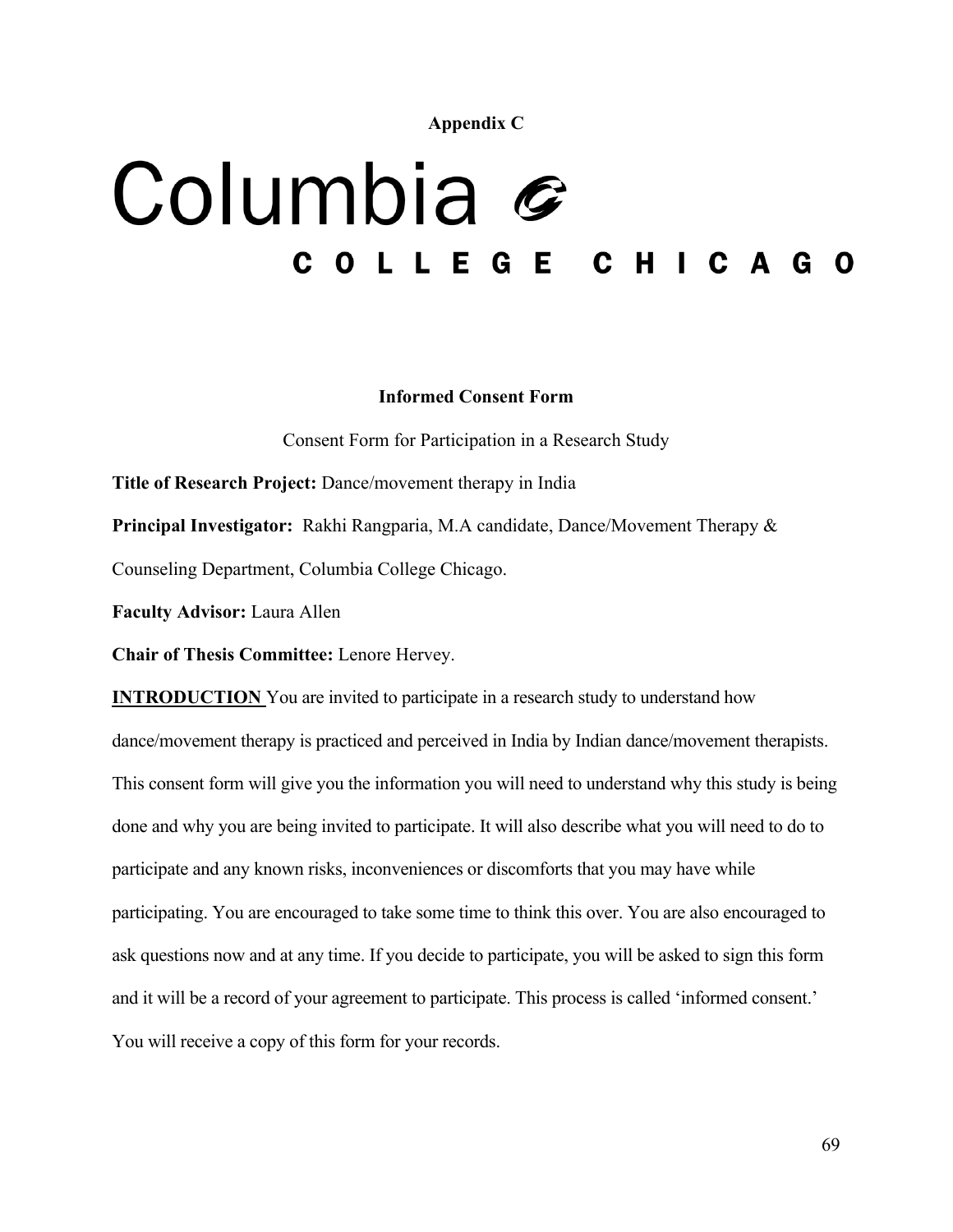You are invited to participate because you are currently practicing dance/movement therapy in India. It is expected that you are presently working as dance/movement therapist with an Indian population.

#### **PURPOSE OF THE STUDY**

The purpose of this research study is to understand the practice of dance/movement therapy (DMT) in India, as informed and expressed by India's current dance/movement therapists.

#### **PROCEDURES**

- This research will be conducted in India, the researcher will be meeting with participant individually for the interview. The meeting will last for couple of hours on predetermined date.
- For this research, You will be asked to share information related to your approach and experience of being a dance/movement therapist in India. You will be asked to share your challenges and successes in the field, as a practicing dance/movement therapist in India.
- The interview conducted solely for the purpose of this research, will be video recorded.
- Participants permission will be requested for observing and video recording a dance/movement therapy session conducted by the participating dance/movement therapist.
- All the effort will be made by the researcher to only video tape the instructor.
- Participating dance/movement therapist will be responsible for securing permission from the clients who will be present in the dance movement therapy session.
- At any time in the process of the interview, participant may request to turn off the electronic device and may also request for the information to be deleted.
- The recorded information will be used by this researcher, only for the purpose of the research. The recorded information will not be released in any format and no names will be given.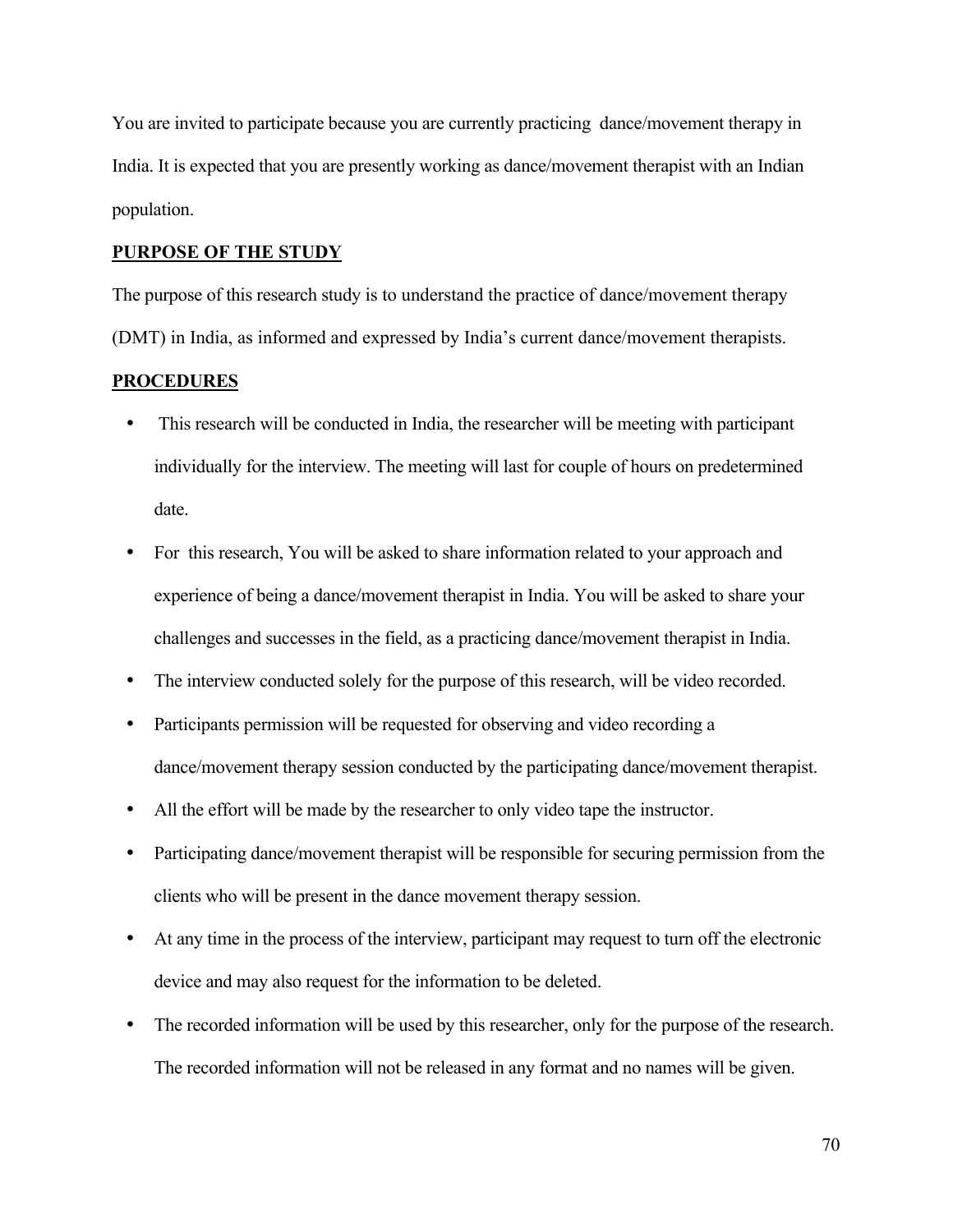- As a participant you will also be requested to provide your resume at the interview.
- The information gathered through interview, observation and resume will be analyzed and incorporated in the form of a written thesis. The results and the outcome will be presented in written thesis form at Columbia College Chicago IL , USA.
- It is your right to ask for privacy and non disclosure. If you do not want to disclose your identity, such as your name, place of work or any other profession or personal information shared with this researcher during the time of the interview, you need to inform the researcher to not disclose the information.
- You may be contacted after the interview via email or phone by the researcher if further clarification or information is required.
- Information gathered from you may be provided to a professional for transcription.

# **POSSIBLE RISKS OR DISCOMFORTS**

The potential discomfort or risk of your participation in this study is that your work as a dance/movement therapist in India could possibly be evaluated or compared with other dance/movement therapists around the world. For example some of the risk may be, your work could be judged or questioned or criticized. This is not intention of the investigator conducting the study.

The interview process, the amount of time required to interview you, and telephone/email correspondence as required could also be considered an inconvenience.

## **POSSIBLE BENEFITS**

As a participant you could benefit from your work being described and published in the researcher's thesis, and possibly recognized internationally. The techniques and theoretical orientation applied by you as a therapist could subsequently help develop a standard for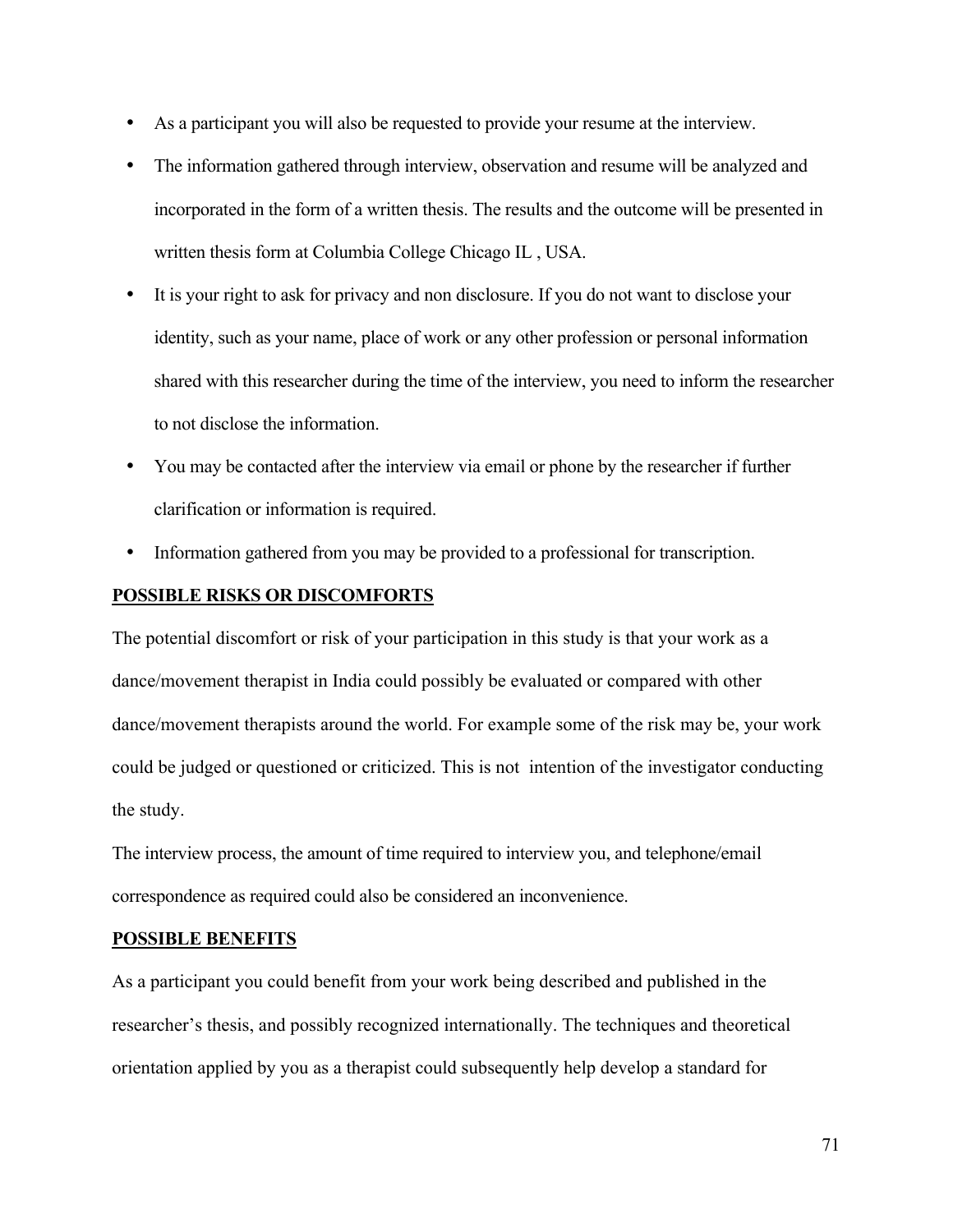dance/movement therapy in India. Your experiences, whether successful or not, may influence and motivate other or future dance/movement therapists in India. Your beliefs and perceptions about dance/movement therapy may influence the perception of mental health in India as well as inform the readers about the effectiveness of Indian dance forms in therapy. Your approach and techniques that are influenced by Indian culture and traditions may be acknowledged and applied by others in similar cultures.

#### **CONFIDENTIALITY**

The following procedures will be used to protect the confidentiality of your information.

- 1. Any and all the video recorded information will be kept in a password protected laptop that will be kept with this investigator at all times.
- 2. Once back in the United States the researcher will keep all study records locked in a secure location.
- 3. No one else besides the primary investigator and her research advisor will have access to the original data.

#### **RIGHTS**

Being a research participant in this study is voluntary. You may choose to withdraw from the study at any time without penalty. You may also refuse to participate at any time without penalty. I will be happy to answer any questions you have about this study. If you have further questions about this project or if you have a research-related problem you may contact me at xxx-x-xxx-xxxxxxx. If you have any questions concerning your rights as a research subject, you may contact the Columbia College Chicago Institutional Review Board staff (IRB) at 011- 1-312-369-7384.

#### **COST OR COMMITMENT**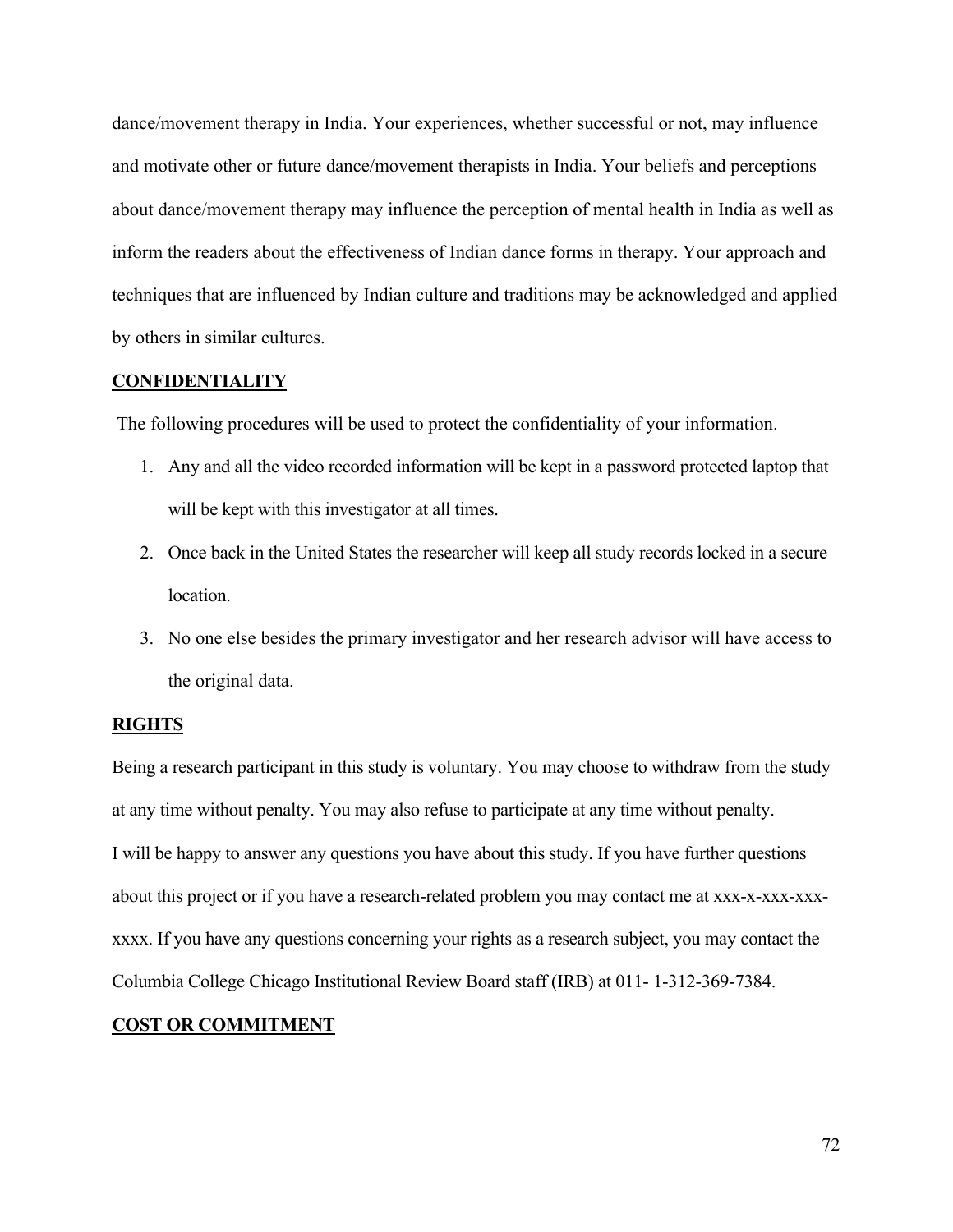- There will be no financial cost or compensation associated with your participation in this study.
- Your only commitment will be to participate in the interview process.

# **PARTICIPANT STATEMENT**

This study has been explained to me. I volunteer to take part in this research. I have had opportunity to ask questions. If I have questions later about the research or my rights as a research participant, I can ask one of the contacts listed above. I understand that I may withdraw from the study or refuse to participate at any time without penalty. I will receive a copy of this consent form.

Please check one option:

I agree to have my name used in publication.

I do not want my name used in publication.

| Signature of Participant | Print Name: |             | Date: |      |
|--------------------------|-------------|-------------|-------|------|
| Principal Investigator's | Signature   | Print Name: |       | Date |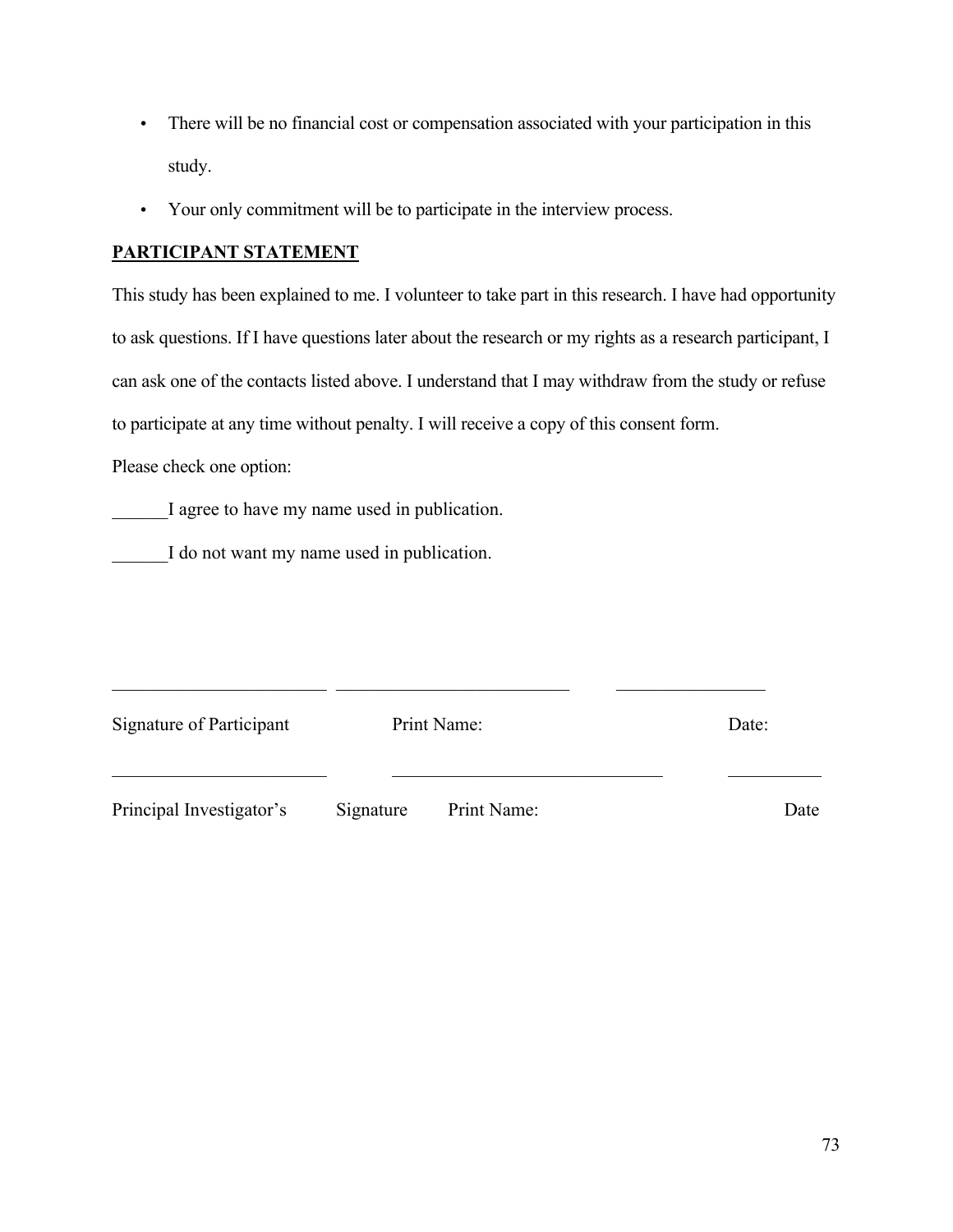#### **Appendix D**

#### **Ellen Stone-Belic International Research Award**

Student name: Rakhi Rangparia Date: 05/4/2010

Address: xxxxxxxx

Phones: xxx-xxx-xxxx

Email: xxxxxxx

#### **A. Please provide this information about your proposed research project location**:

Country: India State/Province: Maharashtra. City: Mumbai, Delhi and Kolkata

- 1. Period of time you plan to be at this location: I plan to be in India in December 2010 or January 2011.
- 2. Amount of time devoted to your research project:

Two months

3. Agency/organization/school (etc.) where you will be conducting your research:

I will be conducting my research by interviewing the participants practicing dance/movement therapy (DMT) in different parts of India. The interview could be conducted in or outside of the facility that the participant is working. All the participants will be asked to arrange for the room, office or a space that will be non distracting and conducive for audio recording the interview process. With participants due consent, I will observe and video record them as they will be leading a session. Some of the organizations where I am hoping to observe and record the DMT session are Sanved, this organization works with girls who were rescued from human trafficking and Shiamak Davar's Victory Art Foundation, an organization conducting DMT sessions with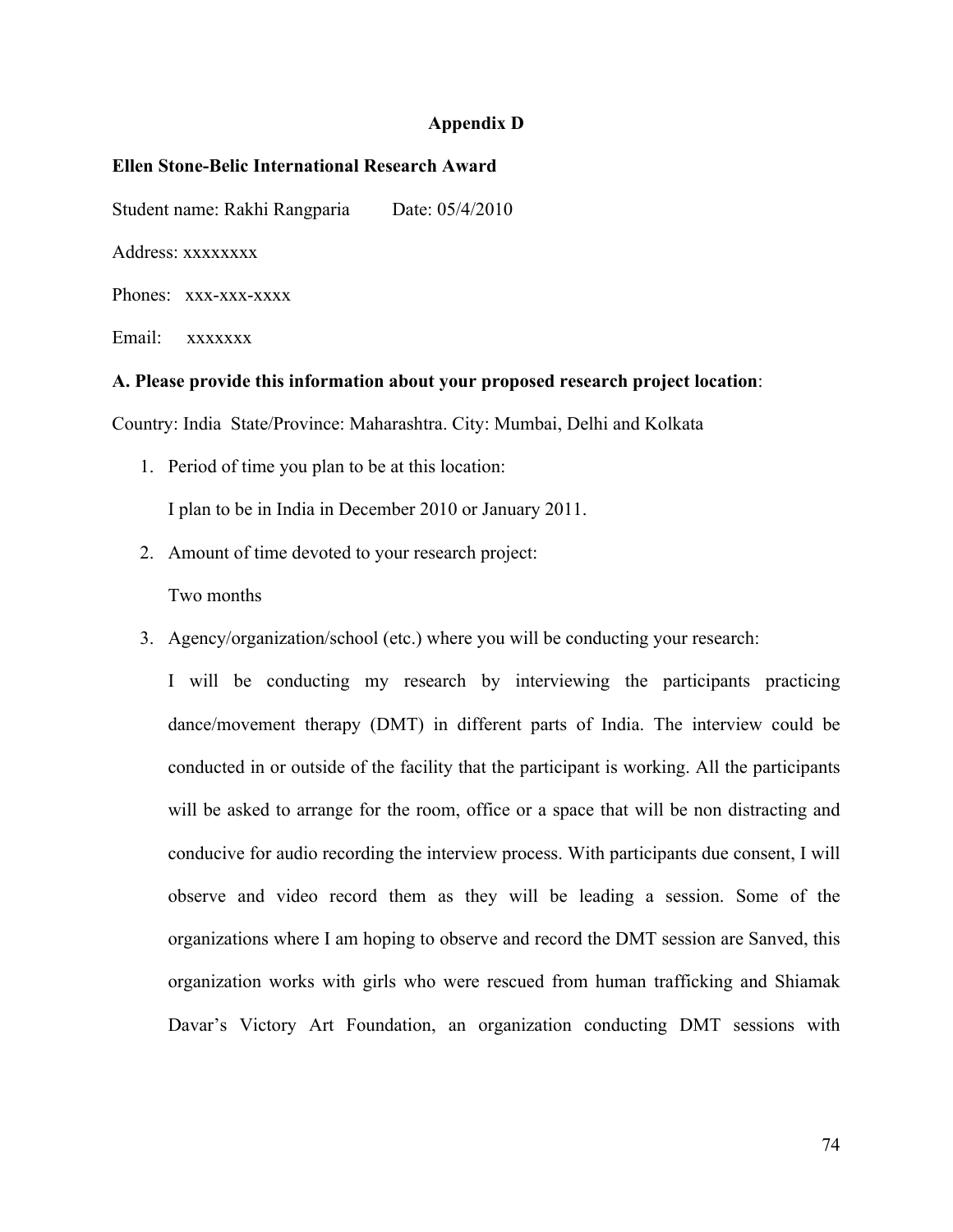physically and mentally challenged individuals. I will also be conducting interview with independent practitioners of DMT, such as Tripura Kashyap and Dilshad Patel.

- 4. Supervisor or person(s) who will be sponsoring your project at your proposed location: There is no supervisor or sponsor; it is an independent research project. However I have been in contact with participants (dance/movement therapists) in India for my research project.
- 5. Qualifications this person(s): N/A
- 6. Contact information for that person(s): N/A
- 7. Please describe any connections you have or have made at this location (family, friends, employers, support system, etc.)

I am an Indian citizen; I was born and raised in India. In India, I will be based in Mumbai where my parents live. I am hoping to make a day trip to different cities to meet with participants and conduct interviews for my research. My parents, friends and siblings will be my support system in India.

8. What documents are required for this visit? (Visas, shots, working papers, etc.)

As an Indian citizen, I do not require any documents or visas for travelling to India. Since I am a permanent resident in the United State of America, I do not require other documents to return back to USA. I will require written consent forms, that will be signed by the participants involved in this study.

9. What other funds do you have for this project to supplement this award? I have no other funds for this project to supplement this award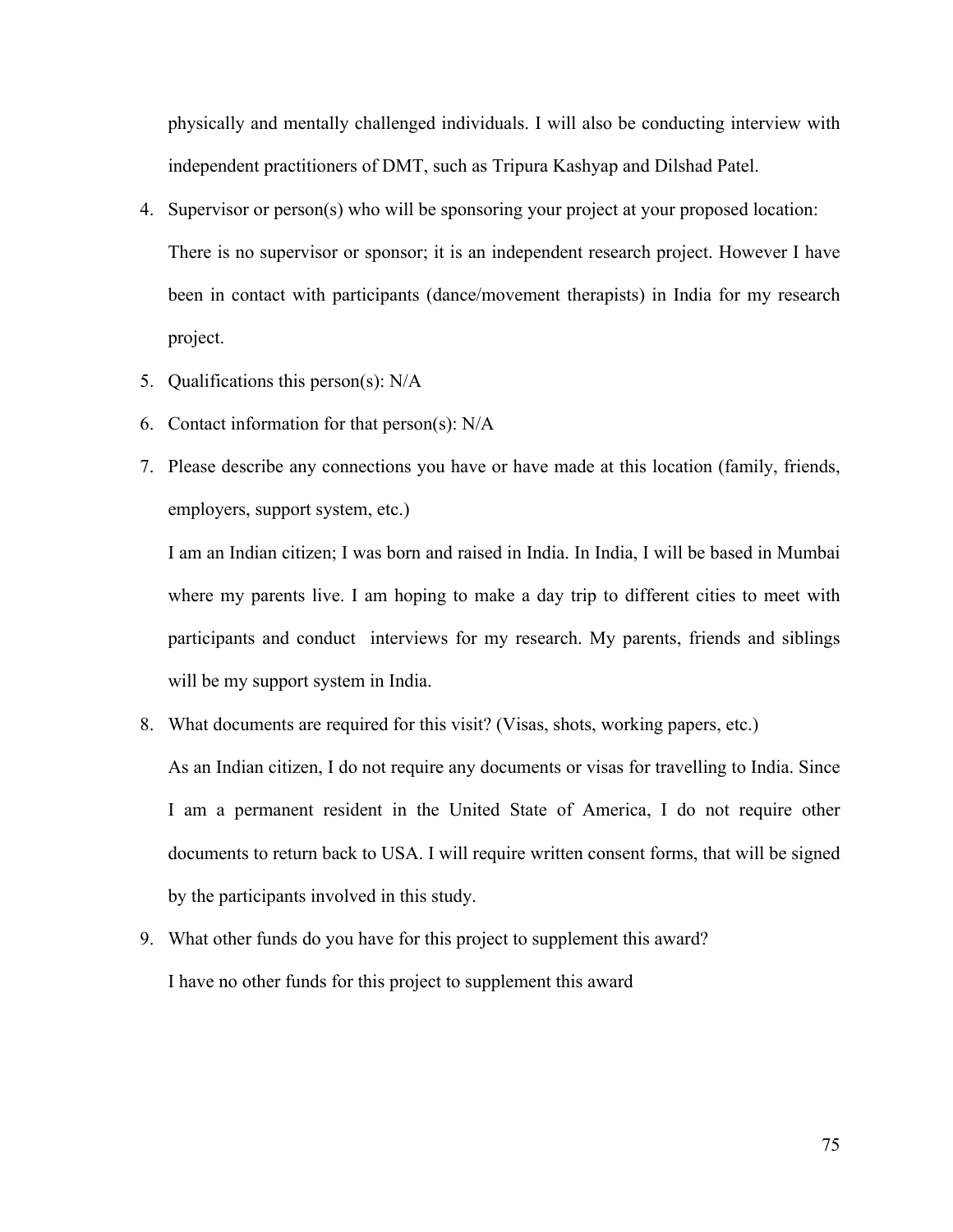# **B. Please describe, in a few sentences, the research project you would like to conduct at this location:**

My research project is about (DMT) in India. The purpose of my research is to enquire and understand the practice of (DMT) in India and how DMT is integrated within Indian culture as experienced and expressed by current dance/movement therapists. There are few dance/movement therapists in India who are in the field and currently practicing. I intend to meet with these therapists and understand their perspective of DMT in India.

#### **C. Please provide these details about your research to the best of your current ability:**

1. Research problem:

Since there is not much research about DMT in India, I am enquiring about DMT as perceived and practiced by current dance/movement therapist in India.

2. Value of this research to the participants, to the agency, the community and to the field of dance/movement therapy:

This research will be able to present an Indian perspective on DMT. It will identify the techniques and theoretical orientation used by dance/movement therapists in India. The research will also indicate the influence of Indian culture in the practice of DMT in the country. This research could begin to identify differences in the practice of DMT in India to other Western countries such as the United States of America and Europe. This research will be of value to the larger field of DMT worldwide, as well as in India for its current and upcoming dance/ movement therapists.

3. Research question:

This research study hopes to identify and answer how DMT is currently perceived and practiced by dance/movement therapists in India.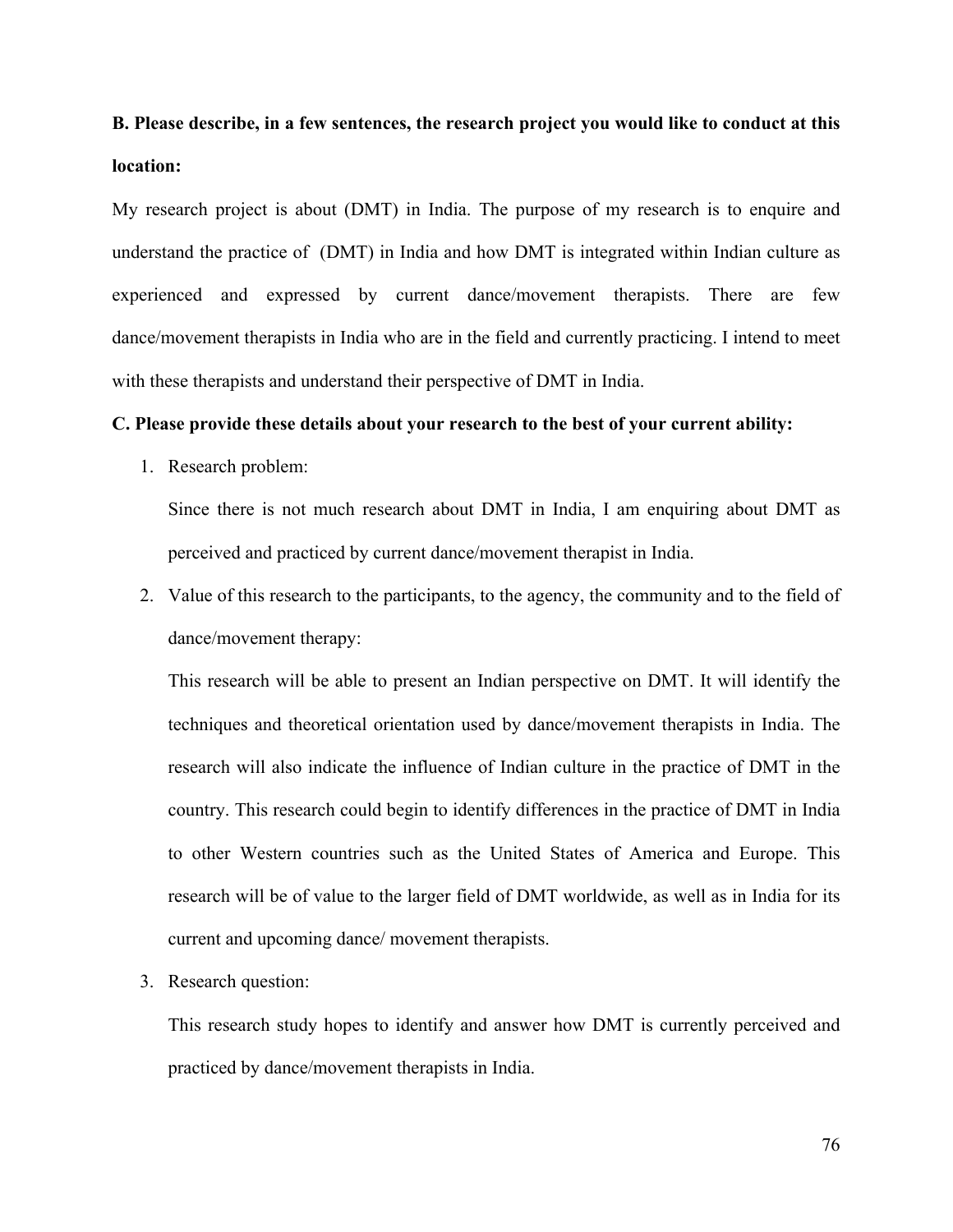4. Research methodology:

I will be conducting qualitative research, using ethnographic methodology. A large component of this research will involve how Indian culture is integrated into the practice of DMT.

5. Actual research site:

For this research project, I will be travelling to different cities in India to meet with dance/movement therapists. I will not be at any one research site or city throughout my stay. One of the organizations where I will be conducting my research is Victory Art Foundation in Mumbai. This organization provides DMT sessions with physically and mentally challenged individuals. I will also visit an organization name Sanved in Kolkata. This organization provides DMT sessions with girls rescued from human trafficking. The interview site could be at the participants' home or office, or where ever it is most convenient and comfortable for the participant.

6. How will you have access to this site:

I will be travelling to each site using public transport, such as local trains, buses and air planes. I am familiar with Indian public transportation system.

7. Who will be your research participants:

Dance/movement therapists who are currently practicing in India will be my research participants.

8. How will you have access to these participants?

I have started contacting them through emails and have received positive responses. I have also been given their contact information, and they have asked me to call them once I am in India.